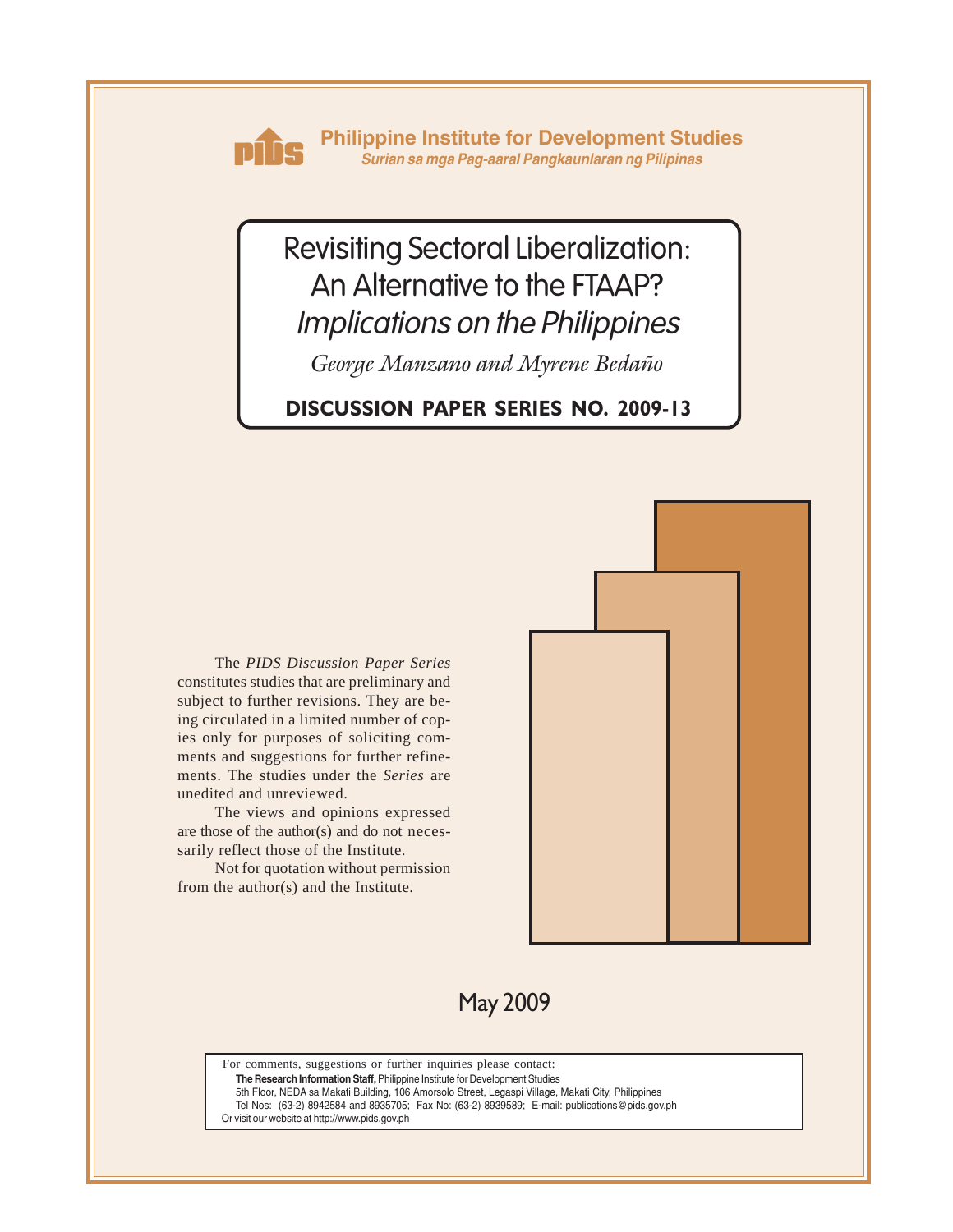PHILIPPINE APEC STUDY CENTER NETWORK UNIVERSITY OF ASIA AND THE PACIFIC

# **Revisiting Sectoral Liberalization**:

An Alternative to the FTAAP?

*Implications on the Philippines*

George Manzano and Myrene Bedaño May 2009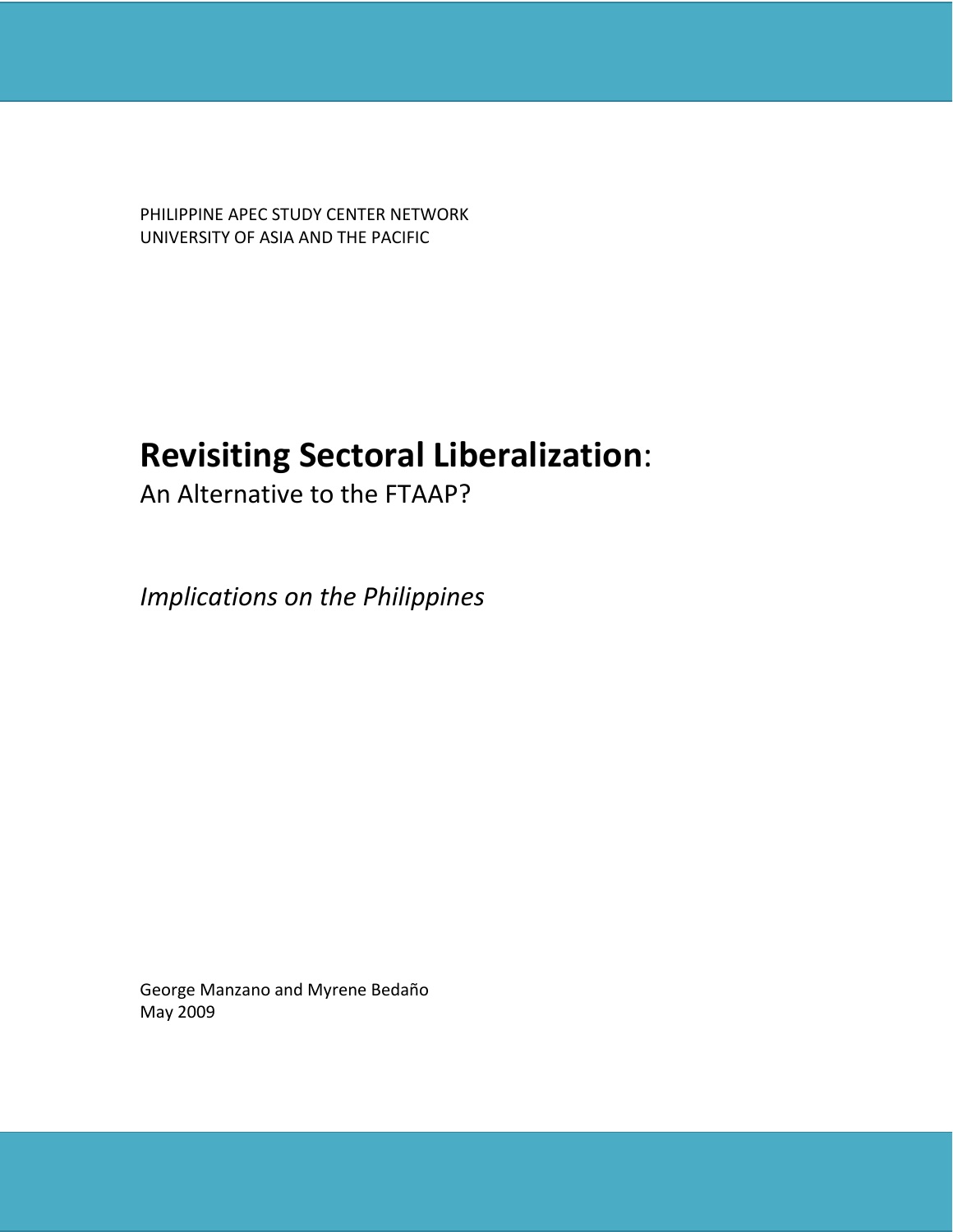# **Revisiting Sectoral Liberalization: An Alternative to the FTAAP?** *Implications on the Philippines*

George Manzano and Myrene Bedaño University of Asia and the Pacific

This paper develops a modality of liberalization for APEC, based on a sectoral level, as an alternative to the politically‐sensitive Free Trade Area of the Asia‐Pacific (FTAAP). This model, originally developed by Wonnacott (1994), argues for the liberalization of sectors on an MFN basis, where APEC members are principal suppliers. The main advantage of this option is that it skirts the free rider problem that usually afflicts MFN liberalization. While this approach would benefit APEC as a group, it impacts different members differently. The paper examines the implications of such liberalization modality on the offensive and defensive interests of the Philippines in APEC.

The authors wish to acknowledge the research support of the Philippine APEC Study Center Network. Please direct queries to George Manzano at gmanzano@uap.edu.ph or georgemanzano@yahoo.com.

Keywords: *Asia‐Pacific Economic Cooperation (APEC), Early Voluntary Sectoral Liberalization (EVSL), Free Trade Area of the Asia‐Pacific (FTAAP), 'principal supplier' approach, sectoral liberalization, trade liberalization.*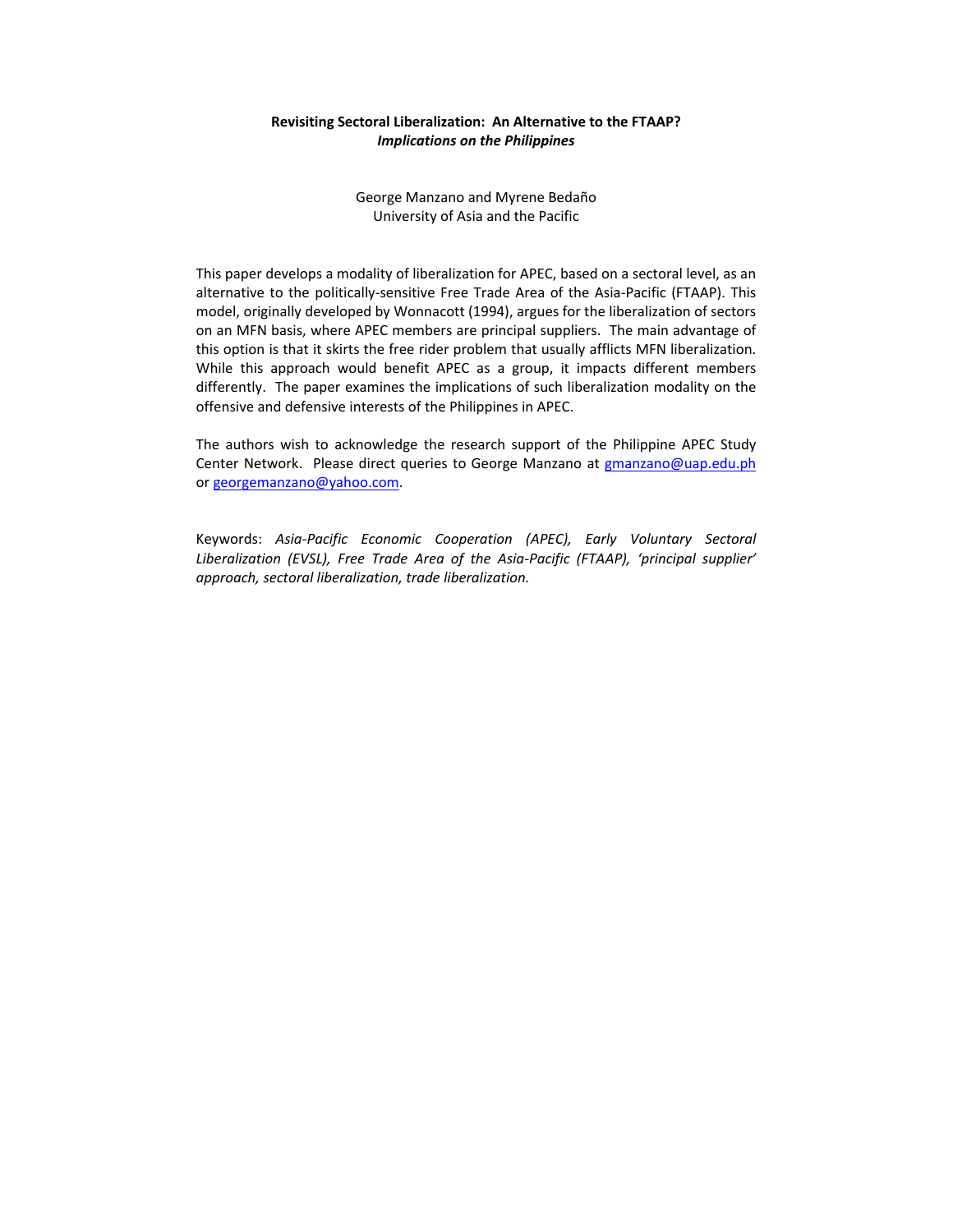# **Table of Contents**

|                                             | Page           |
|---------------------------------------------|----------------|
| <b>List of Tables</b>                       | Ť              |
| <b>List of Boxes</b>                        | Ť              |
| Annex                                       | Ť              |
| <b>Executive Summary</b>                    | ii             |
| I. Introduction                             | $\mathbf{1}$   |
| II. FTAAP Anyone?                           | $\overline{2}$ |
| III. EVSL Redux                             | 5              |
| A. Theoretical Foundations                  |                |
| <b>B.</b> The 'Principal Supplier' Criteria |                |
| IV. Implications on the Philippines         | 10             |
| V. Final Remarks                            | 19             |
| Reference                                   | 20             |
| Annex                                       | 21             |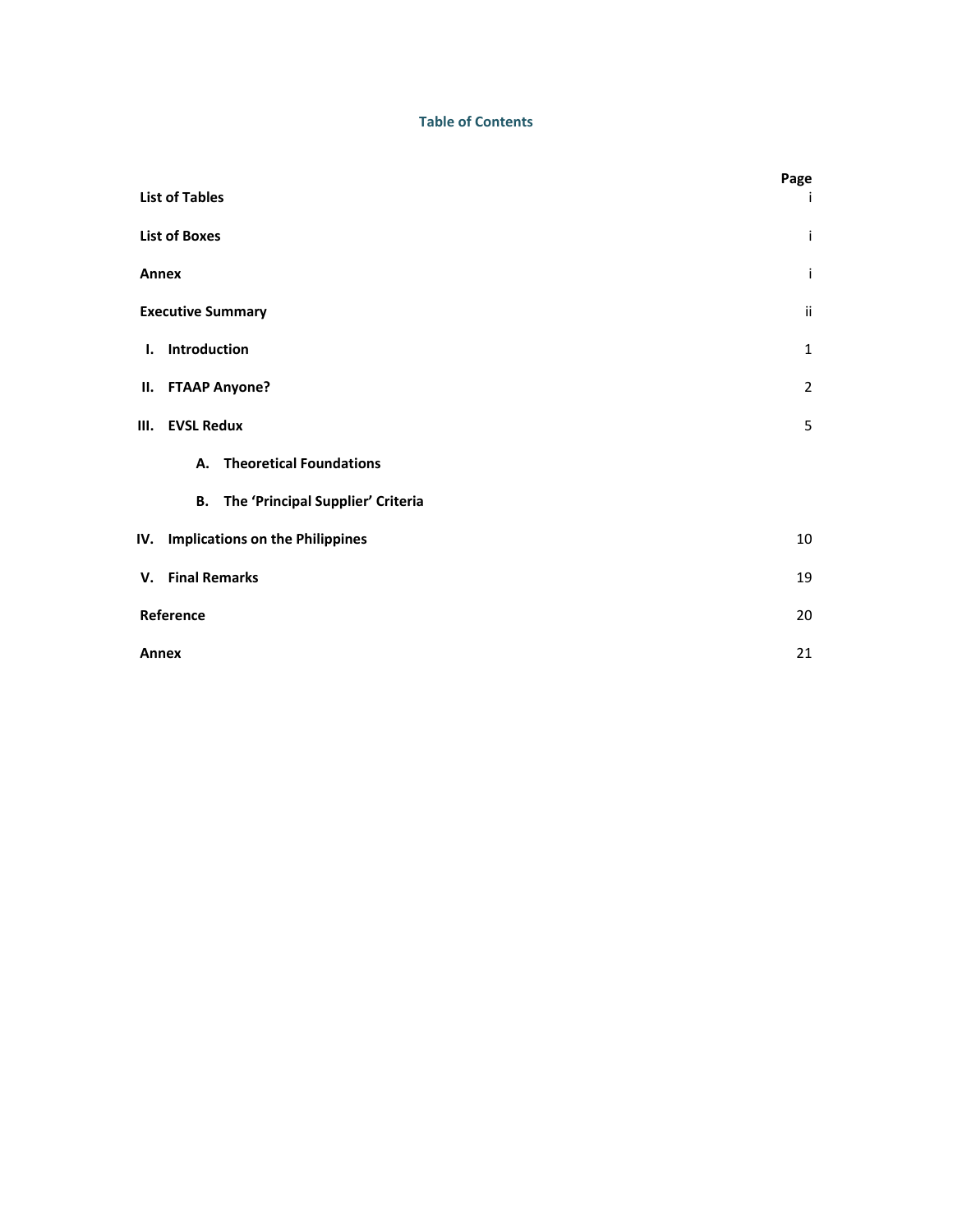# **List of Tables**

|          |                                                                                     | Page |
|----------|-------------------------------------------------------------------------------------|------|
| Table 1  | Products for which APEC Provide the Principal Supply in World Exports (2005)        |      |
| Table 2  | Importance of 'Principal Supplier' Goods to APEC by Cut-off Level (2005)            | 8    |
| Table 3  | <b>Product Coverage of Selected Sectors</b>                                         | 9    |
| Table 4  | Importance of 'Principal Supplier' Goods to APEC by Sector (2005)                   | 9    |
| Table 5  | Importance of 'Principal Supplier' Goods to the Philippines by Cut-off Level (2005) | 10   |
| Table 6  | Importance of 'Principal Supplier' Goods to the Philippines by Sector (2005)        | 10   |
| Table 7  | Simple Average Applied MFN Tariffs of APEC Partners on the Philippines' Exports of  | 12   |
|          | 'Principal Supplier' Goods                                                          |      |
| Table 8  | Indicative Offensive Interests: Philippine Exports of 'Principal Supplier' Goods    | 13   |
|          | Classified According to Local Production                                            |      |
| Table 9  | Indicative Defensive Interest: Philippine Imports of 'Principal Supplier' Goods     | 14   |
|          | Classified According to Local Production                                            |      |
| Table 10 | Simple Average of Applied MFN Tariffs of APEC Members (2007)                        | 16   |
| Table 11 | Summary Profile of Applied MFN Tariffs for the 'Principal Supplier' Goods in the    | 16   |
|          | Philippines (2007)                                                                  |      |
| Table 12 | Indicative Offensive and Defensive Positions of the Philippines                     | 18   |

# **List of Boxes**

|       |                                                           | Page |
|-------|-----------------------------------------------------------|------|
| Box 1 | Criteria for Indicative Offensive and Defensive Interests |      |

# **Annex**

|                |                                                                                      | Page |
|----------------|--------------------------------------------------------------------------------------|------|
| <b>Annex A</b> | Products for which APEC Provide the Principal Supply of World Exports (2005)         | 21   |
| <b>Annex B</b> | Importance of 'Principal Supplier' Goods to APEC Members by Cut-off Level (2005)     | 26   |
| Annex C        | Importance of 'Principal Supplier' Goods to APEC Members by Sector (2005)            | 27   |
| <b>Annex D</b> | Comparative Analysis of 'Principal Supplier' Goods and the Products in the 1998 APEC | 28   |
|                | EVSL Sectors and 2006 WTO NAMA Sectoral Proposal                                     |      |
| <b>Annex E</b> | Application of the Indicative Offensive and Defensive Criteria                       | 29   |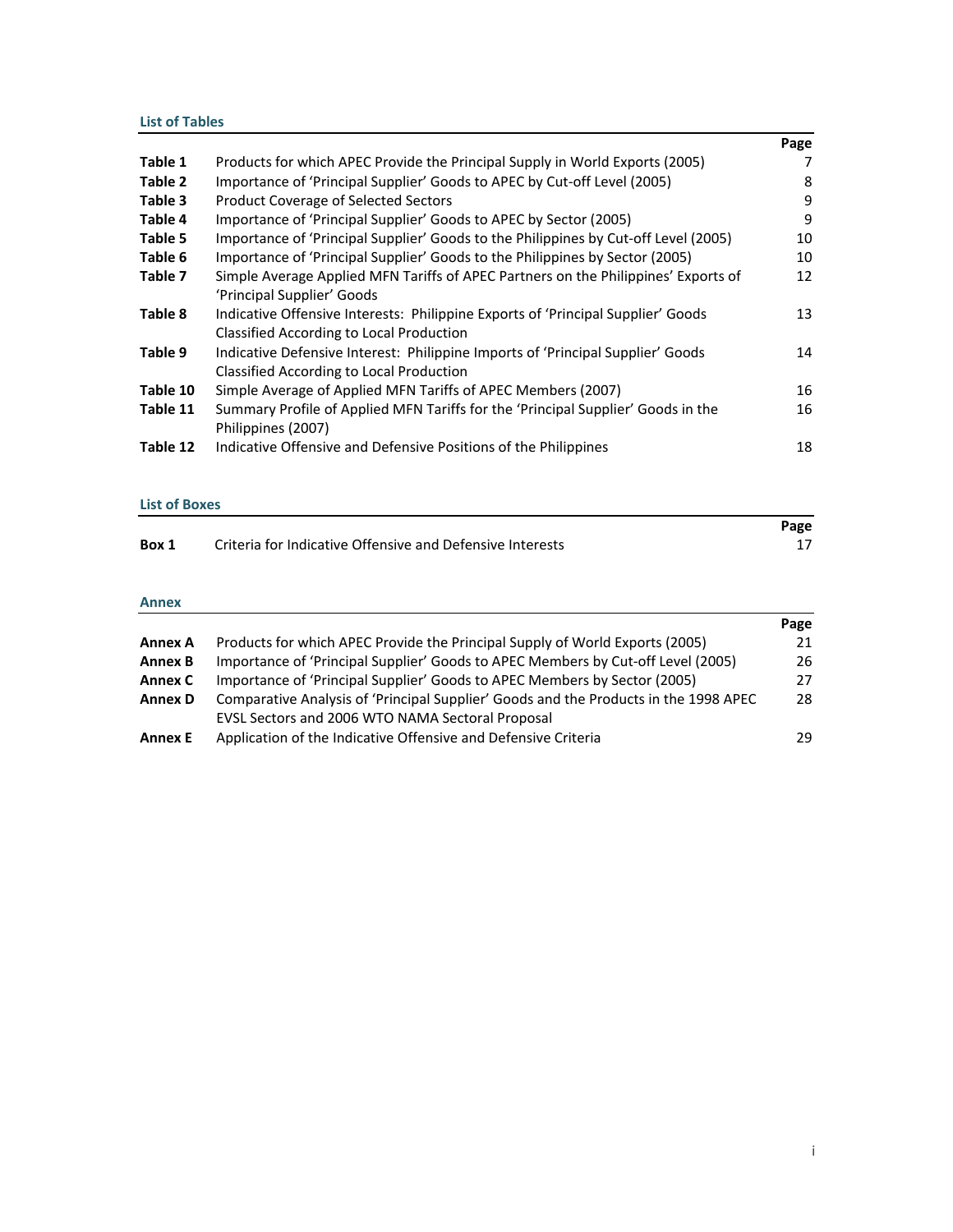#### **Executive Summary**

After the initial enthusiasm of Bogor waned in the wake of the Asian financial crisis, APEC tried to revive the trade liberalization agenda. The constant search for fresh impetus to revive trade liberalization inspired APEC members to consider the preferential route. The Free Trade Area of the Asia Pacific (FTAAP) has not been met by an overwhelming show of support by all members. While ambitious, a multitude of political sensitivities and the general RTA 'fatigue' factor prevented the FTAAP from advancing forward strongly. Nonetheless, while the recommendation for an FTAAP did not galvanized APEC to initiate negotiations, Leaders did mandate officials "to examine the prospects and options of a possible FTAAP as a long‐term prospect".

In view of the sensitive political dynamics among major players and practical difficulties in negotiating a large-scale arrangement, one can well query, "what's a suitable alternative?" The one considered in this paper is sectoral liberalization. The proposed sectoral modality is based on nondiscriminatory MFN liberalization, founded on the analytical basis of the 'principal supplier' approach and a variant of the non-preferential trading club. In a departure from the ill-fated Early Voluntary Sectoral Liberalization (EVSL) where the 'voluntary' nomination of sectors for early liberalization is based, to some extent, on the mercantilist interests of individual members, the proposed initiative chooses the sectors to be liberalized on the basis of minimizing free riding of non-APEC members. This paper also provides a system of assessing the offensive and defensive interests of individual members in light of the liberalization methodology proposed.

### *The 'Principal Supplier' Criteria*

 Following Wonnacott's (1994) methodology, the paper employs the 'principal supplier' criterion in identifying the sectors that can be considered for MFN liberalization. The methodology by Wonnacott prescribes that in order to minimize the free rider problem, tariff reduction should be undertaken on the goods where APEC is a dominant global supplier. The sectoral liberalization on an MFN basis, using the 'principal supplier' approach is designed to maximize the benefits for APEC members collectively.

 In the selection of potential candidates for liberalization, the share of APEC in the world exports of goods was used as basis. A large percentage share of exports is taken to indicate that 'free riding' by non‐members would be less problematic. As in Wonnacott's study, the export shares of APEC in total world trade are compared with their share in total world exports less intra‐EU trade.

Considering those products that APEC corners a share of 70% and above in world exports, the exercise identified a total of 282 commodities. The list is quite varied, reflecting the wide range of products where APEC members have comparative advantage. There is the preponderance of laborintensive manufactures in the list including electronic parts and components, machineries, clothing, footwear, and toys and games. The list also includes resource-intensive exports with the presence of minerals, metal and non‐metal ores, ferrous and non‐ferrous metals, wood and wood manufactures, processed vegetable oils and cereals among the identified products. In addition, , counted in the list are commodities that are highly capital-intensive, including machinery, motor vehicles, plastics, organic chemicals, rubber, textile yarns and fabrics, iron and steel, other manufactured metals, and miscellaneous articles.

## *Implications on APEC*

To analyze the importance of the selected products in the trade of individual APEC members, these products are classified based on their trade shares and assigned under their corresponding cut‐off levels. An assessment of the shares of APEC as a group in the world exports and world imports of the identified commodities indicates that the regional grouping has clear advantage in the export of these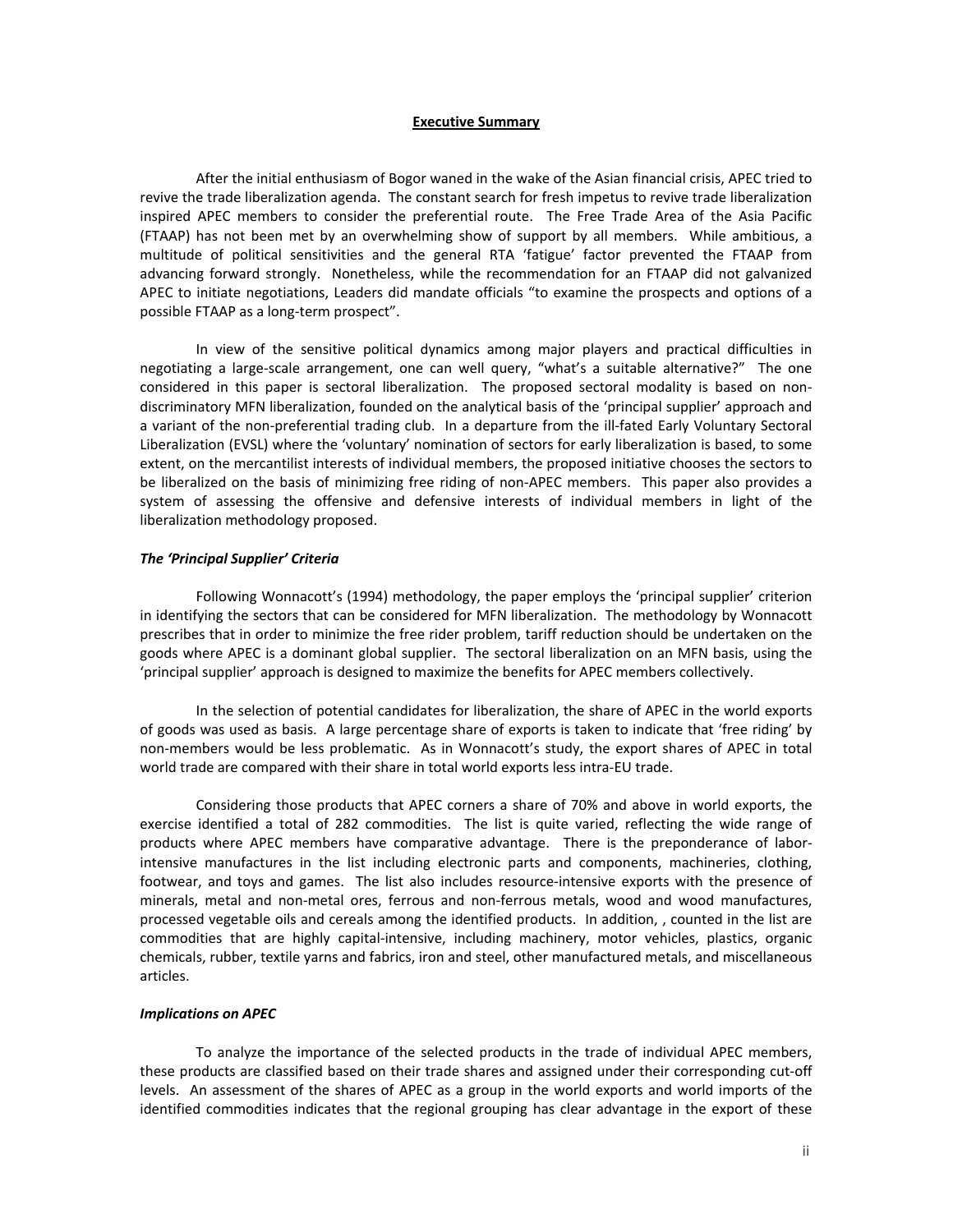items. At every percentage cut‐off, the selected products' shares in exports are much greater than the corresponding share in imports. For instance, the share of the products at the 70% cut‐off level in the export of APEC members as a group stands at almost 46%, while the share of these products in the grouping's imports is much lower at 38%. On the other hand, products where APEC accounts for 90% of world trade, comprise only around 14% of world export trade and 11% of world import trade. The implication is that the free riding problem is minimized.

As indicated by the share of APEC as a whole in world exports, 70% may be a reasonable cut‐off level because going this far would cover almost half of APEC exports. It is also at the 70% cut-off level where the discrepancy between the share of APEC exports and imports is greatest. The implication here is that the offensive interest of APEC, as a whole, is well‐served at this benchmark. In addition, it appears that there will be much to gain from a negotiation which covers products where APEC members provide 70% or more of world exports as the portion of APEC exports covered by a negotiation that only considers the next upper bracket of 75%, is only around 35% of APEC exports.

The selected APEC products were classified by sector. Eleven (11) sectors have been identified for this study – electronics, transport equipments, machineries, metal and metal products, wood and wood-based products, textile and garments, footwear and headgear, agricultural products and raw materials, plastics and rubbers, chemicals, and miscellaneous manufactures.

For every sector, APEC's share in world exports is greater than its share in world imports. However, the discrepancy is very minimal at an average of 2% for all sectors, indicating that while APEC members are strong suppliers of these goods, they are also strong consumers of such items. Of the commodities identified, 78 items or 28% of the total belong to the electronics product group that includes electronic parts and components, consumer electronics, office equipment, and telecommunications equipment. Combined, these products corner 17% of total APEC exports and 16% of total APEC imports, highlighting the trade importance of this set of electronics products.

#### *Implications on the Philippines*

While the APEC, as a collective, stands to benefit from the proposed sectoral liberalization, its impact on individual members will vary. Obviously, members have different degrees of offensive and defensive interests within and across the sectors. Of interest however, is the overall assessment of the proposed modality. This could be important because the liberalization that is proposed is essentially a package. To examine how APEC members might fare in light of the proposed sectoral modality given their current trade structures, this study provides a system of assessing members' offensive and defensive interests, as aid in decision-making. This paper applies the system to examine the implications of such liberalization modality on the offensive and defensive interests of the Philippines.

For the products in which APEC members provide 70% and more of world exports (less intra‐EU trade), the Philippines' APEC partners (that is, all APEC members except the Philippines) imported US\$1,915 B in 2005 from all sources. This, quite simply, means that the Philippines, along with everybody else, has improved market access equivalent to the aforementioned value. At the 90% cut-off level, market potential available to the Philippines is significantly reduced by more than two-thirds to US\$563 B.

The products where APEC supplies 70% and above of the world's exports constitute close to 75% of total Philippine exports in 2005. This indicates that the Philippine is a dominant supplier for the set of products and that there is relatively little free riding. For the Philippine case, however, a 75% cut-off appears to be most advantageous because the difference between export and import shares is greatest at this level. At the sectoral level, however, there are only around two major sectors - electronics and machineries, which dominate Philippine exports. The rest of the broad sectors do not even account for 1% of total Philippine exports.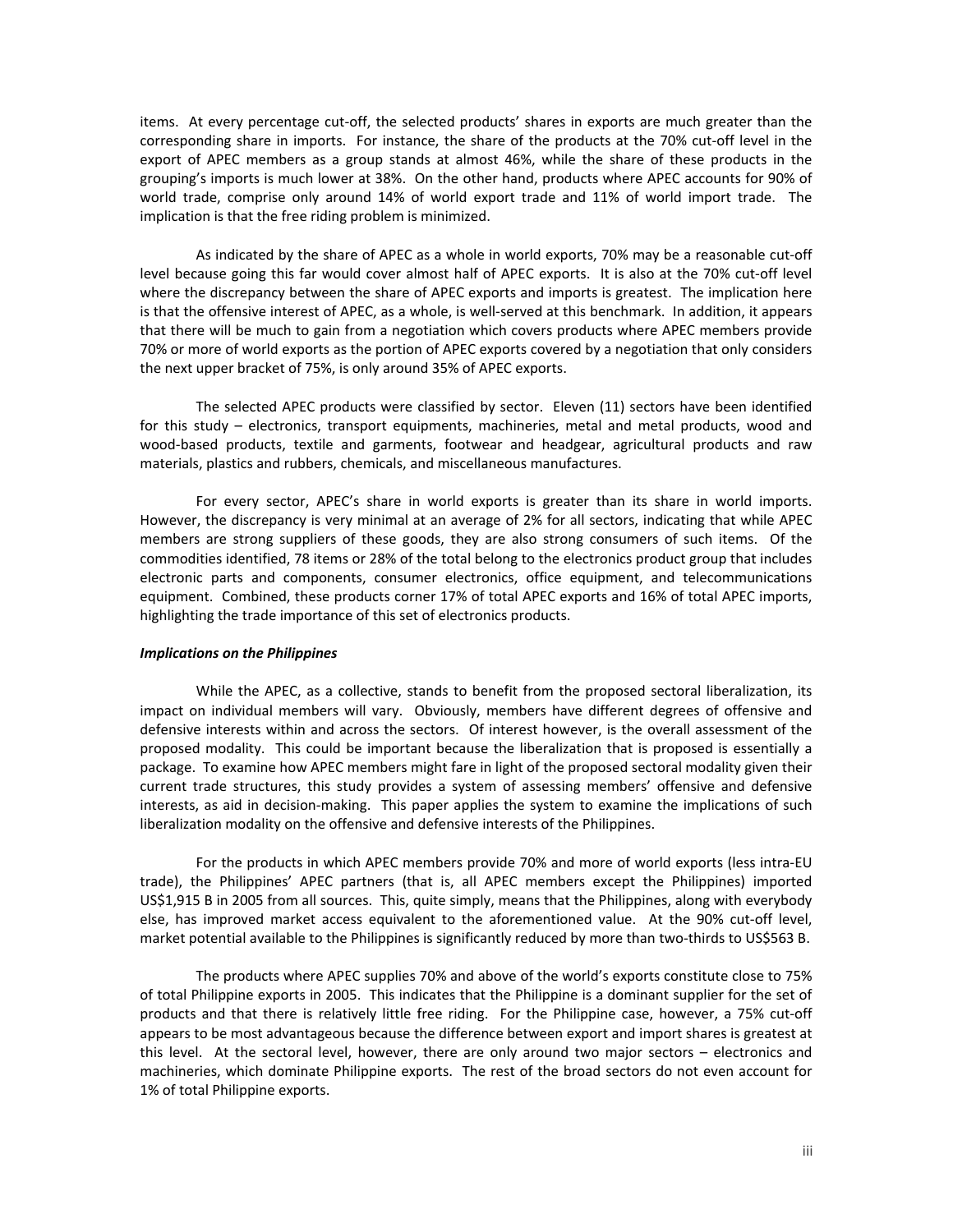For the purpose of evaluating the extent to which the offensive and defensive interests of the Philippines will be served by the sectoral liberalization proposal, a set of criteria is proposed. The system classifies the intensities of the Philippines' offensive and defensive interests into levels (Categories A, B or C) consistent with a set of criteria specified for the level. The indicators for the offensive interest includes the magnitude of the potential export capability and the current average MFN tariff levied by APEC partners on the sectors programmed for liberalization. On the other hand, indicators for the defensive interest include the presence of tariff peaks and relative magnitudes of the MFN tariffs of the sectors in the region against the national average for the broad sector. The offensive and defensive interests are deemed stronger if the variables identified in the criteria are simultaneously met. The position is said to be moderate or weak when either one of the criteria are met, but not simultaneously.

The case study on the Philippines showed that sectoral liberalization, whilst serving its offensive interests, have a negative impact on the defensive interests in some sectoral categories. The sectors identified account for around 75% of total Philippine exports (primarily because electronics is part of the list). While initial observation would indicate a very strong offensive interest, an examination of the current tariff facing the Philippines in electronics would reveal very low tariffs. On the other hand, the sectors include footwear, garments and other items where the Philippines may have sensitivities. In addition, the analysis of the offensive and defensive interests is augmented by considerations of whether the tradeable commodities specified in the identified sectors are indeed produced in the Philippines. Clearly because of the trade‐offs, a balancing of the political economy of sectoral liberalization has to be struck.

# *Final Remarks*

This paper puts forward sectoral liberalization on an MFN basis as alternative to the FTAAP. In a departure from the failed EVSL, the proposed initiative chooses the sectors to be liberalized on the basis of minimizing free riding of non‐APEC members. Candidates for sectoral liberalization are those sectors where APEC economies supply a significant portion of world exports.

In the case of the Philippines, this paper concludes that the Philippines has moderate offensive and defensive interests in the sectors identified for liberalization. Of course, this analysis did not take into consideration the increase in consumer welfare that liberalization makes possible.

Admittedly, the proposed sectoral initiative has a more modest claim to liberalization outcomes compared to the FTAAP. However, the outcomes may be more politically acceptable to members because of the manner in which the free rider problem is skirted. Thus, there could be greater scope for APEC members to harmonize their liberalization efforts by targetting the selected sectors. In addition, because of its MFN characteristic, it is more in keeping with the WTO principle, and could, in fact, be a catalyst in pushing forward the DDA. This is open regionalism.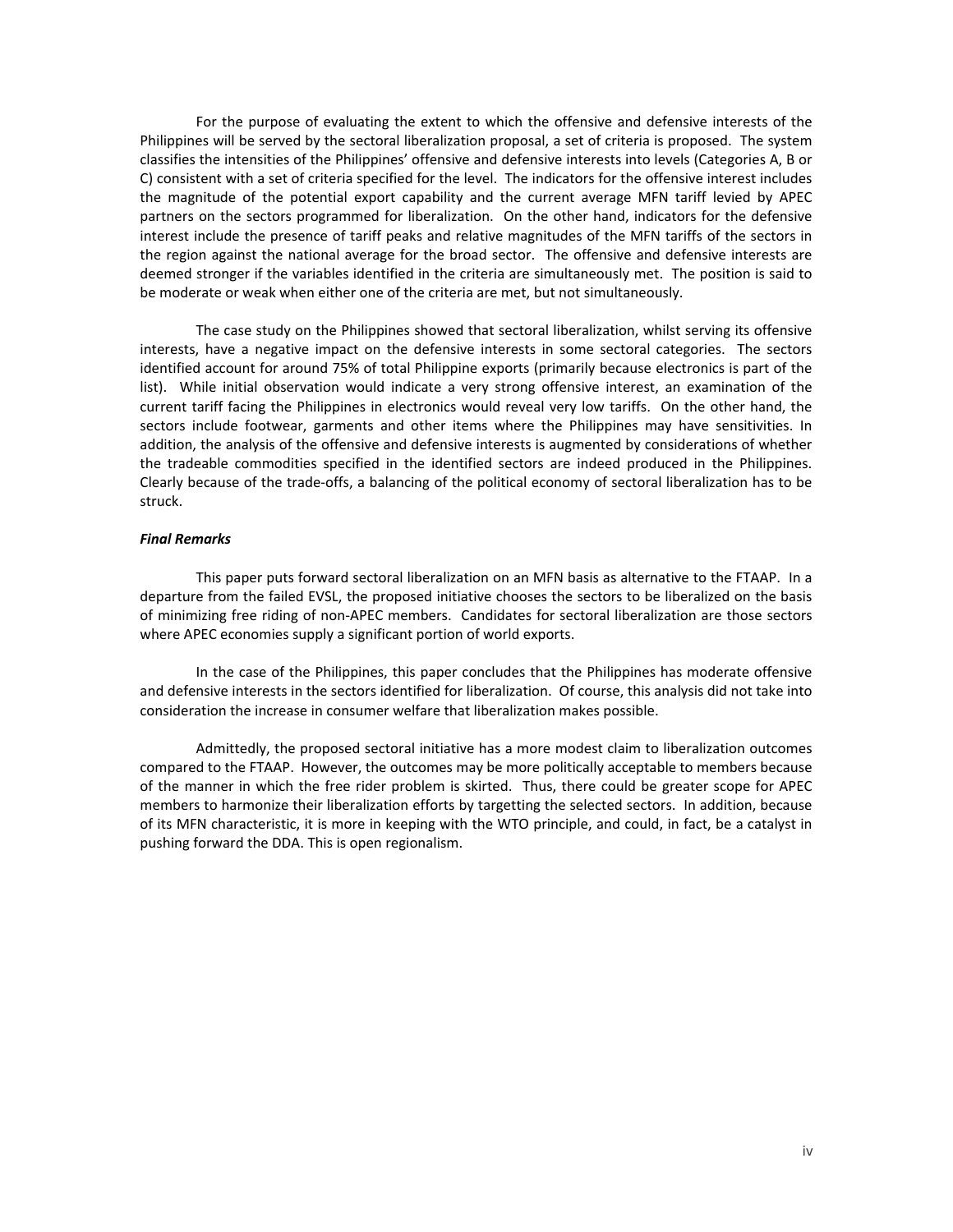# **Revisiting Sectoral Liberalization: An Alternative to the FTAAP? Implications on the Philippines**

George Manzano and Myrene Bedaño University of Asia and the Pacific

This paper develops a modality of liberalization for APEC, based on a sectoral level, as an alternative to the politically‐sensitive Free Trade Area of the Asia‐Pacific (FTAAP). This model, originally developed by Wonnacott (1994), argues for the liberalization of sectors on an MFN basis, where APEC members are principal suppliers. The main advantage of this option is that it skirts the free rider problem that usually afflicts MFN liberalization. While this approach would benefit APEC as a group, it impacts different members differently. The paper examines the implications of such liberalization modality on the offensive and defensive interests of the Philippines in APEC.

# **I. Introduction**

 The concept of open regionalism is a fuzzy one. Bandied about when APEC was newly formed and subsequently echoed by F. Bergsten (1997), this concept was understood as a concerted unilateral liberalization. However, the euphoria in the APEC process that emanated from the Bogor meetings waned as the Asian financial crisis struck in 1997. As most of Asia grappled with the crippling effects of the crisis, and as a backlash against 'globalization' grew in intellectual circles, the political support for trade liberalization across APEC faltered or at least failed to match the rhetoric of previous leaders' declarations. In addition, as the Doha Round bogged down amidst squabbles on agriculture trade, regional trade agreements (RTAs) proliferated. Even within APEC, a multitude of RTAs bloomed, threatening to overshadow APEC's role as a driver of trade. In an effort to put the APEC profile back to its prominence, the Free Trade Area in the Asia‐Pacific (FTAAP) was proposed in 2004. However, given the current trade tensions among some members, the political support for such an agreement has become questionable. Yet, there remains the imperative for fresh initiatives to keep the bicycle of trade liberalization moving. Given this backdrop, this paper presents another modality to support APEC's trade liberalization pillar and to provide an alternative to the FTAAP proposal.

 This paper develops a modality based on sectoral liberalization, reminiscent of the Early Voluntary Sectoral Liberalization (EVSL). However, in contrast to the ill‐fated EVSL, where the 'voluntary' nomination of sectors for early liberalization is based, to some extent, on the mercantilist interests of individual members, the proposed paper will employ a more analytical method for identifying the sector to be slated for liberalization. Central to this modality is the basis for selection of sectors to be liberalized. Following Wonnacott's (1994) methodology, the paper will use the 'principal supplier' criterion in identifying the sectors that can be considered for MFN liberalization.

 The sectoral liberalization on an MFN basis, using the 'principal supplier' approach is designed to maximize the benefits for APEC members, as a whole. However, it affects different members in different ways, depending on their offensive and defensive interests. To highlight the implications of the sectoral liberalization on individual members, a case study of the Philippines will be conducted.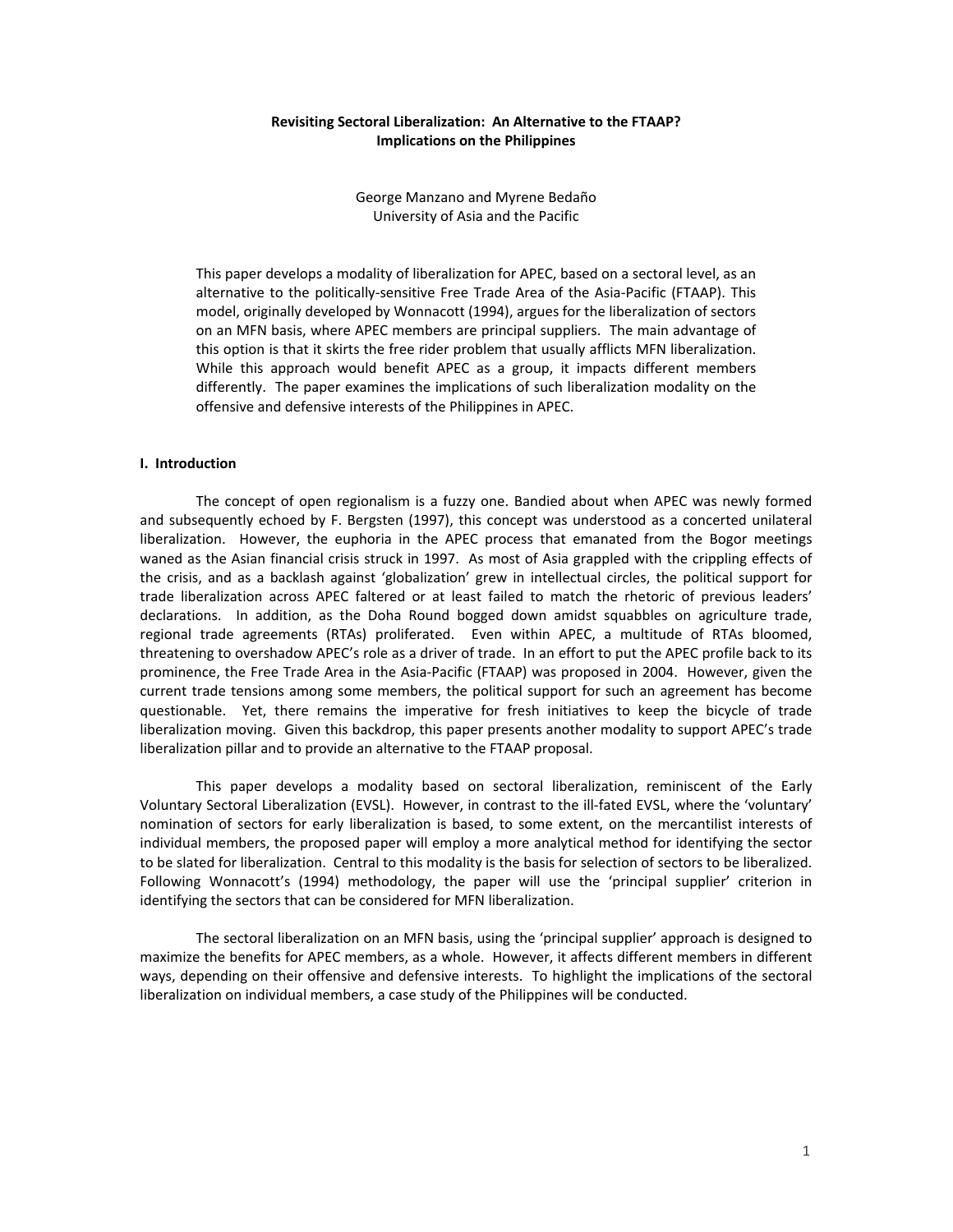# **II. FTAAP Anyone?**

Currently, there is an increasing risk that the APEC will miss the Bogor goals, launched amidst great fanfare in 1994. Hence, the constant search for fresh impetus to revive trade liberalization under the APEC context. One initiative to push for the Bogor goals is via the preferential route, i.e., creating a massive RTA encompassing all APEC members. The proposed RTA, dubbed as the FTAAP, represents a significant departure from APEC's approach to trade liberalization. APEC distinguishes itself from conventional preferential models with its strict adherence to 'open regionalism'. Specifically, the organization subscribes to the 'concerted unilateralism' variant of the broad concept that entails the simultaneous unilateral action on the part of APEC members to spur more trade in a less discriminatory manner. This unique character of APEC seeks to ensure that it will serve as a 'building block' to global trade liberalization, rather than a 'stumbling block'. Clearly, an RTA would involve a complete overhaul of the APEC modality to trade liberalization – from a non‐discriminatory approach to trade liberalization underpinned by voluntary and non‐binding commitments towards an explicit preferential arrangement established through negotiations of reciprocal trade concessions that are legally‐binding.

An RTA among APEC members is expected to have a profound influence in global economic affairs. By virtue of members' combined sizes, the FTAAP would easily be one RTA megabloc. Hence, given that all APEC members participate in the proposed integration, any major action by APEC under the FTAAP would definitely have far-reaching feedback and flow-through effects. An APEC-wide RTA would also make good geopolitics. As APEC members move as one block they could enjoy greater negotiating leverage than they would individually as they are able to potentially negotiate for more concessions from prospective partners.

**Context of the FTAAP**.The interest in the APEC RTA concept is motivated by a set of reinforcing factors. As mentioned earlier, the primary motive emanates from the challenge for APEC to revitalize its faltering trade agenda. In addition, the FTAAP is a response to the gridlocked WTO negotiations, as well as the proliferation of preferential agreements in the Asia Pacific region.

*APEC at a crossroad*. APEC has drawn considerable criticism over the years for its stalled trade agenda. Critics point to the demise of the EVSL scheme and the ineffectiveness of the Individual Action Plan (IAP) process as the drag on APEC's credibility and momentum. The string of unsuccessful attempts leave members unenthused and less willing to engage actively and invest resources in the organization – thus, undermining support.

The failure of the EVSL in the late 1990s was a defining moment for APEC. It revealed that the mechanisms by which the organization operates, while well‐received, are practicably‐flawed. For one, the outcome has demonstrated that significant trade liberalization may not be achieved by mere reliance on voluntary action by members kept in check only by friendly reminders by peer groups.

 *Disappointing WTO outcomes*. APEC leaders have, in times past, been expected to give a resounding call for a speedy conclusion of the current WTO round. However, the Doha round on reducing global trade barriers remains deadlocked after a series of failed attempts to address some sensitive issues particularly the modalities for phasing-out farm tariffs and subsidies. Despite intense negotiations during the last week of July 2008, the expected breakthrough did not materialize amidst disagreement on the provisions on special safeguards for farm products.

The absence of credible progress towards the target of global free trade in the multilateral system, however, has compelled most APEC members to look for alternative means to advance their trade interests. The route of engaging in preferential trading arrangements appears to be the more popular mode. Whether this route undermines the 'open regionalism' nature of APEC, will depend on how one views RTAs – either as 'building blocks' or 'stumbling blocks' to the multilateral process, as will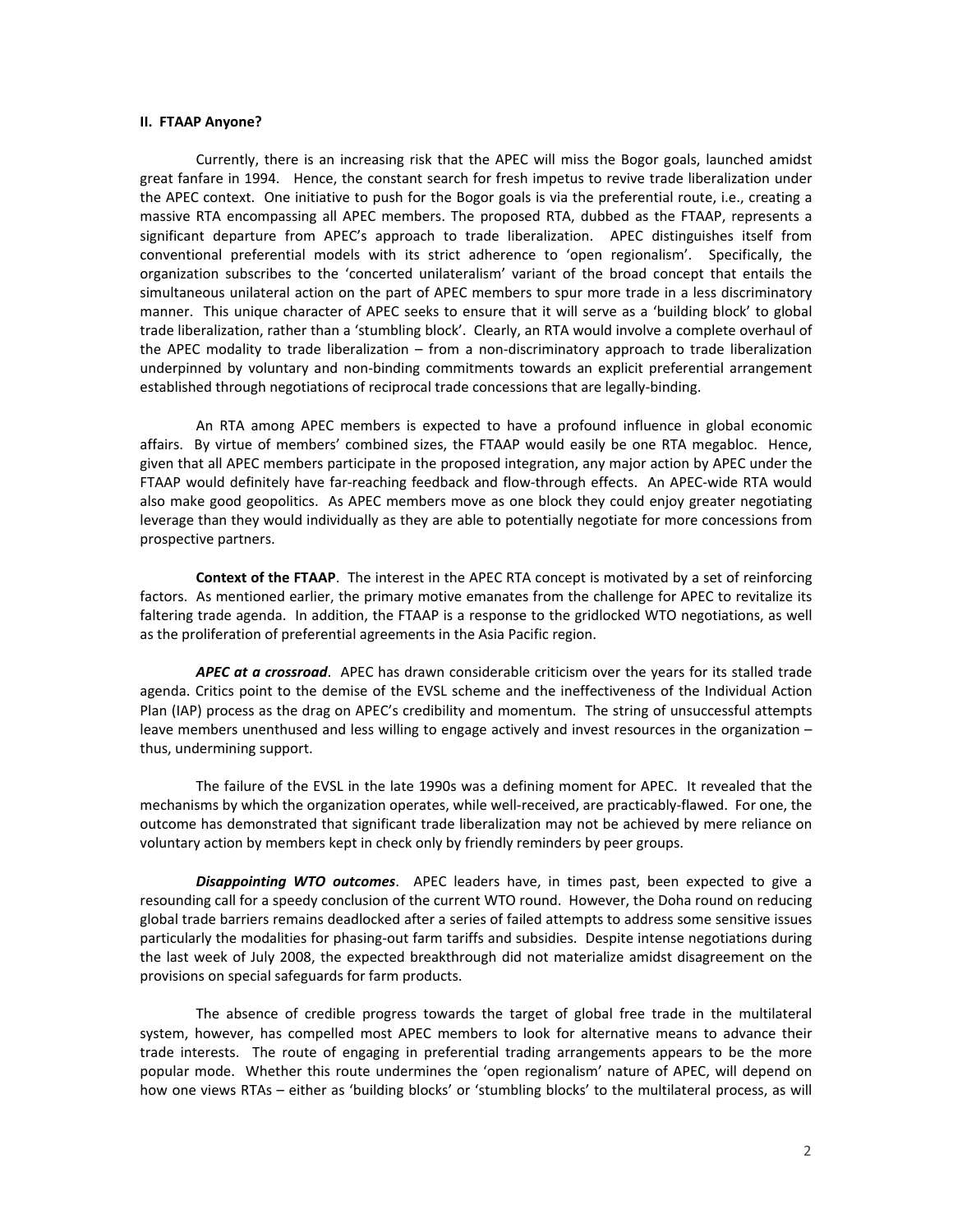be discussed below. At any rate, given the administrative and organizational demands of engaging in RTAs, there could be real possibilities of resource diversion away from APEC matters towards the RTAs.

*RTA flurry in the Asia Pacific*. When the roadblocks to the successful completion of the Doha Round seemed intractable the appeal of the preferential route intensified more. RTA activity is most conspicuous in the Asia Pacific region as demonstrated by the formation of new bilaterals, enlargement of existing arrangements, and coalescence of existing bilateral and plurilateral arrangements.

The RTA trend is unlikely to reverse especially in the near term due the 'domino effect' that stirs countries to aggressively pursue RTAs as a defensive maneuver. In order to maintain parity in market access in their major trading partners, countries are left with little choice but to join existing RTAs or seek their own free trade pacts, especially when direct competitors in export products have already secured, or are in the process of negotiating their own preferential trade agreements. As a consequence of being excluded, certain countries would inevitably see their trading positions eroded resulting in the decline in their market shares.

A general concern relating to the active participation by APEC members in RTAs is that it puts the relevance of APEC and WTO at risk. This line of reasoning follows the 'stumbling block' argument of Bhagwati and Panagariya (1996). As interest, political focus and administrative capacity are invested towards designing, negotiating, and implementing RTAs; fewer and fewer resources are made available to these two fora.

Furthermore, to a certain extent, it could be said that participation in RTA has diminished countries' efforts to gradually liberalize trade unilaterally as committed in APEC. Members may have held back their liberalization efforts for them to use remaining trade barriers as 'bargaining chips' in negotiations. Intuitively, countries that have gone the farthest in liberalizing their trade regimes have not much left to offer prospective partners, and with their concessions seen as too minimal or insignificant are disadvantaged to cut more attractive trade deals.

**Merits of an FTAAP**. There are a number of compelling reasons why the FTAAP should be considered according to the presentation by the ABAC (2004) and Bergsten (2007). Most importantly, the FTAAP is seen as an effective way to keep APEC from languishing, to provide the much-needed impetus to the stalled Doha Round, to keep the 'bicycle' of trade liberalization rolling if the round continues to be derailed, and to arrest the exploding proliferation of RTAs.

*To breathe new life into APEC*. Trade liberalization is one of the three main pillars of APEC. APEC's 'value' is linked inextricably on its progress in achieving the goals it has declared in Bogor. However, the credibility of APEC is imperiled as the Bogor targets remain elusive.

The big question mark is whether the organization in its present form would be able to meet this challenge. Perhaps, there seem to be some disconnect between the expectations and actual performance of APEC on policy outcomes. APEC was never meant to be a forum for negotiations, and its decision‐ making mechanism is based on consensus. The emphasis on consensus and flexibility in the spirit of the 'ASEAN way', may make it unsuitable for hard actions as the EVSL demonstrated. The FTAAP is considered to be an effective way to energize APEC and to get it right back on the trade liberalization track.

*Need for a back‐up plan*. The FTAAP is considered to be a plausible fallback plan should the DDA falter (ABAC, 2004; and Bergsten, 2007). With fewer parties involved, compared to the WTO, it is expected that the FTAAP would be relatively easier and expedient to negotiate, with the resulting framework agreement tailored‐fit to regional conditions.

The FTAAP is considered to be a far more ambitious endeavor than the DDA in a certain sense. To pass the WTO‐consistency test, the FTAAP must eliminate tariffs on 'substantially all trade'. In addition,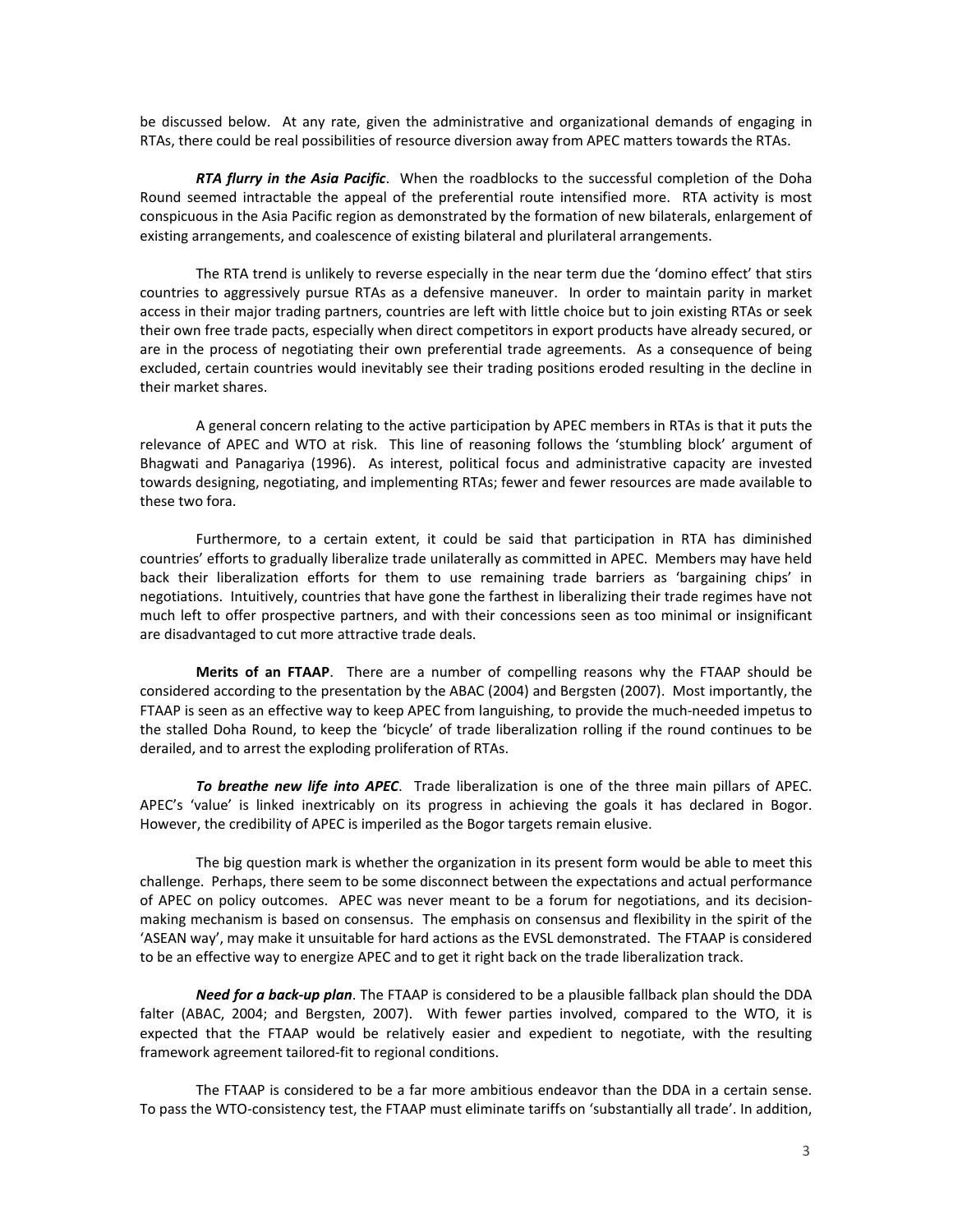note that the tariffs negotiated in FTAs are the applied, ones hence there is no 'water' that can serve as policy space<sup>1</sup>. Furthermore, if the FTAAP would be of 'high-quality' then it would conceivably put on the agenda those issues that do not even register in the current WTO menu such as the 'Singapore issues'.

*To untangle the enmeshed RTA web*. Observably, RTAs are especially in vogue in the Asia Pacific as virtually every possible combination of countries in the region has already inked a trade pact, is currently engaged in RTA negotiations, preliminary discussions or, at least, in the feasibility studies stage.

One of the key advantages of the FTAAP is that it could potentially embrace the smaller deals already in place and harmonize the hodge‐podge of rules governing several unrelated framework agreements – for example, the multiple interim timetables, system of rules of origin (ROOs), list of exclusions, and product standards, which have raised compliance and transactions costs, with those dealing with ROOs considered to be the most costly and cumbersome of all. A single RTA that would meld the multitude of RTAs in the region and rationalize the different provisions contained in these arrangements could well be the solution to the 'spaghetti bowl' or 'noodle bowl' effect of overlapping RTAs. Currently, there are already initiatives being tabled such as the study of the convergence and divergence of existing RTAs among APEC members. If there are considerable commonalities among existing agreements, then merging or docking should be more plausible. On the other hand, should there be significant differences observed, cooperative efforts can be directed towards searching for solutions.

**Feasibility of the FTAAP**.As discussed earlier, while the FTAAP possesses certain merits there are serious questions about its feasibility in the foreseeable future. One difficulty pertains to the plethora of interests and sensitive political dynamics among major players, which makes it difficult to peddle the FTAAP. There are also a number of practical difficulties in negotiating such a large-scale arrangement which could dampen the expectations of a successful conclusion in the near future.

First and foremost, the extraordinary heterogeneity of APEC members, especially in their stages of economic development, acts as a very significant roadblock in the way of the FTAAP. Because of the variety of APEC's composition, with members ranging from small to large developed, developing, and transition economies, finding common grounds will not be very easy.

Negotiations are expected to bring to surface divergent priorities and approaches to trade accords. Developed members would likely bat for a 'high-quality' agreement with a more expansive agenda, covering aside from merchandise trade, provisions on investment, services, trade facilitation, intellectual property rights, and competition policy among many others. Whereas developing members that are used to having some 'breathing room' in the implementation of their trade liberalization commitments would put more focus on negotiating flexibility in the form of special and differential treatment, trade remedy measures, etc. (Bergsten, 2007).

Secondly, though the FTAAP would only involve 21 economies in contrast to the 153-member WTO, there is no guarantee that negotiations would be more manageable. It is likely that the polarized interests of developed and developing members at the WTO would reappear in the FTAAP. Expectedly, sticky issues that are hard to tackle in the Doha negotiations would be as difficult in the FTAAP.

Thirdly, while several controversial issues have to do with economics, a number of issues are more political in nature, including historical grievances (i.e., China‐Chinese Taipei), geopolitical rivalries (i.e., US‐Japan and China‐Japan), and strained diplomatic relations (i.e., US‐China). Specifically, Aggarwal (2007) considers the reported trade deficit of the US with China, which has ballooned from US\$83.8 B in 2000 to US\$256.3 B in 2007<sup>2</sup>, makes any bid for an RTA with the trade giant "dead on arrival" in the US congress.

 $\overline{a}$ 

<sup>&</sup>lt;sup>1</sup> In the WTO, what is negotiated is the 'bound' tariff. The difference between the bound and the applied tariff is termed 'water.'

<sup>&</sup>lt;sup>2</sup> US Census Bureau, Foreign Trade Statistics.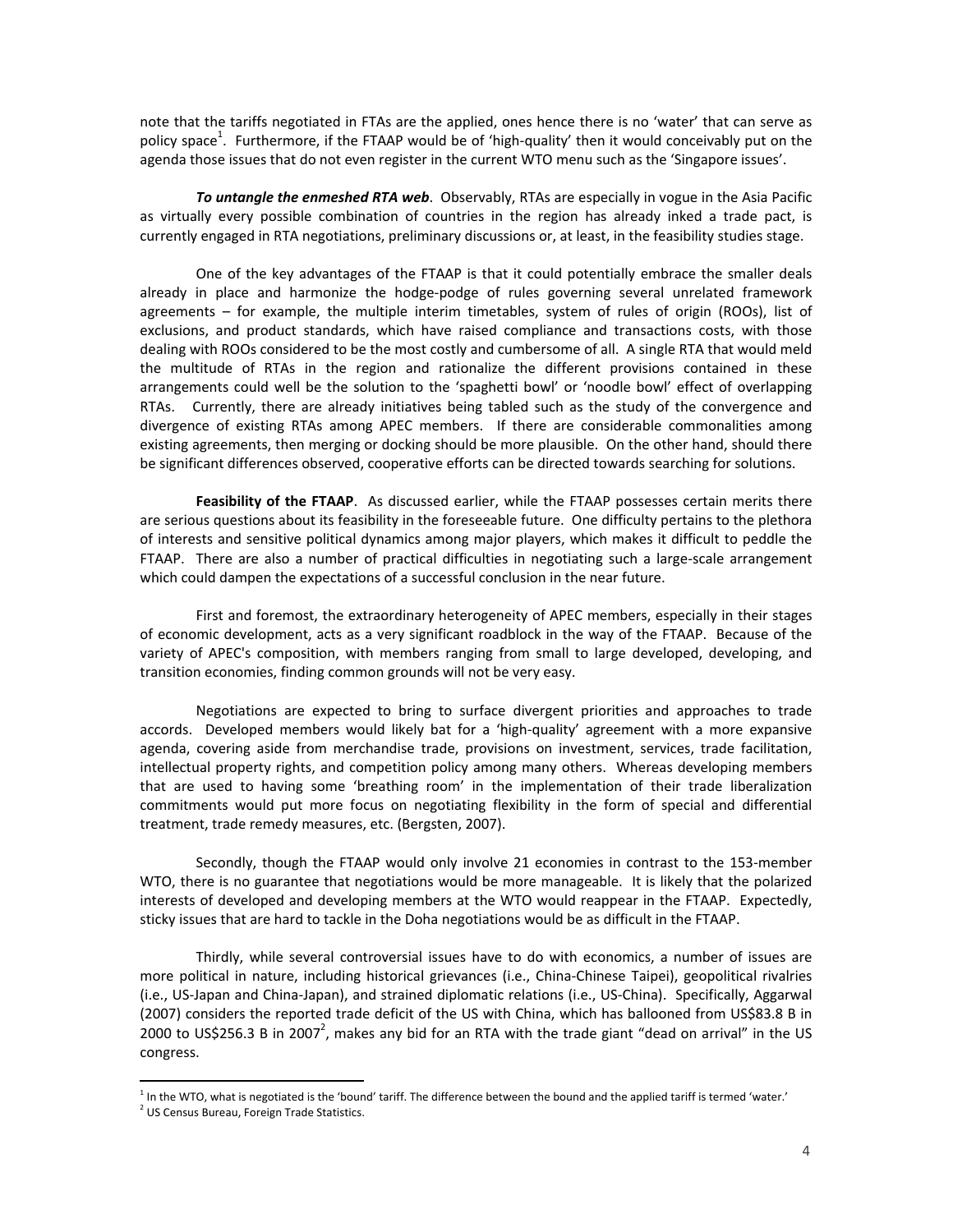Morrison (2007) expressed strong apprehension that members would entertain the FTAAP idea for its overall political unpalatability. The FTAAP would necessitate a modification of the fundamental characteristics of APEC – from 'voluntary', 'non‐binding', and 'non‐discriminatory' to its absolute anti‐ thesis, 'obligatory', 'legally‐binding', and 'discriminatory' – considering that most members would resist the change is enough to shoot down the proposal. Furthermore, members fully aware of the difficulties of negotiating such a large‐scale arrangement and given the unimpressive track record of APEC are not much inspired by the idea. In addition, the long period of time it would take to hammer out the RTA and the suggested standstill of all other on‐going integration negotiations are particularly discouraging. The negotiations would also require strong leadership by key APEC economies throughout the process, particularly US, Japan, and China, either singly or in some combination; however, these economies harbor political sensitivities involving trade that may work against the FTAAP.

Lastly, APEC negotiators have a gargantuan task ahead of them if the FTAAP proposal advances. Designing, negotiating and implementing RTAs consume significant policymaking and capital resources. The capacity to take part in the RTA is not symmetric among APEC members and most of them are not well-prepared to enter into negotiations of such a large-scale arrangement. In fact, in many developing members scarce analytical and negotiating capacities are already being overstretched given their current participation in too many RTAs. Hence, the FTAAP would well be 'crowding out' resources from members.

### **III. EVSL Redux**

In view of these thorny issues revolving around the FTAAP and the gridlock on the DDA, one can well query, "what's a suitable alternative?" Certainly, unilateral liberalization is one. While the economic arguments for this modality are many, a negative feature is that it would amount to giving the rest of the world a 'free ride' as non-members automatically benefit from the tariff reductions by APEC members without making corresponding liberalization measures. Another avenue is sectoral liberalization. Central to the aforementioned modality is the selection criteria of the sectors. Unlike the *ad hoc* nature of sector selection in the failed EVSL, the selection criterion has more analytical basis.

## **A. Theoretical Foundations**

To the knowledge of the authors, there is no paper in the literature that specifically provides a theoretical justification for sectoral liberalization on an MFN basis, along the 'principal supplier' criteria in Wonnacott (1994). There is a related literature that explains the merits of a non-preferential trading club, which is one interpretation of 'open regionalism'.

Raimondos‐Moller and Woodland (2006) wrote the first paper that discussed the theoretical foundation of the advantages of 'open regionalism'. One variant of 'open regionalism' is the nonpreferential club which is a group of countries that agree to coordinate their non-discriminatory tariff policies and to undertake internal income transfers. They argue that a non‐preferential trading club, by undertaking coordinated tariff reforms, can improve the efficiency of the resource allocation and welfare of the members of the club, at the same time leave the welfare of the non‐members untouched, i.e. a Pareto-improvement. An important feature though is that the 'coordinated tariff reforms' of the club members requires some members to raise their tariffs and some to fall or even allow subsidies. They argue that a non‐preferential club is consistent with the spirit of the WTO in that whatever arrangements members make to improve their welfare, does not harm the welfare of the rest of the world.

The proposed sectoral liberalization modality proposed in this paper, share many characteristics of a non-preferential trading club. First, the liberalization, being undertaken on an MFN basis, is nonpreferential. Second, it is to be undertaken by a subset of the global economy, in this case APEC members. Third, it should not leave the rest of the world worse-off, by keeping the prices to non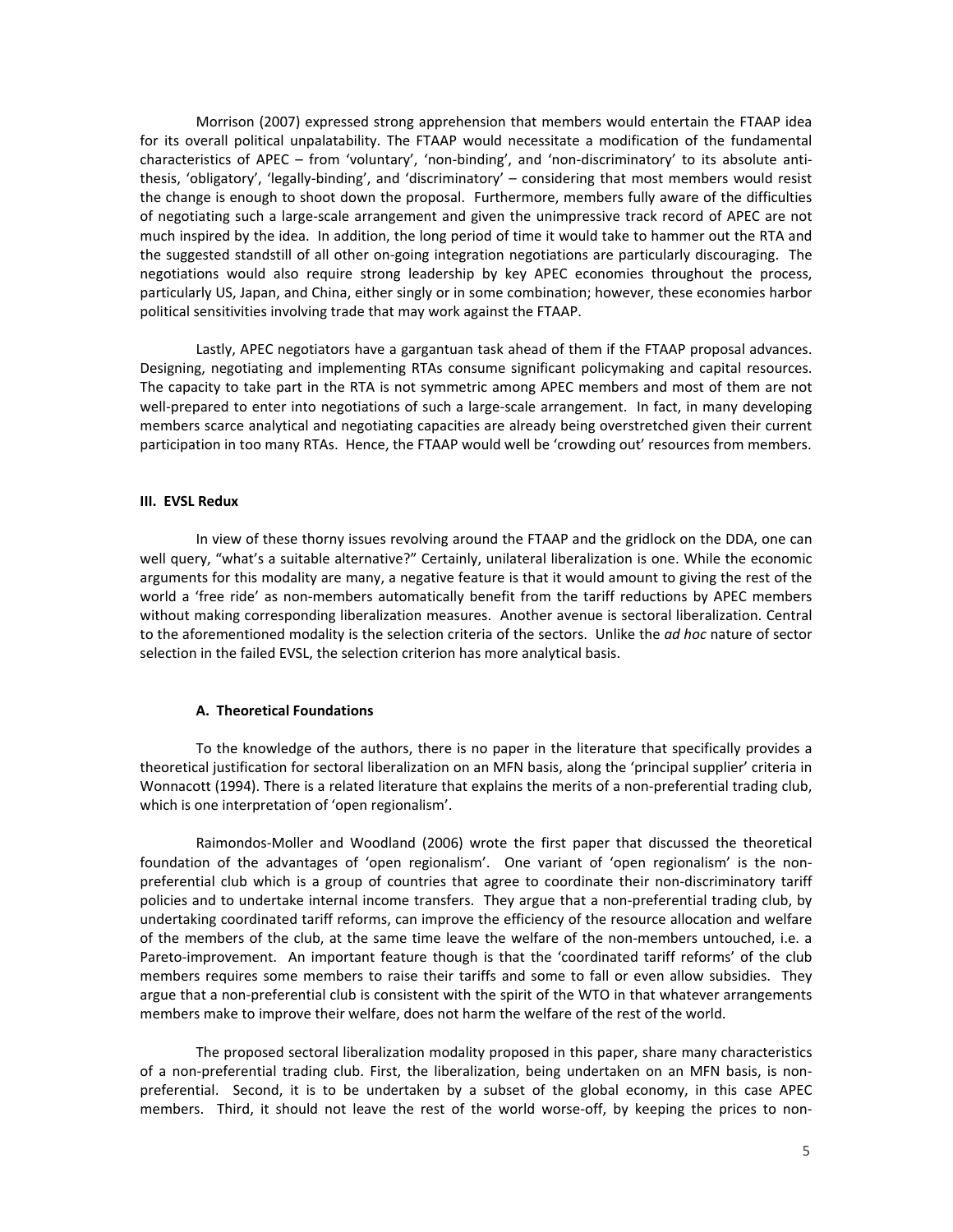members unchanged despite the internal changes among club members. Obviously world prices would not be held constant in the process of the APEC sectoral liberalization, as the APEC members are dominant producers and consumers in the aforementioned sectors. However, one may argue that because the tariff movements of the APEC members are, of course, downwards, and granted on an MFN basis, the non‐members will not likely be harmed.

# **B. The 'Principal Supplier' Criteria**

To lessen the possibility of outsiders free riding on the trade liberalization efforts by APEC, the challenge is to identify those areas in which the benefits of trade liberalization would redound mostly on APEC members than on non-members. Earlier work that addressed the issue of free riding is by Wonnacott (1994) that suggested a trade liberalization scheme on a selective product-by-product basis wherein countries choose the commodities for early liberalization based on a pre-defined criteria. Specifically, the methodology by Wonnacott prescribes that in order to minimize the free rider problem, tariff reduction should be undertaken on the goods where APEC is a dominant global supplier. Intuitively, the benefits of tariff reductions on these goods would largely accrue to APEC members, simply, because non‐APEC members do not export them in a major way.

In the selection of potential candidates for liberalization, the share of APEC in the world exports of goods was used as basis. A large percentage share of exports is taken to indicate that 'free riding' by non-members would be less problematic. As in Wonnacott's study, the export shares of APEC in total world trade are compared with their share in total world exports less intra‐EU trade. Trade between EU member countries is discounted on the ground that it is becoming more and more concentrated between them. For this exercise, commodities are examined at a fairly disaggregated 6‐digit level based on the Harmonized System (HS) Commodity Classification Code.

The products in which the built-in incentives for early liberalization for APEC are the greatest because of the predominance of APEC in trade are enumerated in Table 1. Presented are the products that APEC enjoys a share of at least 70% of world exports (not counting intra‐EU trade).

The list contains a total of 282 commodities. The list is quite varied, reflecting the wide range of products where APEC members have comparative advantage. There is the preponderance of laborintensive manufactures in the list including electronic parts and components, machineries, clothing, footwear, and toys and games. Low wages in developing members is the main source of APEC's advantage in this area. The list also includes resource-intensive exports since many APEC members are richly‐endowed with natural resources and land. Hence, the presence of minerals, metal and non‐metal ores, ferrous and non‐ferrous metals, wood and wood manufactures, processed vegetable oils and cereals among the identified products.

Counted in the list are commodities that are highly capital‐intensive, including machinery, motor vehicles, plastics, organic chemicals, rubber, textile yarns and fabrics, iron and steel, other manufactured metals, and miscellaneous articles.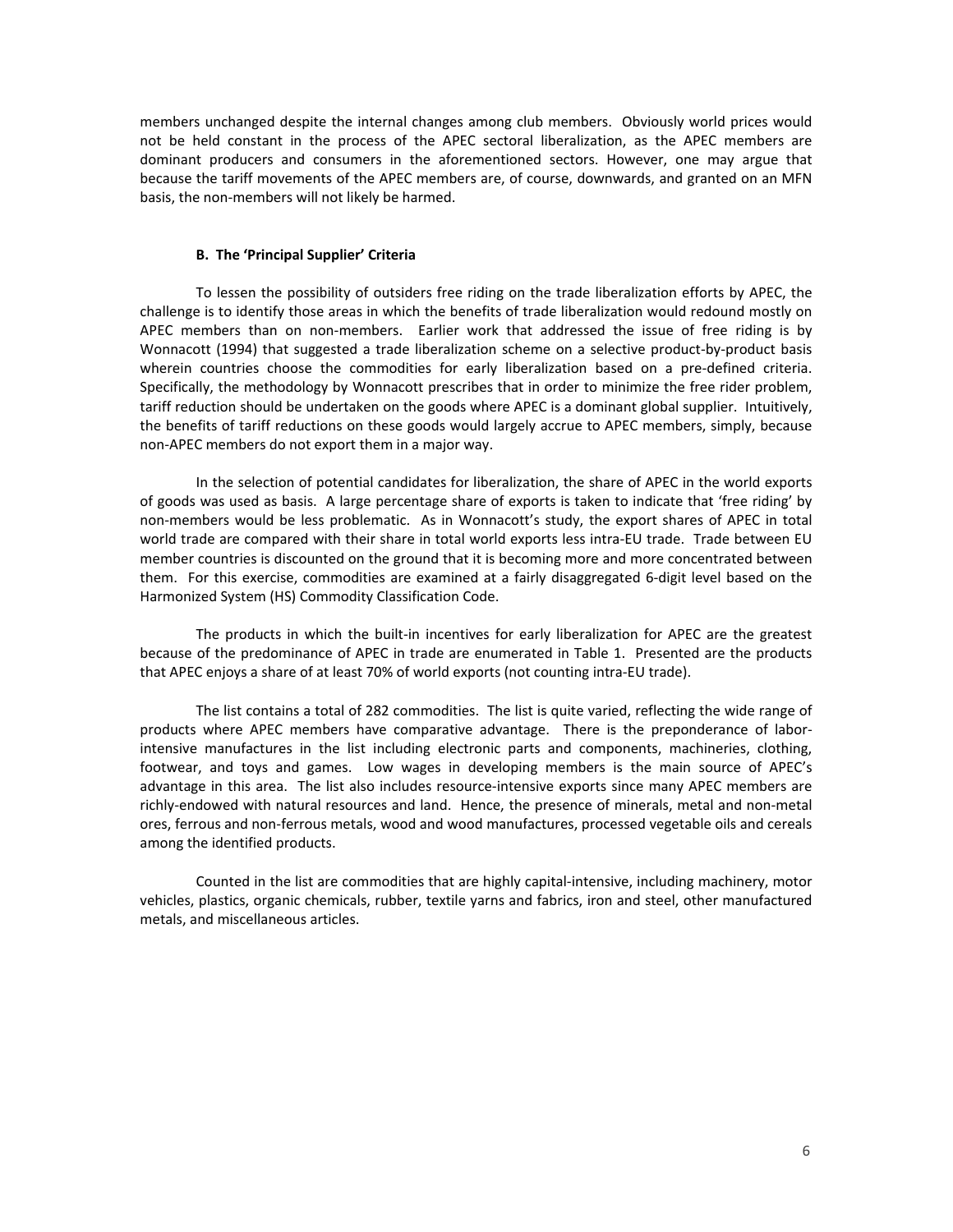# **Table 1: 'Principal Supplier' Goods: Products for which APEC Provide the Principal Supply in World Exports**<sup>3</sup>

|                         |                |                                                                            |             | <b>Exports (In US\$ Billion)</b> |                            | <b>Share (In Percentage)</b> |                     |                   |  |
|-------------------------|----------------|----------------------------------------------------------------------------|-------------|----------------------------------|----------------------------|------------------------------|---------------------|-------------------|--|
| Rank                    | <b>HS Code</b> | <b>Description</b>                                                         | <b>APEC</b> | World                            | World                      | <b>To World</b>              | <b>To World</b>     | <b>Difference</b> |  |
|                         |                |                                                                            |             |                                  | <b>Less Intra-EU Trade</b> |                              | Less Intra-EU Trade |                   |  |
| $\mathbf{1}$            | 854219         | Monolithic integrated circuits, nes                                        | 3,564       | 3,564                            | 3,564                      | 100.00                       | 100.00              | 0.00              |  |
| $\overline{2}$          | 900120         | Sheets and plates of polarising material                                   | 4,241       | 4,253                            | 4,245                      | 99.71                        | 99.89               | 0.18              |  |
| $\overline{\mathbf{3}}$ | 901380         | Optical devices, appliances and instruments, nes, of this Chapter          | 28,838      | 29,387                           | 29,167                     | 98.13                        | 98.87               | 0.74              |  |
| $\overline{a}$          | 847010         | Electronic calculators capable of oper w/o an external source of power     | 1,535       | 1,700                            | 1,554                      | 90.30                        | 98.79               | 8.49              |  |
| 5                       | 845691         | Machine tools for dry etching printed circuits                             | 2,672       | 2,729                            | 2,706                      | 97.91                        | 98.74               | 0.83              |  |
| 6                       | 851999         | Sound reproducing apparatus, not incorporating a sound recorder, nes       | 8,902       | 9,579                            | 9,023                      | 92.93                        | 98.66               | 5.73              |  |
| $\overline{7}$          | 950639         | Golf equipment nes                                                         | 1,790       | 1,861                            | 1,823                      | 96.22                        | 98.23               | 2.01              |  |
| $\mathbf{8}$            | 852713         | Radio apparatus nes with sound recording/reproducing                       | 2,329       | 2,906                            | 2,372                      | 80.16                        | 98.19               | 18.03             |  |
| 9                       | 852290         | Parts and accessories of apparatus of heading Nos 85.19 to 85.21, nes      | 14,065      | 15,035                           | 14,337                     | 93.55                        | 98.11               | 4.56              |  |
| 10                      | 950410         | Video games of a kind used with a television receiver                      | 5,994       | 7,041                            | 6,114                      | 85.14                        | 98.05               | 12.91             |  |
| 11                      | 854240         | Hybrid integrated circuits                                                 | 18,980      | 19,995                           | 19,379                     | 94.92                        | 97.94               | 3.02              |  |
| 12                      | 852320         | Unrecorded magnetic discs                                                  | 3,412       | 3,651                            | 3,497                      | 93.46                        | 97.59               | 4.13              |  |
| 13                      | 852731         | Radio broad rece combind with sound recordg or reproducg apparatus nes     | 2,932       | 3,442                            | 3,006                      | 85.18                        | 97.55               | 12.37             |  |
| 14                      | 850780         | Electric accumulators, nes                                                 | 7,754       | 8,534                            | 7,988                      | 90.86                        | 97.07               | 6.21              |  |
| 15                      | 854290         | Parts of electronic integrated circuits and microassemblies                | 10,616      | 11,155                           | 10,948                     | 95.17                        | 96.97               | 1.80              |  |
| 16                      | 851650         | Microwave ovens                                                            | 2,843       | 3,428                            | 2,933                      | 82.93                        | 96.92               | 13.99             |  |
| 17                      | 950490         | Art funfair, game tab, pintab, sp tab casino game&auto bowl alley equip    | 7,836       | 9,185                            | 8,086                      | 85.32                        | 96.91               | 11.59             |  |
| 18                      | 950341         | Stuffed toys representing animals or non-human creatures                   | 2.309       | 2,748                            | 2,386                      | 84.02                        | 96.75               | 12.73             |  |
| 19                      | 852190         | Video recording or reproducing apparatus nes                               | 12,705      | 16,096                           | 13,165                     | 78.93                        | 96.51               | 17.58             |  |
| 20                      | 900211         | Objective lenses f cameras, projectors/photographic enlargers/reducers     | 2,490       | 2,760                            | 2,581                      | 90.23                        | 96.48               | 6.25              |  |
| 21                      | 741021         | Foil of refined copper, backed                                             | 2,539       | 2,854                            | 2,639                      | 88.96                        | 96.19               | 7.23              |  |
| 22                      | 853222         | Electrical capacitors, fixed, aluminium electrolytic, nes                  | 2,874       | 3,329                            | 2,989                      | 86.32                        | 96.12               | 9.80              |  |
| 23                      | 390330         | Acrylonitrile-butadiene-styrene (ABS) copolymers                           | 6,022       | 6,954                            | 6,266                      | 86.60                        | 96.09               | 9.49              |  |
| 24                      | 261390         | Molybdenum ores and concentrates nes                                       | 3,248       | 3,383                            | 3,380                      | 96.01                        | 96.09               | 0.08              |  |
| 25                      | 392640         | Statuettes and other ornamental articles, of plastics                      | 1,902       | 2,197                            | 1,985                      | 86.57                        | 95.84               | 9.27              |  |
| 26                      | 640219         | Sports footwear, outer soles and uppers of rubber or plastics, nes         | 2,117       | 2,591                            | 2,210                      | 81.70                        | 95.79               | 14.09             |  |
| 27                      | 847130         | Portable digital computers <10kg                                           | 44,529      | 56,003                           | 46,504                     | 79.51                        | 95.75               | 16.24             |  |
| 28                      | 852390         | Prepared unrecorded media for sound recording or other phenomena nes       | 9,432       | 12,186                           | 9,855                      | 77.41                        | 95.71               | 18.30             |  |
| 29                      | 840721         | Outboard motors, spark-ignition reciprocating or rotary type               | 1,943       | 2,455                            | 2,035                      | 79.12                        | 95.48               | 16.36             |  |
| 30                      | 901390         | Parts and accessories of optical appliances and instruments, nes           | 8,960       | 9,753                            | 9,387                      | 91.88                        | 95.45               | 3.57              |  |
| 31                      | 420212         | Trunks, suit-cases & sim container w/outer surface of plastics/textiles    | 4,271       | 5,068                            | 4,475                      | 84.27                        | 95.44               | 11.17             |  |
| 32                      | 151190         | Palm oil and its fractions refined but not chemically modified             | 6,094       | 6,963                            | 6,388                      | 87.51                        | 95.39               | 7.88              |  |
| 33                      | 854250         | Electronic microassemblies                                                 | 7,588       | 8,382                            | 7,966                      | 90.53                        | 95.26               | 4.73              |  |
| 34                      | 160590         | Molluscs and other aquatic invertebrates prepared or preserved             | 1,613       | 1,960                            | 1,699                      | 82.32                        | 94.96               | 12.64             |  |
| 35                      | 261310         | Molybdenum concentrates, roasted                                           | 4,427       | 5,848                            | 4,665                      | 75.69                        | 94.90               | 19.21             |  |
| 36                      | 854230         | Monolithic integrated circuits                                             | 72,896      | 82,689                           | 76,876                     | 88.16                        | 94.82               | 6.66              |  |
| 37                      | 950390         | Toys nes                                                                   | 6,118       | 7,941                            | 6,455                      | 77.05                        | 94.78               | 17.73             |  |
| 38                      | 020319         | Swine cuts, fresh or chilled, nes                                          | 1,650       | 5,369                            | 1,745                      | 30.74                        | 94.58               | 63.84             |  |
| 39                      | 851890         | Parts of microphones, loudspeakrs, headphones, earphones& elec sound ampli | 2,168       | 2,565                            | 2,293                      | 84.54                        | 94.56               | 10.02             |  |
| 40                      | 841451         | Fans: table, roof etc w a self-cont elec mtr of an output nt excdg 125W    | 2,591       | 2,974                            | 2,741                      | 87.14                        | 94.54               | 7.40              |  |
| 41                      | 871140         | Motorcycles with reciprocatg piston engine displacg > 500 cc to 800 cc     | 2,203       | 3,282                            | 2,332                      | 67.11                        | 94.44               | 27.33             |  |
| 42                      | 080212         | Almonds, fresh or dried, shelled or peeled                                 | 1,552       | 2,270                            | 1,646                      | 68.38                        | 94.33               | 25.95             |  |
| 43                      | 900691         | Parts and accessories for photographic cameras                             | 2,012       | 2,297                            | 2,139                      | 87.59                        | 94.09               | 6.50              |  |
| 44                      | 401519         | Gloves nes of rubber                                                       | 1,823       | 2,116                            | 1,942                      | 86.17                        | 93.90               | 7.73              |  |
| 45                      | 853120         | Indicator panels incorporatg liquid crystal device/light emittg diode      | 9,293       | 12,453                           | 9,897                      | 74.62                        | 93.89               | 19.27             |  |
| 46                      | 852721         | Radio rece nt capabl of op w/o ext source of power f motor veh, combind    | 5,257       | 8,386                            | 5,605                      | 62.68                        | 93.78               | 31.10             |  |
| 47                      | 640319         | Sports footwear, o/t ski, outr sole of rbr/plas/leather&upper of leather   | 3,518       | 4,411                            | 3,756                      | 79.76                        | 93.67               | 13.91             |  |
| 48                      | 853224         | Electrical capacitors, fixed, ceramic dielectric, multilayer, nes          | 5,101       | 5,970                            | 5,447                      | 85.43                        | 93.64               | 8.21              |  |
| 49                      | 854121         | Transistors.oth than photosensit.w a dissipation rate < 1 W                | 4.568       | 5.111                            | 4.881                      | 89.39                        | 93.59               | 4.20              |  |
| 50                      | 851830         | Headphones, earphones and combined microphone/speaker sets                 | 2.619       | 3.417                            | 2.801                      | 76.66                        | 93.52               | 16.86             |  |
|                         |                |                                                                            |             |                                  |                            |                              |                     |                   |  |

 $^3$  The list is continued in Annex A.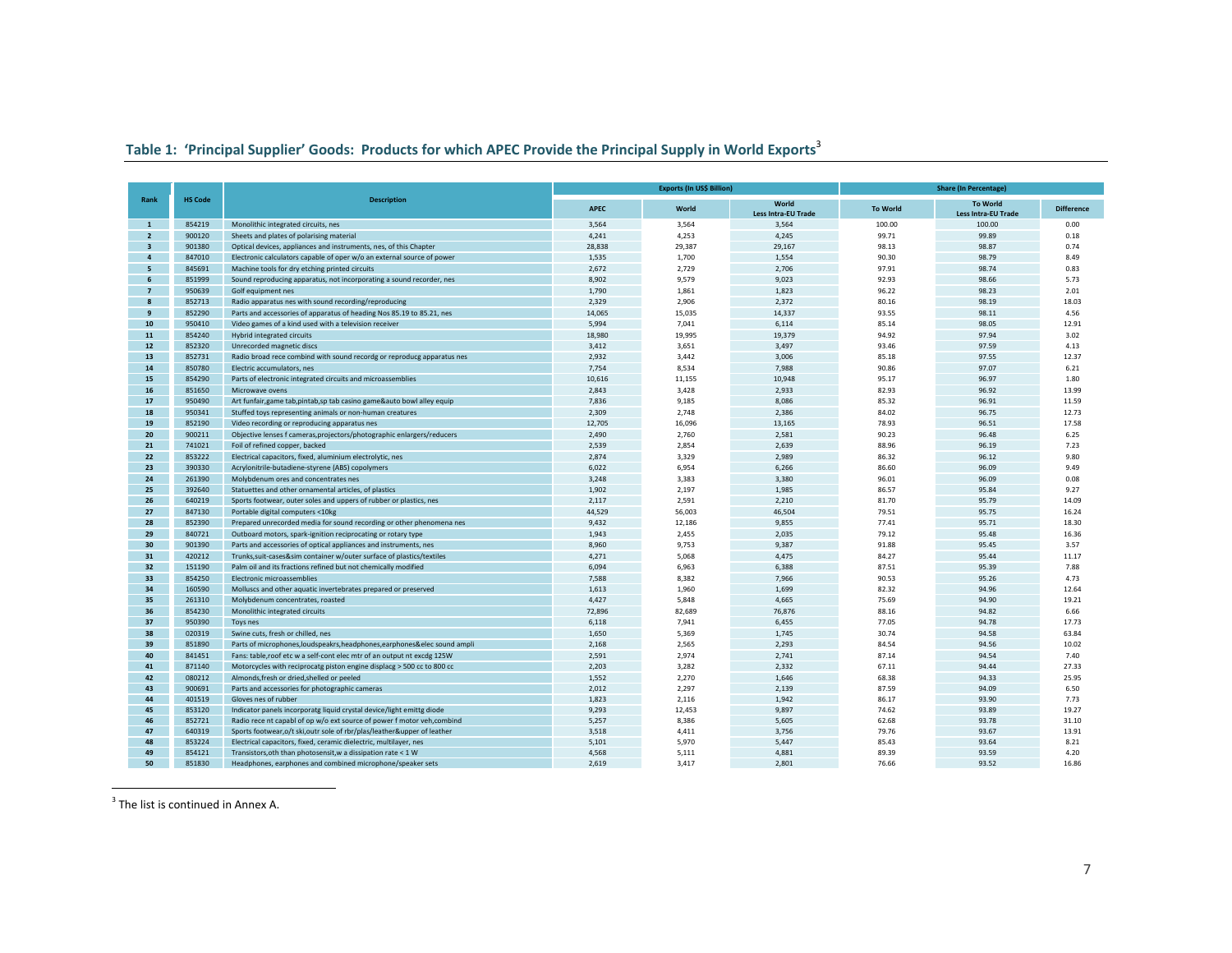To analyze the importance of the selected products in the trade of individual APEC members, these products are classified based on their trade shares. Panel A in Annex B shows the imports of APEC partners above each cut‐off level. The figures shown here give a rough approximation of the value of the market that would be opened for each APEC member indicated when APEC partners bring down their tariffs on the items that lie above the chosen cut-off lines. Panels B and C convey much useful information of the stakes of individual APEC members as it identifies the importance of these products, given by their shares in the export and import trade of members. Panel D provides the difference between the shares in total exports and shares in total imports.

| Cut-off<br>Level | <b>Share in Total</b><br><b>APEC Exports</b><br>(%) | <b>Share in Total</b><br><b>APEC Imports</b><br>$(\%)$ | Difference in<br><b>EX-IM Shares</b><br>$(\%)$ | <b>Intra-Bracket</b><br>Difference in<br><b>Export Shares</b><br>(%) | <b>Ave. Increments</b><br>per 5% Bracket<br>(%) |
|------------------|-----------------------------------------------------|--------------------------------------------------------|------------------------------------------------|----------------------------------------------------------------------|-------------------------------------------------|
| 70%              | 45.63                                               | 7.18<br>38.45                                          |                                                |                                                                      |                                                 |
| 75%              | 34.60                                               | 28.83                                                  | 5.77                                           | 11.03                                                                | 2.21                                            |
| 80%              | 29.42                                               | 24.74                                                  | 4.68                                           | 5.18                                                                 | 1.04                                            |
| 85%              | 24.05                                               | 20.26                                                  | 3.79                                           | 5.37                                                                 | 1.07                                            |
| 90%              | 13.97                                               | 11.47                                                  | 2.50                                           | 10.08                                                                | 2.02                                            |

# **Table 2: Importance of 'Principal Supplier' Goods to APEC by Cut‐off Level (2005)**

Source: Authors' calculations using ITC TradeMap data Notes:

Share in APEC Exports = Share of Goods in the cut‐off level and above in Total APEC Exports

Share in APEC Imports = Share of Goods in the cut-off level and above in Total APEC Imports

Difference in EX‐IM Shares = Share in APEC Exports ‐ Share in APEC Imports

Intra‐Bracket Difference = Ex. Share in APEC Exports (70%) ‐ Share in APEC Exports (75%)

Ave. Increments per 5% Bracket = Ex. [(Share in APEC Exports (70%) ‐ Share in APEC Exports (75%)] ÷ 5

Looking at the shares of APEC as a whole in the world exports and world imports of the identified commodities in Table 2 indicates that the regional grouping has clear advantage in the export of these products. For example, the share of the products at the 70% cut-off level in the export of APEC members as a group stands at almost 46%, while the share of these products in the grouping's imports is much lower at 38%. On the other hand, products where APEC accounts for 90% of world trade, on the other hand, comprise only around 14% of world export trade and 11% of world import trade. At every percentage cut-off, the selected products' shares in exports are much greater than the corresponding share in imports. The implication is that the free riding problem is expected to be small.

What could be a suitable benchmark to distinguish a product or sector to be one where APEC is a principal supplier? In the first place, the cut-off level measured by the share of APEC exports to world exports should be that which maximizes the gap between the share of APEC exports to world exports and its corresponding share of world imports. The idea is to look for cut‐off level where the offensive interest, as proxied by the relative share of APEC exports to world exports, is secured relative to the defensive interests, as represented by the relative share of APEC in world imports. As indicated by the share of APEC as a whole in world exports, 70% may be a reasonable cut‐off level because going this far would cover almost half of APEC exports. Additionally, as Table 2 reports, it is at the 70% cut-off level where the discrepancy between the share of APEC exports and imports is greatest (Column 4). The implication here is that the offensive interest of APEC, as a whole, is well‐ served at the benchmark for the 'principal supplier' at the 70% level. In addition, it appears that there will be much to gain from a negotiation which covers products where APEC members provide 70% or more of world exports. A s mentioned earlier, at a cut-off rate of 70%, the percentage of APEC exports covered is close to 46% which is quite sizeable already. At the same time, the portion of APEC exports covered by a negotiation that only considers the next upper bracket of 75%, is only around 35% of APEC exports. As Column 5 of Table 2 shows, the average coverage of APEC exports that will not be included in the sectoral negotiations is greatest when the cut-off point is raised from 70% to 75%.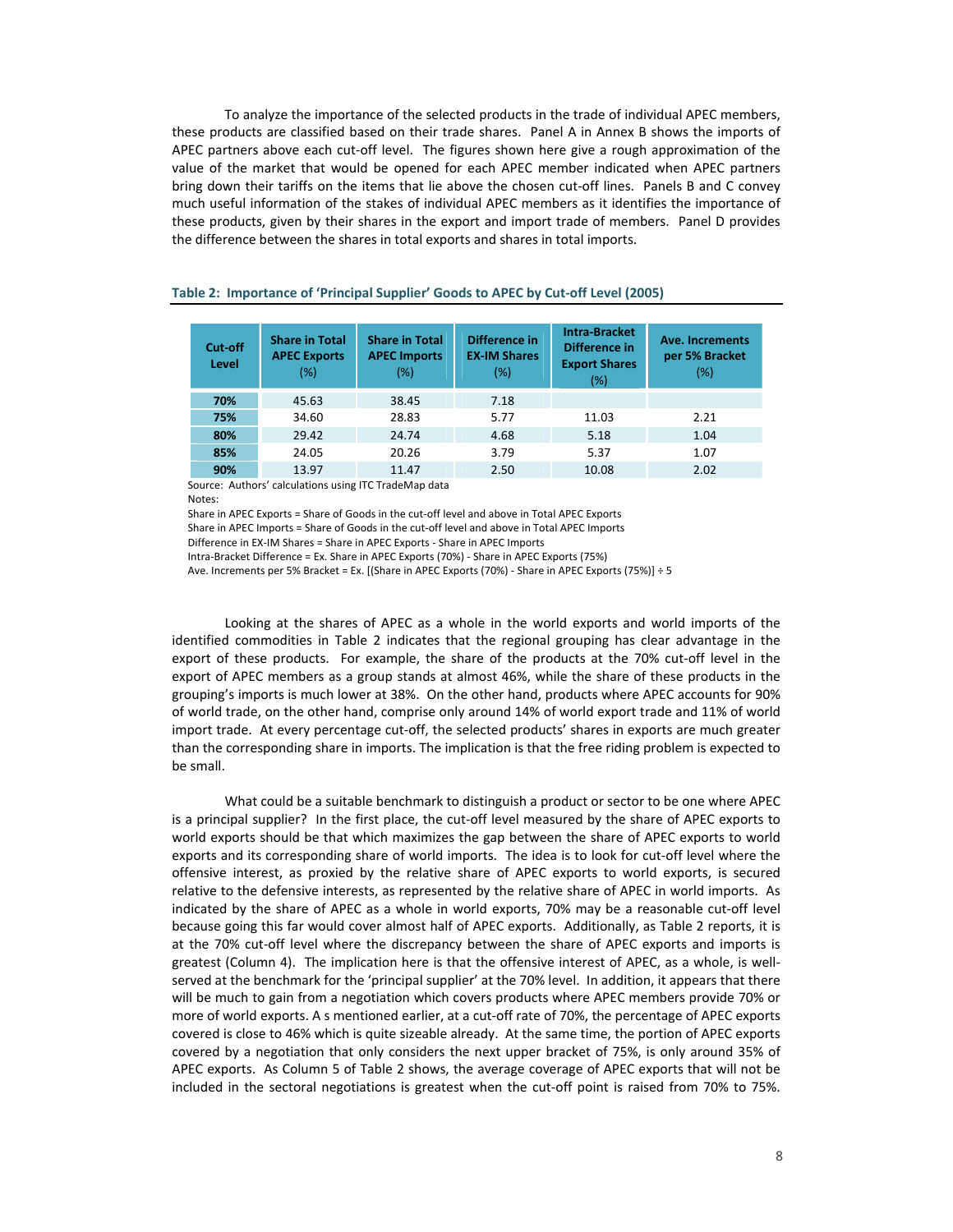Specifically, the portion of APEC exports that is not covered declines by 11.03%, representing an average decrease of 2.21% per percentage rise of cut‐off between 70% and 75%.

For tractability, the selected APEC products were classified by sector. Eleven (11) sectors have been identified for this study – electronics, transport equipments, machineries, metal and metal products, wood and wood‐based products, textile and garments, footwear and headgear, agricultural products and raw materials, plastics and rubbers, chemicals, miscellaneous manufactures. The commodity coverage of the sectors of interest is presented in Table 3.

| <b>Sector</b>                        | <b>HS Commodity Classification</b> |
|--------------------------------------|------------------------------------|
|                                      |                                    |
| <b>Electronics</b>                   | Ch. 85                             |
| <b>Transport equipments</b>          | Ch. 86 - 89                        |
| <b>Machineries</b>                   | Ch. 84 and 90                      |
| <b>Metal and metal products</b>      | $Ch. 72 - 83$                      |
| Wood and wood products               | $Ch. 42 - 49$                      |
| <b>Textile and garments</b>          | $Ch. 50 - 63$                      |
| <b>Footwear and headgear</b>         | $Ch. 64 - 65$                      |
| Agricultural goods and raw materials | Ch. 01 - 23 and 26 - 27            |
| <b>Plastics and rubbers</b>          | Ch. 39-40                          |
| <b>Chemicals</b>                     | Ch. 26 - 27                        |
| <b>Miscellaneous manufactures</b>    | Ch. 91 - 98                        |

# **Table 3: Product Coverage of Selected Sectors**

**Table 4: Importance of 'Principal Supplier' Goods to APEC by Sector (2005)**

| <b>Sector</b>                           | <b>Share in Total</b><br><b>APEC Exports</b><br>$(\%)$ | <b>Share in Total</b><br><b>APEC Imports</b><br>(%) | Difference in<br><b>EX-IM Shares</b><br>(%) |
|-----------------------------------------|--------------------------------------------------------|-----------------------------------------------------|---------------------------------------------|
| <b>TOTAL 'Principal Supplier' Goods</b> | 45.63                                                  | 38.45                                               | 7.18                                        |
| <b>TOTAL Sectors</b>                    | 44.79                                                  | 37.73                                               | 7.06                                        |
| Sectors:                                |                                                        |                                                     |                                             |
| <b>Electronics</b>                      | 17.17                                                  | 15.60                                               | 1.57                                        |
| <b>Transport Equipments</b>             | 6.39                                                   | 4.93                                                | 1.46                                        |
| <b>Machineries</b>                      | 11.30                                                  | 9.05                                                | 2.25                                        |
| <b>Metals and metal products</b>        | 1.35                                                   | 1.14                                                | 0.21                                        |
| Wood and wood products                  | 0.72                                                   | 0.82                                                | $-0.10$                                     |
| <b>Textile and garments</b>             | 0.94                                                   | 0.62                                                | 0.32                                        |
| <b>Footwear and headgear</b>            | 0.62                                                   | 0.49                                                | 0.13                                        |
| Agricultural goods and raw materials    | 2.11                                                   | 1.42                                                | 0.69                                        |
| <b>Plastics and rubbers</b>             | 2.01                                                   | 1.73                                                | 0.28                                        |
| <b>Chemicals</b>                        | 0.94                                                   | 0.79                                                | 0.15                                        |
| <b>Miscellaneous manufactures</b>       | 1.24                                                   | 1.14                                                | 0.10                                        |

Source: Authors' calculations using ITC TradeMap data Notes:

Share in APEC Exports = Share of Goods in the sector in Total APEC Exports

Share in APEC Imports = Share of Goods in the sector in Total APEC Imports

Difference in EX‐IM Shares = Share in APEC Exports ‐ Share in APEC Imports

Of the commodities identified, 78 items or 28% of the total belong to the electronics product group that includes electronic parts and components, consumer electronics, office equipment, and telecommunications equipment. Combined, these products corner 17% of total APEC exports and 16% of total APEC imports, highlighting the trade importance of this set of electronics products.

Many of the developing members of APEC specialize in labor-intensive assembly-type operations. Particularly, APEC's East Asian members have been playing an increasing role in these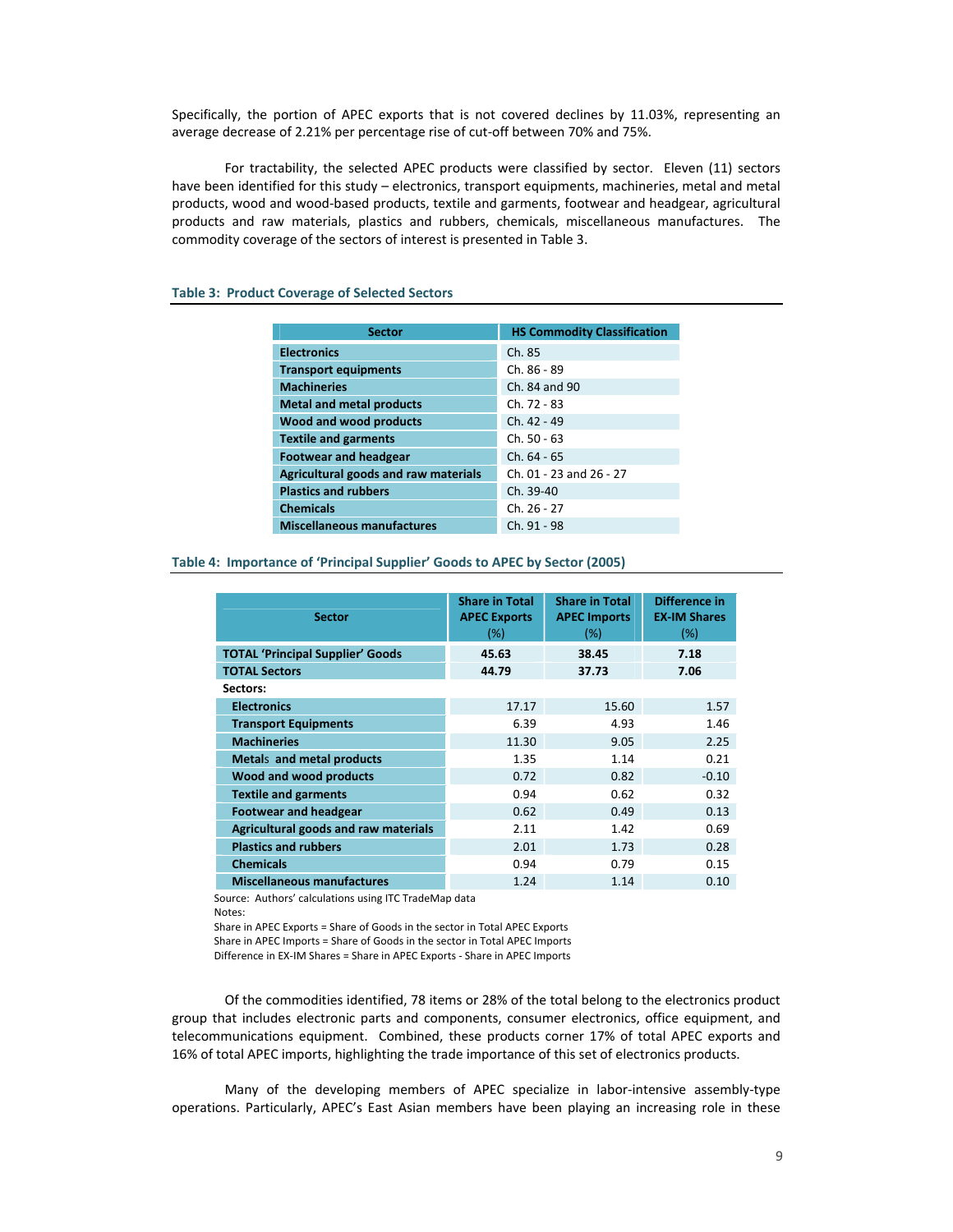supply networks, especially with regard to trade in parts and components of electronic products, indicating their importance in international production sharing.

For every sector, APEC's share in world exports is greater than its share in world imports. However, the discrepancy is very minimal at an average of 2% for all sectors, indicating that while APEC members are strong suppliers of these goods, they are also strong consumers of such items $^4$ .

#### **IV. Implications on the Philippines**

Earlier, it was argued that the sectoral liberalization based on the 'principal supplier' approach would be beneficial to APEC as a whole. However, the impact on the individual members would vary. What are the implications of the proposed modality of liberalization on the Philippines? More specifically, to what extent does the sectoral liberalization serve its offensive and defensive interests?

Based on Table 5, for the products in which APEC members provide 70% and more of world exports (less intra‐EU trade), the Philippines' APEC partners (that is, all APEC members except the Philippines) imported US\$1,915 B in 2005 from all sources. This, quite simply, means that the Philippines along with everybody else have improved market access (due to sectoral liberalization) equivalent to the aforementioned value. It could be seen that at the 90% cut-off level, market potential available to the Philippines is significantly reduced by more than two-thirds to US\$563 B.

The figures computed were highest in the case of the Philippines, implying the importance of the products involved in the country's trade (Refer to Annex B). First of all, the products where APEC supplies 70% of the world's exports constitute close to 75% of total Philippine exports in 2005. This indicates that the Philippine is a dominant supplier for the set of products and that there is relatively little free riding. Furthermore, the difference at the 70% and 75% between share of selected products in total exports and imports respectively, are quite substantial.

| Cut-Off<br>Level | <b>Market</b><br><b>Potential</b><br>(US\$ Billion) | Share in<br><b>Total Phils.</b><br><b>Exports</b><br>$(\%)$ | Share in<br><b>Total Phils.</b><br><b>Imports</b><br>$(\%)$ | Difference in<br><b>EX-IM Shares</b><br>$(\%)$ | <b>Intra-Bracket</b><br>Difference in<br><b>Export Shares</b><br>(%) | Ave. Increments<br>per 5% Bracket<br>(%) |
|------------------|-----------------------------------------------------|-------------------------------------------------------------|-------------------------------------------------------------|------------------------------------------------|----------------------------------------------------------------------|------------------------------------------|
| 70%              | 1,915                                               | 75.41                                                       | 54.66                                                       | 20.75                                          |                                                                      |                                          |
| 75%              | 1,432                                               | 71.05                                                       | 49.41                                                       | 21.64                                          | 4.36                                                                 | 0.87                                     |
| 80%              | 1,227                                               | 64.49                                                       | 46.72                                                       | 17.77                                          | 6.56                                                                 | 1.31                                     |
| 85%              | 1,001                                               | 62.99                                                       | 45.35                                                       | 17.64                                          | 1.50                                                                 | 0.30                                     |
| 90%              | 563                                                 | 50.54                                                       | 34.63                                                       | 15.91                                          | 12.45                                                                | 2.49                                     |

#### **Table 5: Importance of 'Principal Supplier' Goods to the Philippines by Cut‐off Level (2005)**

Source: Authors' calculations using ITC TradeMap data Notes:

 $\overline{a}$ 

Share in Total Exports = Share of Goods in the cut‐off level and above in Total Philippine Exports Share in Total Imports = Share of Goods in the cut‐off level and above in Total Philippine Imports

Difference in EX‐IM Shares = Share in Total Exports ‐ Share in Total Imports

Intra‐Bracket Difference = Ex. Share in APEC Exports (70%) ‐ Share in APEC Exports (75%)

Ave. Increments per 5% Bracket = Ex. [(Share in APEC Exports (70%) ‐ Share in APEC Exports (75%)] ÷ 5

<sup>&</sup>lt;sup>4</sup> A comparison of the 'principal supplier' goods with the products proposed for sectoral liberalization in the WTO Non-Agricultural Market Access (NAMA) in August 2008 is reported in Annex D. One notes that 65% of goods under the NAMA correspond to the items in the 'principal supplier' goods. Among the sectors with the highest incidence of correspondence are: electronics, machineries, wood, and chemicals. Annex D also reports the correspondence of the 'principal supplier' goods with the goods proposed under the 1998 APEC EVSL. In contrast to the NAMA comparsion, only 45% of the 1998 APEC EVSL 'goods' are found in the list of the 'principal supplier' goods indicating that the latter has a wider scope for liberalization than the EVSL.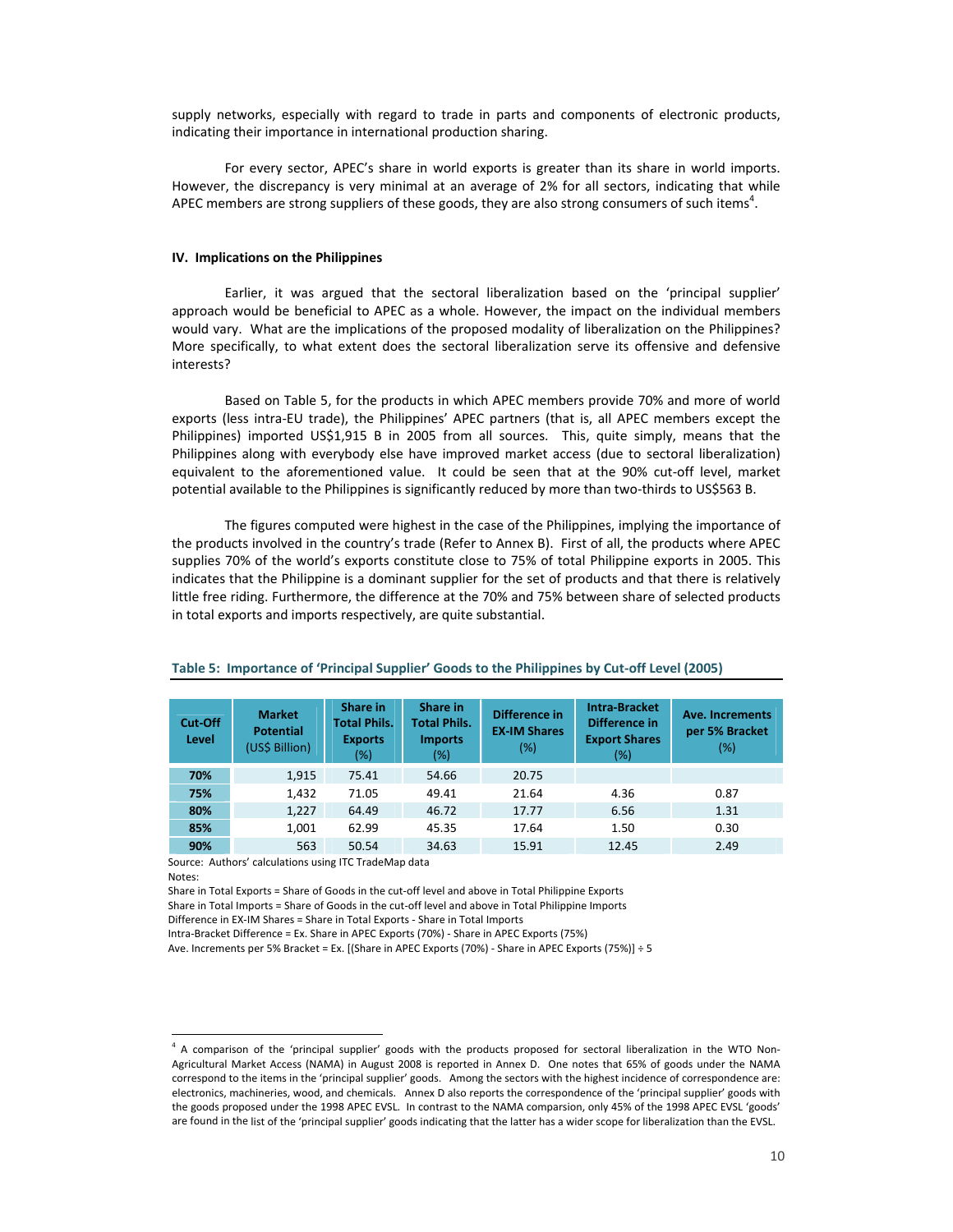For the Philippine case, however, the optimum cut-off appears to be around 75%, where the difference between export and import shares is greatest. One may note as well, that as one increases the cut-off from 75% to 80%, the portion of Philippine exports that are not covered by the sectoral agreement will fall by almost 7% that is equivalent to an average decrease of 1.31% per percentage point increase between these two aforementioned cut‐off levels.

| <b>Sector</b>                           | <b>Market</b><br><b>Potential</b><br>(US\$ Billion) | Share in<br><b>Total Phils.</b><br><b>Exports</b><br>(%) | Share in<br><b>Total Phils.</b><br><b>Imports</b><br>$(\%)$ | Difference in<br><b>EX-IM Shares</b><br>$(\%)$ |
|-----------------------------------------|-----------------------------------------------------|----------------------------------------------------------|-------------------------------------------------------------|------------------------------------------------|
| <b>TOTAL 'Principal Supplier' Goods</b> | 1,915                                               | 75.41                                                    | 54.66                                                       | 20.75                                          |
| <b>TOTAL Sectors</b>                    | 1.880                                               | 75.12                                                    | 54.41                                                       | 20.71                                          |
| Sectors:                                |                                                     |                                                          |                                                             |                                                |
| <b>Electronics</b>                      | 770                                                 | 48.07                                                    | 36.72                                                       | 11.35                                          |
| <b>Transport Equipments</b>             | 248                                                 | 4.55                                                     | 1.67                                                        | 2.88                                           |
| <b>Machineries</b>                      | 452                                                 | 19.44                                                    | 10.40                                                       | 9.04                                           |
| Metals and metal products               | 57                                                  | 0.95                                                     | 0.46                                                        | 0.49                                           |
| Wood and wood products                  | 41                                                  | 0.41                                                     | 0.43                                                        | $-0.02$                                        |
| <b>Textile and garments</b>             | 31                                                  | 0.64                                                     | 0.71                                                        | $-0.07$                                        |
| <b>Footwear and headgear</b>            | 25                                                  | 0.08                                                     | 0.05                                                        | 0.03                                           |
| Agricultural goods and raw materials    | 71                                                  | 0.09                                                     | 2.28                                                        | $-2.19$                                        |
| <b>Plastics and rubbers</b>             | 87                                                  | 0.60                                                     | 1.11                                                        | $-0.51$                                        |
| <b>Chemicals</b>                        | 40                                                  | 0.00                                                     | 0.44                                                        | $-0.44$                                        |
| <b>Miscellaneous manufactures</b>       | 58                                                  | 0.29                                                     | 0.14                                                        | 0.15                                           |

#### **Table 6: Importance of 'Principal Supplier' Goods to the Philippines by Sector (2005)**

Source: Authors' calculations using ITC TradeMap data

Notes:

 Share in Total Exports = Share of Goods in the sector in Total Philippine Exports Share in Total Imports = Share of Goods in the sector in Total Philippine Imports

Difference in EX‐IM Shares = Share in Total Exports ‐ Share in Total Imports

At the sectoral level, however, there are only around two major sectors – electronics and machineries, which dominate Philippine exports. Eight of the broad sectors do not even account for 1% of total Philippine exports (see Table 6).

 Table 7 reports the MFN tariffs of the Philippine's APEC partners in the broad sectoral categories for which sectoral liberalization is proposed. To illustrate, the average tariffs facing Philippine exporters of electronics (or electronic products where APEC's share in the world exports is 70% or greater) in the APEC market is 4.38%. If the proposed sectoral liberalization proceeds, then this figure represents the extent of additional market access made available to the Philippines. As such, the average tariffs can be a measure of the offensive interest of an APEC member from the modality. The larger the prevailing tariffs facing the member in a particular sector, the greater the market access accorded under a sectoral liberalization program. Note, however, that the tariffs as reported in the table may be overstated because of the overlapping preferential trade agreements currently in place among many APEC members. One limitation of this study is that it does not take into account the current RTAs of APEC members in computing for the incremental market access due to sectoral liberalization.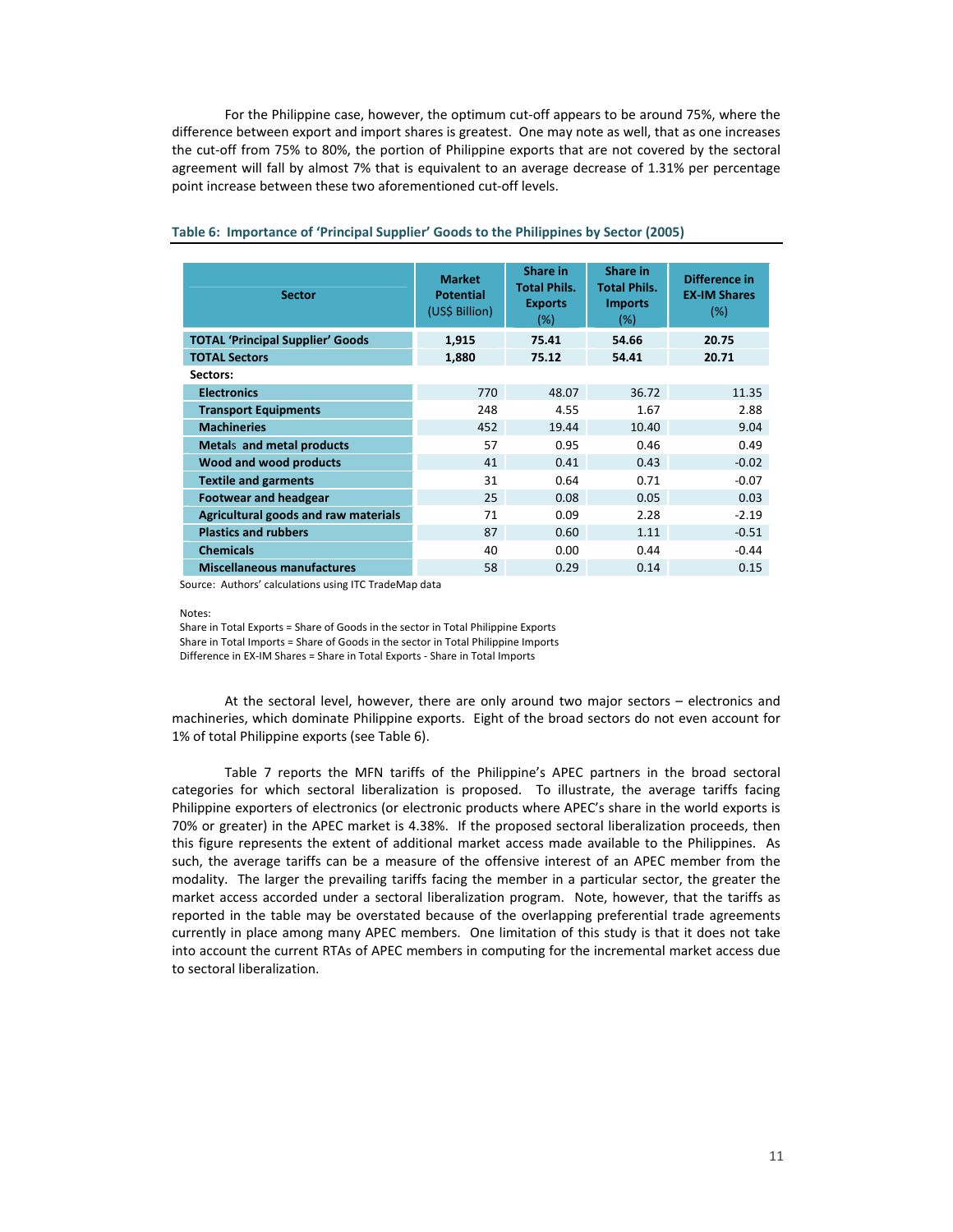#### Table 7: Simple Average Applied MFN Tariffs of APEC Partners on Philippine Exports of 'Principal Supplier' Goods

| <b>Products</b>                         | <b>APEC Trading Partners'</b><br><b>Ave. MFN Tariff</b> |
|-----------------------------------------|---------------------------------------------------------|
| <b>TOTAL 'Principal Supplier' Goods</b> | 4.38                                                    |
| <b>TOTAL Sectors</b>                    | 4.29                                                    |
| Sectors:                                |                                                         |
| <b>Electronics</b>                      | 1.71                                                    |
| <b>Transportation Equipments</b>        | 7.69                                                    |
| <b>Machineries</b>                      | 1.40                                                    |
| <b>Metals and Metal Products</b>        | 3.41                                                    |
| <b>Wood and Wood Products</b>           | 3.08                                                    |
| <b>Textile &amp; Garments</b>           | 17.12                                                   |
| <b>Footwear &amp; Others</b>            | 8.19                                                    |
| <b>Agriculture&amp; Raw Materials</b>   | 17.19                                                   |
| <b>Rubbers and Plastics</b>             | 4.66                                                    |
| <b>Chemicals</b>                        | 1.34                                                    |
| <b>Miscellaneous Manufactures</b>       | 2.33                                                    |

Source: Authors' calculations

 The analysis of the impact of the proposed modality of the offensive and defensive interests of the Philippines can be refined further by considering the current capability of the country to produce the products of the sectors proposed for liberalization. The inclusion of the productive capacity as a variable is intended to give a clearer specification of the 'effective' offensive and defensive interests. The analysis is quite straightforward. First, classify the sectors according to three types: a) locally‐produced (LP); b) locally‐produced but not in sufficient quantity (LP‐NSQ); and c) not locally-produced (NLP). The information for the classification, admittedly, is quite general in the absence of systematic and comprehensive collection of data. The information on the productive capacity on a detailed level is not part of the data set collected by the statistical authorities. Nevertheless, the information gathered from the Philippine Tariff Commission is the best available one. Second, classify the data of Philippine exports and imports of the identified sectors, according to their status in production. Thus, import and export data are mapped according to whether these are LP, LP‐NSQ, or NLP.

 Under this scheme, the offensive interest could be served more solidly if the Philippines actually exports the products of the sectors slated for liberalization. Furthermore, the defensive interest is not harmed if the Philippines does not produce the goods under a sector that is going to be liberalized. Under this circumstance, there is no industry to protect, anyway. On the other hand, the defensive interest is compromised if the Philippines produces the product of the liberalized sector but continues to be big importer, i.e. the product is an importable. If tariffs were to be eliminated among these products, then the Philippine industries will be affected by more intense import competition.

<sup>5</sup> The average tariff of the Philippines' APEC partners per sector is computed using the following equation:



Let:  $X =$  the value of exports in a given year

- T = the applied *ad valorem* MFN tariff
- j = any APEC member
- k = any APEC partner;  $k^*$  = any APEC partner where trade is non-zero
- K = all APEC partners;  $K^*$  = all APEC partners where trade is non-zero
- $i =$ any of the selected products
- $I = no$ . of commodities identified in a sector
- $s = any sector$

 $\overline{a}$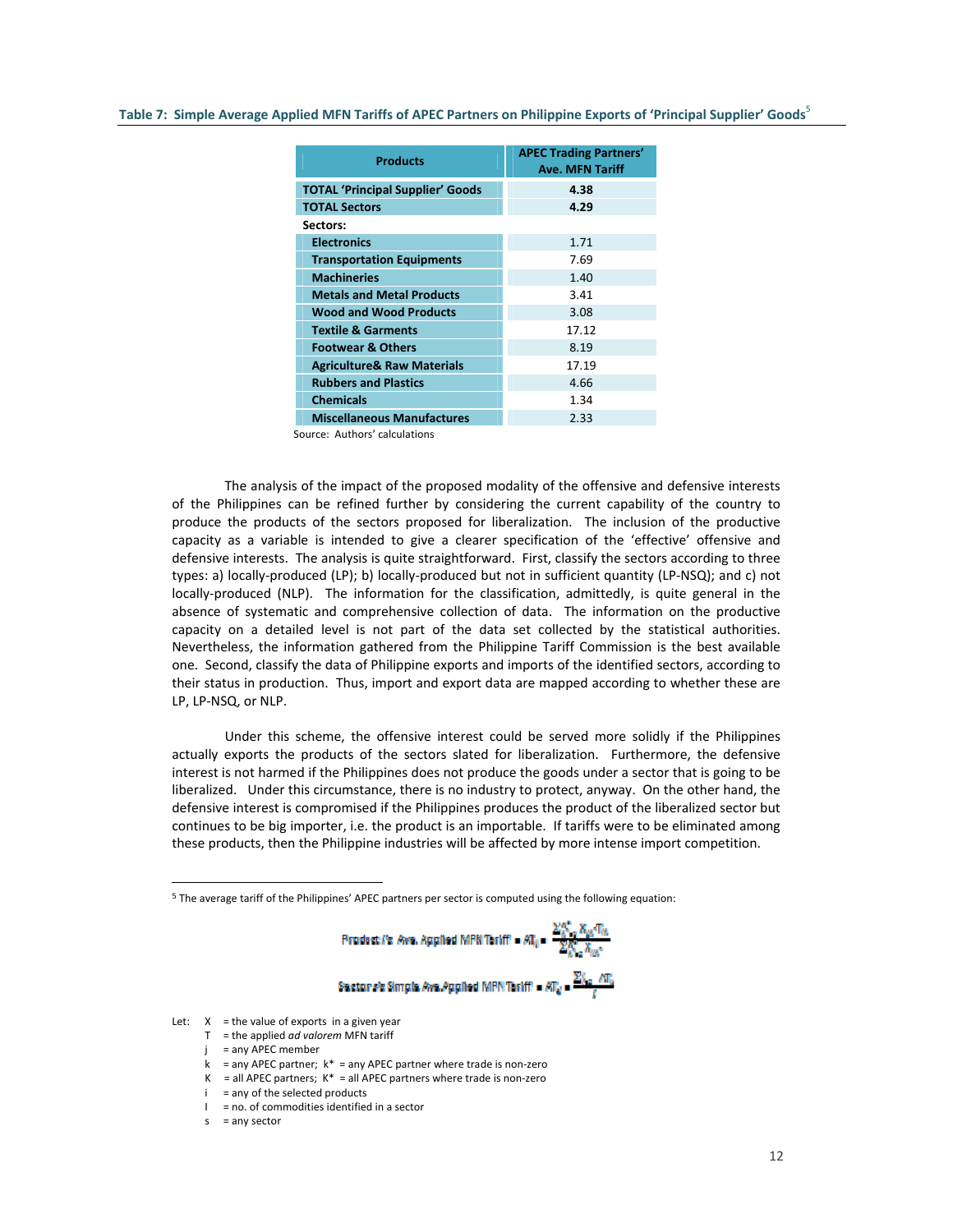# Table 8: Indicative Offensive Interest: Philippine Exports of 'Principal Supplier' Goods Classified Accdg. to Local Production

|                                         | <b>Exports to APEC</b><br>No. of |                          |                                    | No. of                                               | <b>Exports to the World</b>                          |                                |                                                                 |
|-----------------------------------------|----------------------------------|--------------------------|------------------------------------|------------------------------------------------------|------------------------------------------------------|--------------------------------|-----------------------------------------------------------------|
| <b>Products</b>                         | <b>Export Lines</b>              | Value                    | <b>Share</b>                       | <b>Export Lines</b>                                  | Value                                                | <b>Share</b>                   | <b>APEC Trading Partners'</b><br><b>Ave. Applied MFN Tariff</b> |
|                                         | (to APEC)                        | (US\$ Million)           | (%)                                | (to World)                                           | (US\$ Million)                                       | (%)                            |                                                                 |
| <b>TOTAL 'Principal Supplier' Goods</b> | 217                              | 20,553                   | 61.50                              | 224                                                  | 31,086                                               | 75.41                          | 4.38                                                            |
| LP                                      | 157                              | 19,696                   | 58.93                              | 163                                                  | 29,666                                               | 71.97                          | 5.42                                                            |
| LP/NSQ                                  | 60                               | 857                      | 2.56                               | 61                                                   | 1,420                                                | 3.44                           | 1.66                                                            |
| <b>NLP</b>                              | ×.                               | ÷,                       | $\sim$                             | $\sim$                                               | $\mathbf{r}$                                         | ×.                             | $\sim$                                                          |
| <b>TOTAL Sectors</b>                    | 209                              | 20,443                   | 61.17                              | 215                                                  | 30,970                                               | 75.12                          | 4.29                                                            |
| LP                                      | 149                              | 19,587                   | 58.60                              | 154                                                  | 29,550                                               | 71.69                          | 5.36                                                            |
| LP/NSQ<br><b>NLP</b>                    | 60<br>÷                          | 855<br>÷,                | 2.56<br>÷,                         | 61<br>$\blacksquare$                                 | 1,419                                                | 3.44                           | 1.66<br>$\overline{\phantom{a}}$                                |
| Sectors:                                |                                  |                          |                                    |                                                      | $\overline{\phantom{a}}$                             |                                |                                                                 |
| <b>Electronics</b>                      | 69                               | 11,438                   | 34.22                              | 71                                                   | 19,816                                               | 48.07                          | 1.71                                                            |
| LP                                      | 52                               | 11,300                   | 33.81                              | 55                                                   | 19,626                                               | 47.61                          | 1.61                                                            |
| LP-NSQ                                  | 17                               | 138                      | 0.41                               | 16                                                   | 190                                                  | 0.46                           | 2.00                                                            |
| <b>NLP</b>                              | $\overline{\phantom{a}}$         | $\overline{\phantom{a}}$ | $\sim$                             | $\overline{\phantom{a}}$                             | $\overline{\phantom{a}}$                             | $\overline{\phantom{a}}$       | $\mathcal{L}$                                                   |
| <b>Transportation Equipments</b>        | 13                               | 1,200                    | 3.59                               | 14                                                   | 1,874                                                | 4.55                           | 7.69                                                            |
| LP                                      | 10                               | 1,101                    | 3.29                               | 10                                                   | 1,517                                                | 3.68                           | 9.84                                                            |
| LP-NSQ                                  | 3                                | 99                       | 0.30                               | 4                                                    | 357                                                  | 0.87                           | 0.54                                                            |
| <b>NLP</b>                              | ÷,                               | l,                       | $\overline{\phantom{a}}$           | $\overline{\phantom{a}}$                             | $\overline{\phantom{a}}$                             | ÷,                             | $\omega$                                                        |
| <b>Machineries</b>                      | 38                               | 6,746                    | 20.18                              | 38                                                   | 8,015                                                | 19.44                          | 1.40                                                            |
| LP                                      | 19                               | 6,173                    | 18.47                              | 19                                                   | 7,193                                                | 17.45                          | 2.23                                                            |
| LP-NSQ                                  | 19                               | 573                      | 1.72                               | 19                                                   | 822                                                  | 1.99                           | 0.57                                                            |
| <b>NLP</b>                              | $\overline{\phantom{a}}$         | ÷,                       | $\sim$                             | $\overline{\phantom{a}}$                             | $\overline{\phantom{a}}$                             | $\overline{\phantom{a}}$       | $\mathcal{L}$                                                   |
| <b>Metals and Metal Products</b>        | 11                               | 386                      | 1.16                               | 11                                                   | 392                                                  | 0.95                           | 3.41                                                            |
| LP                                      | 8                                | 381                      | 1.14                               | 8                                                    | 386                                                  | 0.94                           | 3.76                                                            |
| LP-NSQ                                  | 3                                | 5                        | 0.02                               | 3                                                    | 6                                                    | 0.01                           | 2.47                                                            |
| <b>NLP</b>                              | $\overline{\phantom{a}}$         | $\Box$                   | $\sim$                             | $\overline{\phantom{a}}$                             | $\overline{\phantom{a}}$                             | $\sim$                         | $\mathcal{L}_{\mathcal{A}}$                                     |
| <b>Wood and Wood Products</b>           | 9                                | 142                      | 0.43                               | 11                                                   | 168                                                  | 0.41                           | 3.08                                                            |
| LP                                      | $\overline{7}$                   | 142                      | 0.43                               | 8                                                    | 168                                                  | 0.41                           | 3.96                                                            |
| LP-NSQ                                  | $\overline{2}$                   | $\mathbf{0}$             | 0.00                               | 3                                                    | $\mathbf{0}$                                         | 0.00                           | 0.00                                                            |
| <b>NLP</b>                              | $\bar{a}$                        | ÷,                       | $\sim$                             | $\sim$                                               | $\overline{\phantom{a}}$                             | ×.                             | $\omega$                                                        |
| <b>Textile and Garments</b>             | 13                               | 189                      | 0.56                               | 14                                                   | 265                                                  | 0.64                           | 17.12                                                           |
| LP                                      | 12                               | 188                      | 0.56                               | 13                                                   | 264                                                  | 0.64                           | 17.30                                                           |
| LP-NSQ                                  | $\mathbf{1}$                     | $\pmb{0}$                | 0.00                               | $\mathbf{1}$                                         | $\mathbf{1}$                                         | 0.00                           | 14.94                                                           |
| <b>NLP</b>                              | $\overline{\phantom{a}}$         | $\overline{\phantom{a}}$ | $\overline{\phantom{a}}$           | $\overline{\phantom{a}}$                             | $\overline{\phantom{a}}$                             | $\overline{\phantom{a}}$       | $\sim$                                                          |
| <b>Footwear and Others</b>              | $\overline{7}$                   | 26                       | 0.08                               | $\overline{7}$                                       | 33                                                   | 0.08                           | 8.19                                                            |
| LP                                      | $\overline{7}$                   | 26                       | 0.08                               | 7                                                    | 33                                                   | 0.08                           | 8.19                                                            |
| LP-NSQ<br><b>NLP</b>                    | $\overline{\phantom{a}}$<br>ä,   | $\blacksquare$<br>÷,     | $\overline{\phantom{a}}$<br>$\sim$ | $\overline{\phantom{a}}$<br>$\overline{\phantom{a}}$ | $\overline{\phantom{a}}$<br>$\overline{\phantom{a}}$ | $\overline{\phantom{a}}$<br>÷, | $\sim$<br>$\mathcal{L}_{\mathcal{A}}$                           |
| <b>Agriculture and Raw Materials</b>    | 8                                | 38                       | 0.12                               | 8                                                    | 39                                                   | 0.09                           | 17.19                                                           |
| LP                                      | 6                                | 38                       | 0.11                               | 6                                                    | 38                                                   | 0.09                           | 22.92                                                           |
| LP-NSQ                                  | $\overline{2}$                   | $\pmb{0}$                | 0.00                               | $\overline{2}$                                       | $\mathbf 0$                                          | 0.00                           | 0.00                                                            |
| <b>NLP</b>                              | ä,                               | $\overline{\phantom{a}}$ |                                    | ÷,                                                   | $\overline{\phantom{a}}$                             | $\overline{\phantom{a}}$       | $\overline{\phantom{a}}$                                        |
| <b>Rubbers and Plastics</b>             | 23                               | 191                      | 0.57                               | 23                                                   | 248                                                  | 0.60                           | 4.66                                                            |
| LP                                      | 18                               | 153                      | 0.46                               | 18                                                   | 208                                                  | 0.50                           | 5.07                                                            |
| LP-NSQ                                  | 5 <sup>1</sup>                   | 38                       | 0.11                               | 5                                                    | 40                                                   | 0.10                           | 3.19                                                            |
| <b>NLP</b>                              | $\mathcal{L}$                    | ÷.                       | $\mathcal{L}$                      | $\omega$                                             | $\omega$                                             | $\sim$                         | $\sim$                                                          |
| <b>Chemicals</b>                        | 5                                | $\mathbf{1}$             | 0.00                               | 5                                                    | $\mathbf{1}$                                         | 0.00                           | 1.34                                                            |
| LP.                                     | $\mathbf{1}$                     | 0                        | 0.00                               | $\mathbf{1}$                                         | 0                                                    | 0.00                           | 0.00                                                            |
| LP-NSQ                                  | $\overline{4}$                   | $\mathbf{1}$             | 0.00                               | $\overline{4}$                                       | $\mathbf{1}$                                         | 0.00                           | 1.67                                                            |
| <b>NLP</b>                              | $\sim$                           | $\bar{\phantom{a}}$      | $\sim$                             | $\omega$                                             | $\sim$                                               | $\sim$                         | $\sim$                                                          |
| <b>Miscellaneous Manufactures</b>       | 13                               | 86                       | 0.26                               | 13                                                   | 119                                                  | 0.29                           | 2.33                                                            |
| LP                                      | 9                                | 85                       | 0.25                               | 9                                                    | 117                                                  | 0.28                           | 2.45                                                            |
| LP-NSQ                                  | $\overline{4}$                   | $\mathbf{1}$             | 0.00                               | $\overline{4}$                                       | $2^{\circ}$                                          | 0.01                           | 2.04                                                            |
| <b>NLP</b>                              | $\overline{\phantom{a}}$         | $\overline{\phantom{a}}$ | $\overline{\phantom{a}}$           | $\overline{\phantom{a}}$                             | ÷,                                                   | $\overline{\phantom{a}}$       |                                                                 |

Source: Authors' calculations using ITC TradeMap. Latest applied a*d valorem* MFN tariffs from the WTO‐IDB: Australia (2006); Brunei (2005); Canada (2006); Chile (2006); China (2005); Hong Kong (2006); Indonesia (2004); Japan (2006); Malaysia (2005); Mexico (2004); New Zealand (2005); Papua New Guinea (2004); Peru (2004); Russia (2001); Singapore (2005); S.Korea (2006); Chinese Taipei (2006); Thailand (2006); US (2005); and Vietnam (2005) Source of basic data on the status of local production: Philippine Tariff Commission. Authors converted entries of NLP to LP‐NSQ when actual exports are recorded

Notes: LP = Locally‐produced; LP‐NSQ = Locally‐produced but not in sufficient quantity; NLP = Not locally‐produced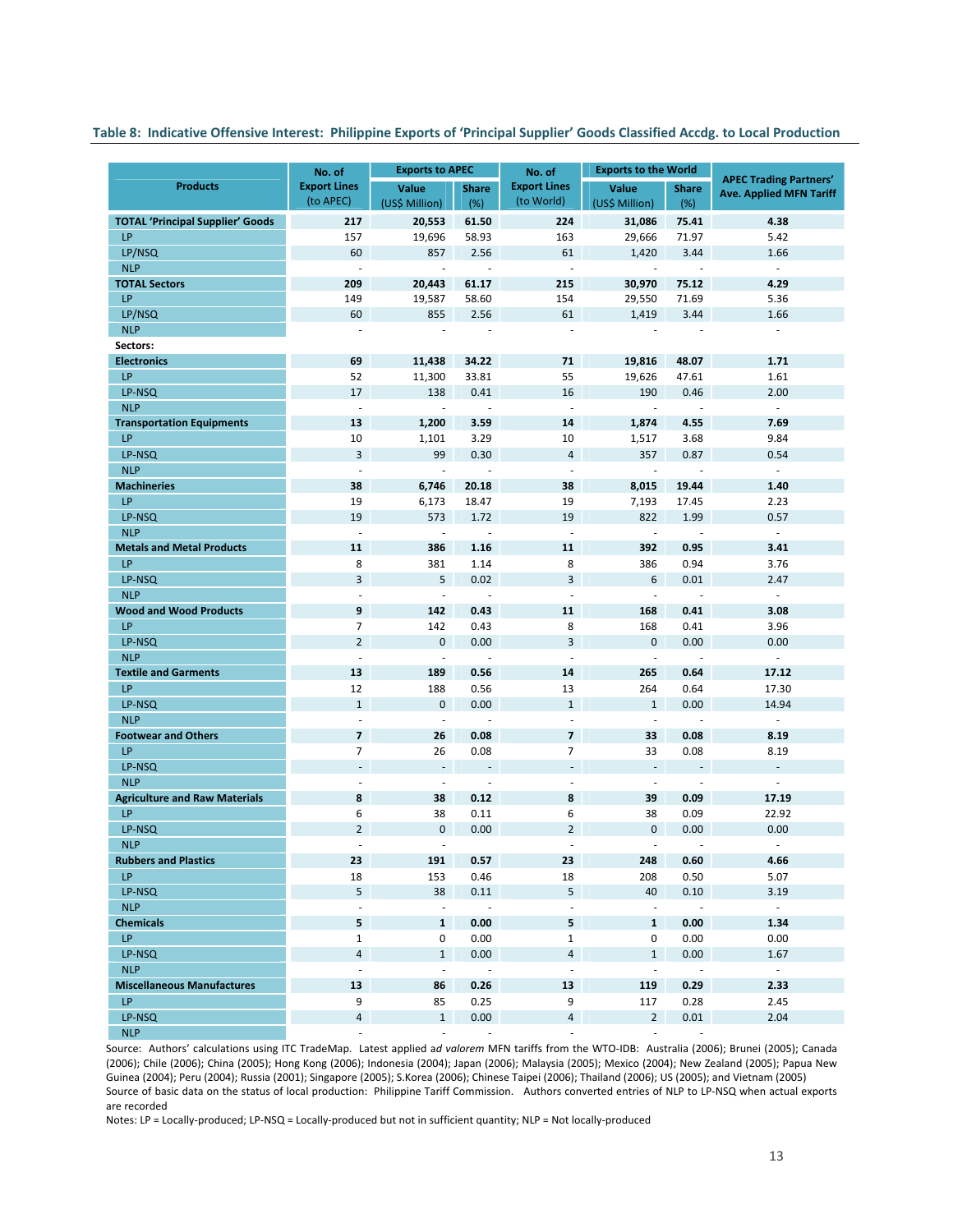# Table 9: Indicative Defensive Interest: Philippine Imports of 'Principal Supplier' Goods Classified Accdg. to Local Production

|                                         | No. of                                | <b>Imports from APEC</b>       |                          | No. of              | <b>Imports from the World</b> |                          | Simple Ave.               |
|-----------------------------------------|---------------------------------------|--------------------------------|--------------------------|---------------------|-------------------------------|--------------------------|---------------------------|
| <b>Products</b>                         | <b>Import Lines</b>                   | Value                          | <b>Share</b>             | <b>Import Lines</b> | Value                         | <b>Share</b>             | <b>Applied MFN Tariff</b> |
|                                         | (from APEC)                           | (US\$ Million)                 | (%)                      | (from APEC)         | (US\$ Million)                | (%)                      | (2007)                    |
| <b>TOTAL 'Principal Supplier' Goods</b> | 266                                   | 23,661                         | 59.16                    | 270                 | 25,664                        | 54.66                    | 6.21                      |
| LP                                      | 178                                   | 21,604                         | 54.02                    | 182                 | 23,218                        | 49.45                    | 7.69                      |
| LP-NSQ                                  | 66                                    | 1,551                          | 3.88                     | 66                  | 1,886                         | 4.02                     | 3.38                      |
| <b>NLP</b>                              | 22                                    | 506                            | 1.26                     | 22                  | 560                           | 1.19                     | 2.39                      |
| <b>TOTAL Sectors</b>                    | 257                                   | 23,515                         | 58.80                    | 262                 | 25,552                        | 54.41                    | 6.11                      |
| LP                                      | 170                                   | 21,459                         | 53.65                    | 174                 | 23,105                        | 49.21                    | 7.61                      |
| LP/NSQ<br><b>NLP</b>                    | 65<br>22                              | 1,552<br>504                   | 3.88<br>1.26             | 66<br>22            | 1,886<br>560                  | 4.00<br>1.20             | 3.36                      |
| Sectors:                                |                                       |                                |                          |                     |                               |                          | 2.39                      |
| <b>Electronics</b>                      | 73                                    | 15,896                         | 39.75                    | 77                  | 17,243                        | 36.72                    | 3.51                      |
| LP                                      | 53                                    | 15,461                         | 38.66                    | 57                  | 16,670                        | 35.50                    | 3.42                      |
| LP-NSQ                                  | 18                                    | 432                            | 1.08                     | 18                  | 569                           | 1.21                     | 3.96                      |
| <b>NLP</b>                              | $\overline{2}$                        | 3                              | 0.01                     | $\overline{2}$      | 3                             | 0.01                     | 2.00                      |
| <b>Transportation Equipments</b>        | 21                                    | 666                            | 1.66                     | 21                  | 782                           | 1.67                     | 15.23                     |
| LP                                      | 15                                    | 573                            | 1.43                     | 15                  | 607                           | 1.29                     | 17.72                     |
| LP-NSQ                                  | $\overline{4}$                        | 93                             | 0.23                     | $\sqrt{4}$          | 175                           | 0.37                     | 10.25                     |
| <b>NLP</b>                              | $\overline{2}$                        | $\mathbf 0$                    | 0.00                     | $\overline{2}$      | $\mathbf 0$                   | 0.00                     | 6.50                      |
| <b>Machineries</b>                      | 47                                    | 4,681                          | 11.71                    | 47                  | 4,884                         | 10.40                    | 2.19                      |
| LP                                      | 22                                    | 3,869                          | 9.67                     | 22                  | 3,973                         | 8.46                     | 3.08                      |
| LP-NSQ                                  | 19                                    | 791                            | 1.98                     | 19                  | 889                           | 1.89                     | 1.27                      |
| <b>NLP</b>                              | 6                                     | 21                             | 0.05                     | 6                   | 22                            | 0.05                     | 1.83                      |
| <b>Metals and Metal Products</b>        | 19                                    | 201                            | 0.50                     | 19                  | 216                           | 0.46                     | 4.25                      |
| LP                                      | 12                                    | 183                            | 0.46                     | 12                  | 195                           | 0.42                     | 4.50                      |
| LP-NSQ                                  | $\overline{4}$                        | $\mathbf{1}$                   | 0.00                     | $\overline{4}$      | $\mathbf{1}$                  | 0.00                     | 3.75                      |
| <b>NLP</b>                              | 3                                     | 17                             | 0.04                     | 3                   | 20                            | 0.04                     | 3.89                      |
| <b>Wood and Wood Products</b>           | 12                                    | 192                            | 0.48                     | 12                  | 203                           | 0.43                     | 7.95                      |
| LP                                      | 9                                     | 160                            | 0.40                     | 9                   | 170                           | 0.36                     | 9.22                      |
| LP-NSQ                                  | 3                                     | 32                             | 0.08                     | 3                   | 34                            | 0.07                     | 4.14                      |
| <b>NLP</b>                              | ä,                                    | ÷,                             | ÷,                       | ÷,                  | $\overline{\phantom{a}}$      | $\bar{a}$                | $\omega$                  |
| <b>Textile and Garments</b>             | 14                                    | 111                            | 0.28                     | 14                  | 334                           | 0.71                     | 9.41                      |
| LP                                      | 13                                    | 84                             | 0.21                     | 13                  | 304                           | 0.65                     | 9.60                      |
| LP-NSQ                                  | $\mathbf{1}$                          | 27                             | 0.07                     | $\mathbf{1}$        | 30                            | 0.06                     | 7.00                      |
| <b>NLP</b>                              | ÷,                                    | $\overline{\phantom{a}}$       | $\overline{\phantom{a}}$ | ÷,                  | $\overline{\phantom{a}}$      | $\overline{\phantom{a}}$ | ä,                        |
| <b>Footwear and Others</b>              | $\overline{\mathbf{z}}$               | 22                             | 0.06                     | $\overline{7}$      | 23                            | 0.05                     | 15.00                     |
| LP                                      | $\overline{7}$<br>$\bar{\phantom{a}}$ | 22                             | 0.06                     | $\overline{7}$      | 23<br>$\omega$                | 0.05<br>$\Box$           | 15.00<br>÷.               |
| LP-NSQ<br><b>NLP</b>                    | ÷,                                    | $\overline{\phantom{a}}$<br>L, | $\Box$                   | $\bar{a}$<br>÷,     | $\blacksquare$                | ÷,                       | $\overline{\phantom{a}}$  |
| <b>Agriculture and Raw Materials</b>    | 14                                    | 1,017                          | 2.54                     | 14                  | 1,072                         | 2.28                     | 10.76                     |
| LP                                      | 10                                    | 630                            | 1.57                     | 10                  | 657                           | 1.40                     | 13.77                     |
| LP-NSQ                                  | $\overline{2}$                        | 36                             | 0.09                     | $\overline{2}$      | 38                            | 0.08                     | 3.00                      |
| <b>NLP</b>                              | $\overline{2}$                        | 351                            | 0.88                     | $\overline{2}$      | 377                           | 0.80                     | 3.50                      |
| <b>Rubbers and Plastics</b>             | 25                                    | 493                            | 1.23                     | 25                  | 522                           | 1.11                     | 8.14                      |
| LP                                      | 18                                    | 415                            | 1.04                     | 18                  | 436                           | 0.93                     | 10.41                     |
| LP-NSQ                                  | 6                                     | 68                             | 0.17                     | 6                   | 73                            | 0.16                     | 2.67                      |
| <b>NLP</b>                              | $\mathbf{1}$                          | 9                              | 0.02                     | $\mathbf{1}$        | 13                            | 0.03                     | 0.00                      |
| <b>Chemicals</b>                        | 11                                    | 177                            | 0.44                     | 12                  | 207                           | 0.44                     | 1.42                      |
| LP.                                     | $\mathbf{1}$                          | 13                             | 0.03                     | $\mathbf{1}$        | 16                            | 0.03                     | 3.00                      |
| LP-NSQ                                  | $\overline{4}$                        | 62                             | 0.16                     | 5                   | 66                            | 0.14                     | 1.60                      |
| <b>NLP</b>                              | 6                                     | 103                            | 0.26                     | 6                   | 125                           | 0.27                     | 1.00                      |
| <b>Miscellaneous Manufactures</b>       | 14                                    | 59                             | 0.15                     | 14                  | 66                            | 0.14                     | 8.80                      |
| <b>LP</b>                               | 10                                    | 49                             | 0.12                     | 10                  | 54                            | 0.12                     | 10.13                     |
| LP-NSQ                                  | $\overline{\mathbf{4}}$               | 10                             | 0.02                     | $\overline{4}$      | 11                            | 0.02                     | 5.50                      |
| <b>NLP</b>                              | $\bar{a}$                             | ÷.                             |                          |                     |                               |                          | ÷.                        |

Source: Authors' calculations using ITC TradeMap. Latest applied a*d valorem* MFN tariffs from the WTO‐IDB for the Philippines (2007) Source of basic data on the status of local production: Philippine Tariff Commission

Notes: LP = Locally‐produced; LP‐NSQ = Locally‐produced but not in sufficient quantity; NLP = Not locally‐produced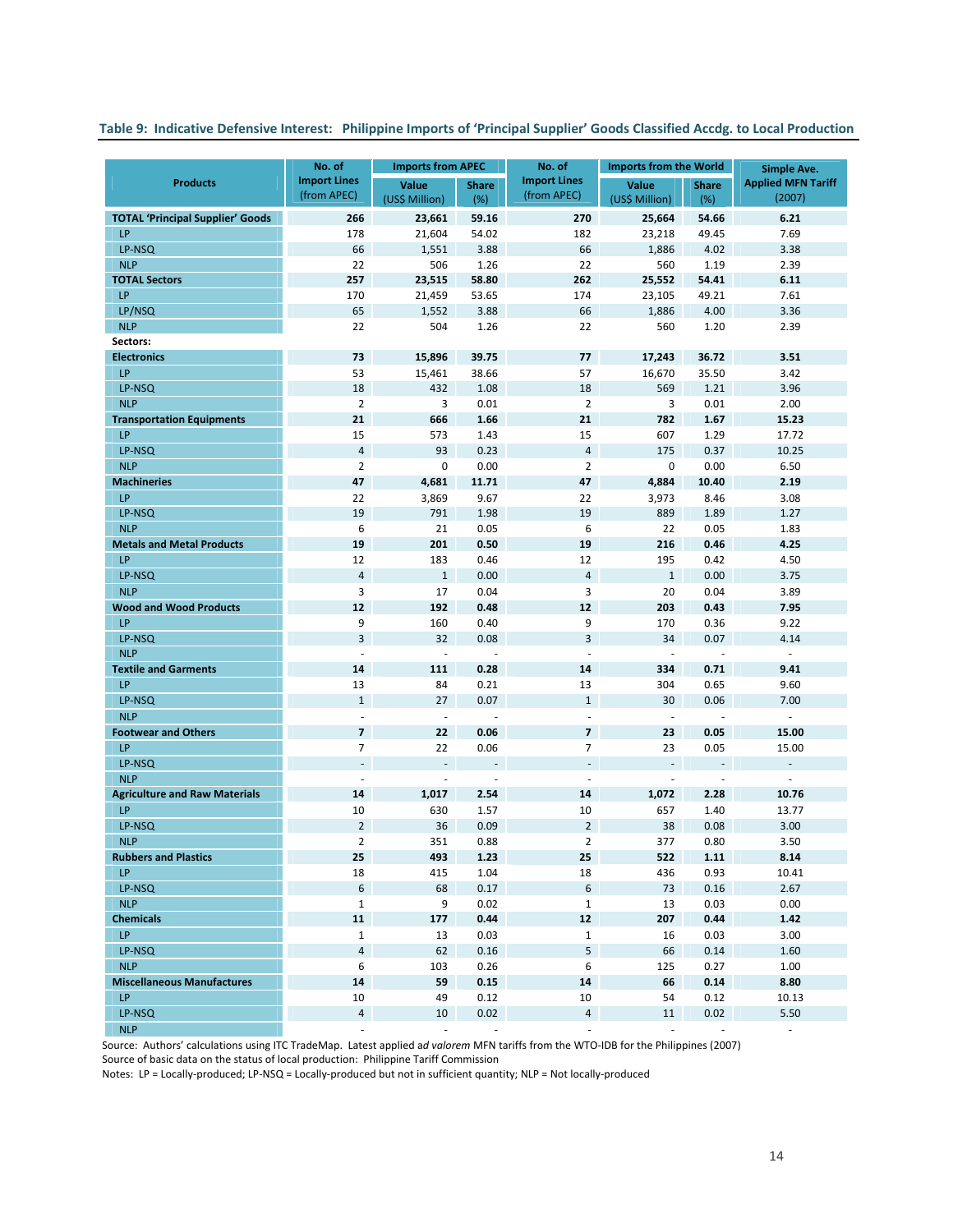One may note that the prevailing MFN tariffs facing the bulk of Philippine exports in the selected candidate sectors for liberalization have low MFN tariffs. Electronics and machineries have MFN tariffs of only 1.71% and 1.40% respectively, indicating that the degree of offensive interest of the Philippines, in terms of incremental market access may be limited. The degree of offensive interest in footwear, textile, rubber, and transportation equipment is rather considerable, in view of the magnitude of tariffs that will be cut by the rest of the APEC members. However, the volume of Philippine exports in the aforementioned sectors, save transportation equipment, is not very substantial (Table 8). Perhaps the reason for the low volume of exports of the Philippines in footwear, textile, etc. to other APEC economies is due to high tariffs. Thus, the existing profile of tariffs facing Philippine exports also influences the current distribution and volume of exports among the sectors.

 Table 9 indicates that of the total imports from APEC, of the selected sectors, more than 90% are in tariff lines where the Philippines have local production. The bulk of the imports from APEC among the selected sectors where there is local production in the Philippines is accounted for by electronics and machineries. Does this feature imply that the Philippine's defensive position in these two major industries are compromised by a sectoral liberalization type modality?

 For electronics imports of the Philippines, close to 98% of the imported items are goods that the Philippines also produce. The same holds true for machineries where 82% of the imported items are goods which are locally produced. On the surface, the fact that the bulk of electronic imports are in the sectors that the Philippines produce indicates that the defensive interest is being eroded. However, given the nature of the electronics and machineries sector – global supply chain driven, intra-industrial trade rather than inter-industrial, extensive differentiation, etc. – it may not be very surprising that imports are high. A good portion of imported items are actually inputs to exportables. Therefore, the defensive interests of the Philippines in electronics and machineries would not necessarily be compromised. The same argument could be said of the automotive subsector where the trade in parts and components among APEC economies are fairly substantial.

 For the rest of the sectors, particularly the footwear, rubber, metals, wood products, etc. the dominant share of imported items where there is local production indicates erosion of the defensive interest. Incidentally, these are the sectors where Philippine tariffs are highest. For agriculture and raw material imports, although the share of imports where there is local production is high, the share of imported items which are not locally‐produced is not insignificant. Therefore, the defensive interest is not too weakened. In chemicals, on the other hand, most of the imported items are in categories which are not locally-produced. The implication is that there is virtually no defensive interest in this sector and such sectoral liberalization will not be problematic in a narrow perspective.

 By and large, this analysis reveals that there are indeed defensive interests of the Philippines among the sectors proposed for sectoral liberalization, following the dominant supplier criteria. Overall, the share of import items (in value) proposed for liberalization where the Philippines have local production among the tariff line is 90%. However because the bulk of these imports are in electronics and machineries, sectors which are marked by differentiation and intra-industry trade, the defensive interests is not too compromised.

The following tables provide an additional indicator for assessing the defensive interest. More specifically, the defensive interest of the Philippines can partially be gauged from the current levels of tariffs it imposes on the candidate sectors for sectoral liberalization, with emphasis on tariff peaks. Table 11 reports the tariff profile of the Philippines on the sectors of interest. In many instances, the average tariff levels of the Philippines on the selected products are higher than the corresponding average tariffs of its APEC trade partners. As expected, the MFN tariffs on electronics and machineries are quite low indicating that the defensive interest is rather weak. Interestingly the average tariff of the selected chemical sectors is quite low. On the whole, the average tariffs of the selected products for the Philippines is slightly higher than the simple average for the whole range of products in the Philippines indicating that there could be sensitivities among the selected products. Actually, 20% of the tariff lines in the selected products have tariff peaks, defined as tariffs beyond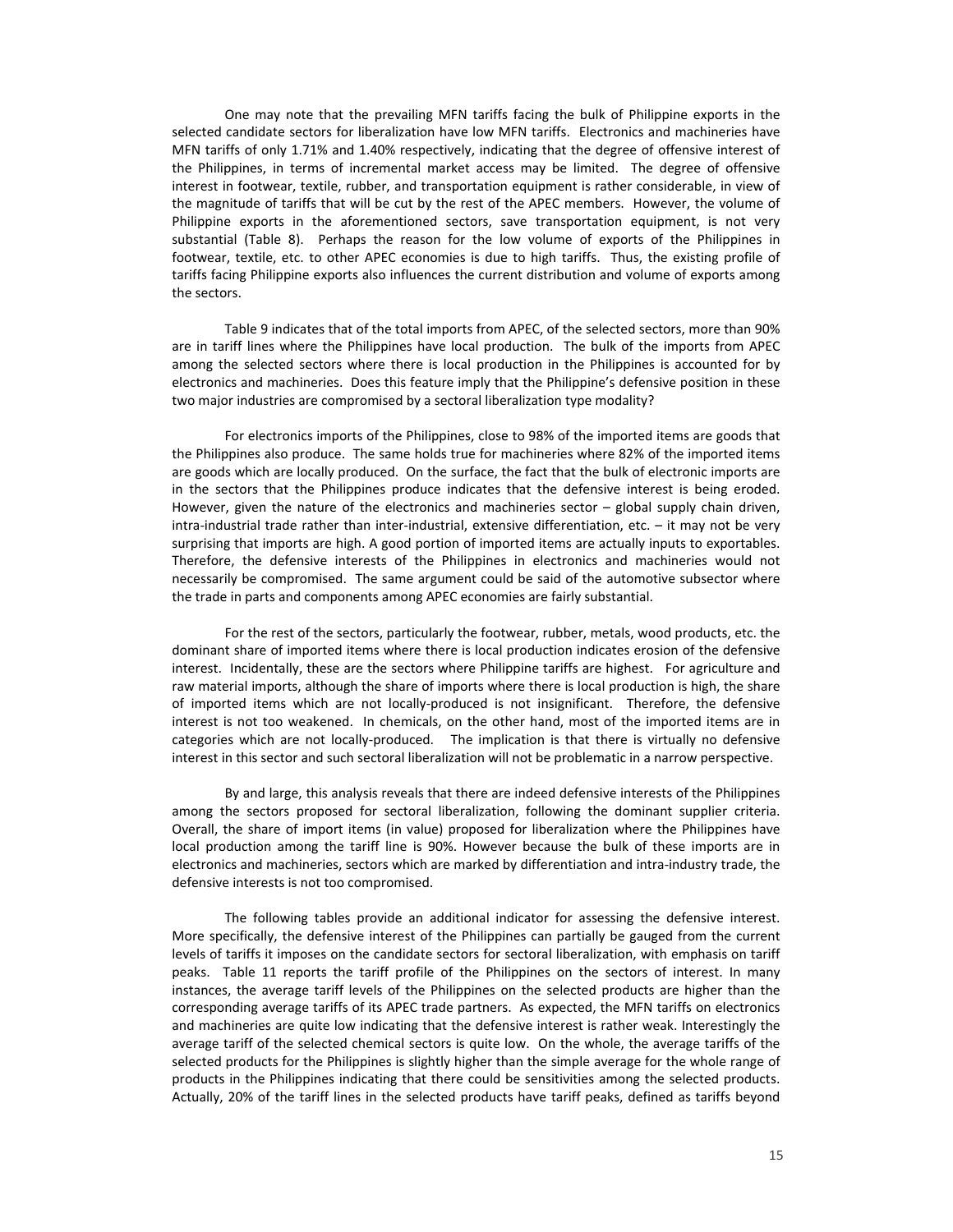15%, in the Philippines (See Table 11). Tariff peaks abound in the footwear, transport equipment, textile/garments and miscellaneous sectors.

| <b>Products</b>                    | <b>Simple Ave. of Applied</b><br><b>MFN Tariffs of APEC Members</b> |
|------------------------------------|---------------------------------------------------------------------|
| <b>Ave. Tariff</b>                 | 6.92                                                                |
| Ave. Tariff (Agriculture)          | 13.35                                                               |
| Ave. Tariff (Industrial)           | 6.11                                                                |
| Sector:                            |                                                                     |
| <b>Animal Products</b>             | 11.99                                                               |
| <b>Dairy Products</b>              | 31.86                                                               |
| Fruit, vegetables, plants          | 12.81                                                               |
| Coffee, tea                        | 13.98                                                               |
| <b>Cereals &amp; preparations</b>  | 20.51                                                               |
| Oilseeds, fats & oils              | 8.39                                                                |
| <b>Sugars and confectionery</b>    | 15.32                                                               |
| <b>Beverages &amp; tobacco</b>     | 32.21                                                               |
| Cotton                             | 3.27                                                                |
| <b>Other agricultural products</b> | 5.19                                                                |
| Fish & fish products               | 9.10                                                                |
| <b>Minerals &amp; metals</b>       | 4.81                                                                |
| Petroleum                          | 3.66                                                                |
| <b>Chemicals</b>                   | 3.76                                                                |
| Wood, paper, etc.                  | 5.80                                                                |
| <b>Textiles</b>                    | 8.48                                                                |
| <b>Clothing</b>                    | 16.01                                                               |
| Leather, footwear, etc.            | 8.37                                                                |
| <b>Non-electrical machinery</b>    | 3.80                                                                |
| <b>Electrical machinery</b>        | 5.54                                                                |
| <b>Transport equipment</b>         | 8.24                                                                |
| Manufactures, n.e.s.               | 5.84                                                                |

# **Table 10: Simple Average of Applied MFN Tariffs of APEC Members (2007)**

Source: WTO Tariff Profile 2006

# Table 11: Summary Profile of Applied MFN Tariffs for the 'Principal Supplier' Goods in the Philippines (2007)

|                                         | No. of                        |                       | <b>MFN Applied Rate</b> |       |              | <b>Percentage of Duties</b> |               |
|-----------------------------------------|-------------------------------|-----------------------|-------------------------|-------|--------------|-----------------------------|---------------|
| <b>Sector</b>                           | <b>Import</b><br><b>Lines</b> | <b>Simple</b><br>Ave. | Min.                    | Max.  | Duty<br>Free | $0\% < x < 15\%$            | $x \geq 15\%$ |
| <b>TOTAL 'Principal Supplier' Goods</b> | 270                           | 6.21                  | 0.00                    | 40.00 | 18.52        | 61.11                       | 20.37         |
| <b>TOTAL Sectors</b>                    | 262                           | 6.11                  | 0.00                    | 40.00 | 19.08        | 61.60                       | 19.47         |
| Sectors:                                |                               |                       |                         |       |              |                             |               |
| <b>Electronics</b>                      | 77                            | 3.51                  | 0.00                    | 18.33 | 36.36        | 54.55                       | 10.39         |
| <b>Transport equipments</b>             | 21                            | 15.23                 | 1.00                    | 30.00 | 0.00         | 57.14                       | 42.86         |
| <b>Machineries</b>                      | 47                            | 2.19                  | 0.00                    | 15.00 | 36.17        | 61.70                       | 21.28         |
| <b>Metal and metal products</b>         | 19                            | 4.25                  | 1.00                    | 15.00 | 0.00         | 94.74                       | 5.26          |
| Wood and wood products                  | 12                            | 7.95                  | 0.00                    | 15.00 | 8.33         | 58.33                       | 33.33         |
| <b>Textile and garments</b>             | 14                            | 9.41                  | 1.00                    | 15.00 | 0.00         | 64.29                       | 35.71         |
| <b>Footwear and headgear</b>            | $\overline{7}$                | 15.00                 | 15.00                   | 15.00 | 0.00         | 0.00                        | 100.00        |
| Agricultural goods and raw materials    | 14                            | 10.76                 | 1.00                    | 40.00 | 0.00         | 64.29                       | 35.71         |
| <b>Plastics and rubbers</b>             | 25                            | 8.14                  | 0.00                    | 15.00 | 4.00         | 68.00                       | 28.00         |
| <b>Chemicals</b>                        | 12                            | 1.42                  | 0.00                    | 3.00  | 25.00        | 75.00                       | 0.00          |
| <b>Miscellaneous manufactures</b>       | 14                            | 8.80                  | 1.00                    | 15.00 | 0.00         | 64.29                       | 35.71         |

Source: Authors' calculations using WTO IDB data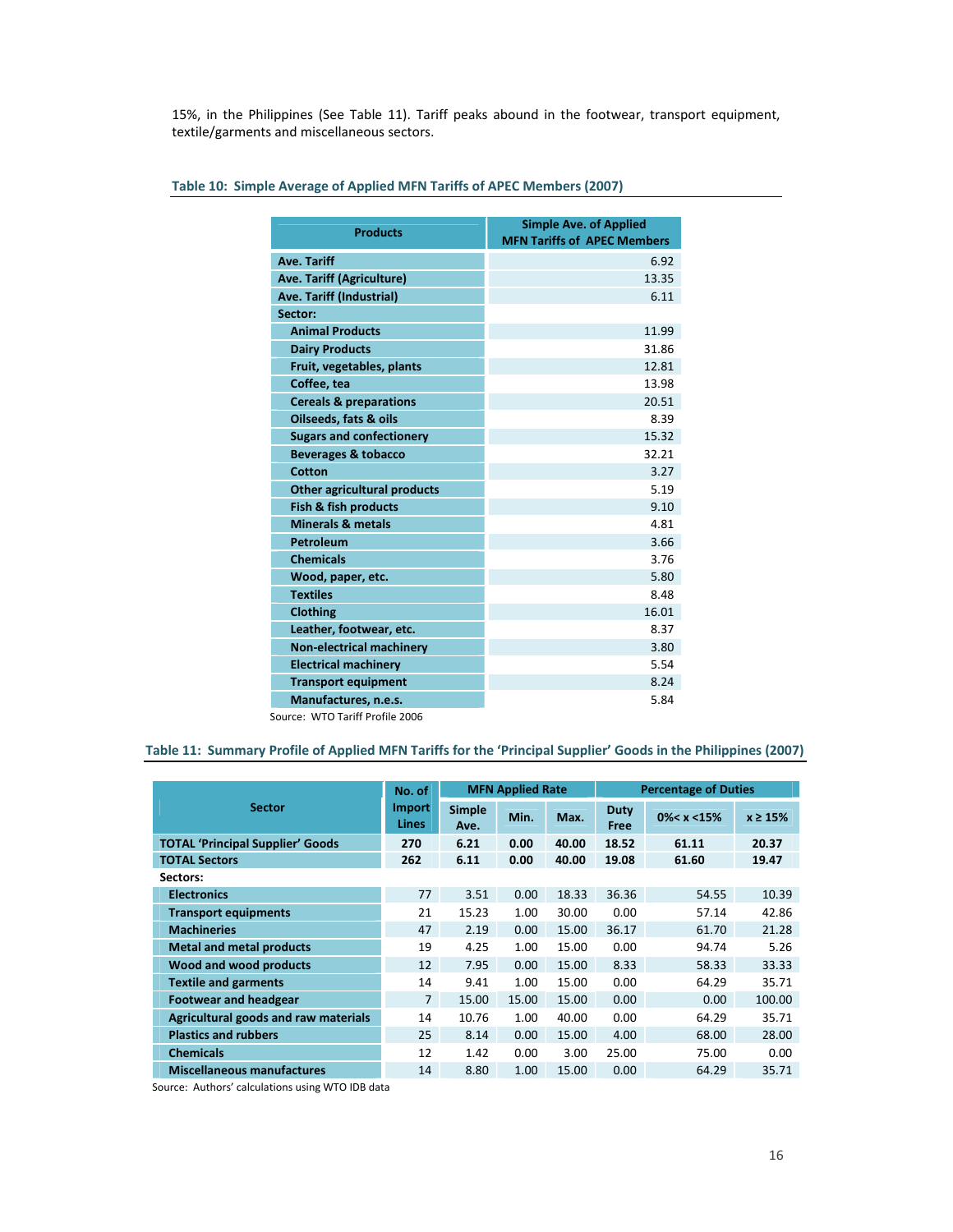The discussions in the previous sections raised issues on using indicators to assess the offensive and defensive interests of the Philippines given the sectors slated for liberalization. As expected, the Philippines has different degrees of offensive and defensive interests within and across the sectors. Because the sectors are quite broadly defined, it is not uncommon within one sector can be found subsectors where there are export potentials and others where import-competing firms predominate. The practice of intra‐industry trade and outsourcing likewise can account for the profile of differing interests among the list of sectors.

Of interest however, is the overall assessment of the proposed modality given current Philippine trade structure. This could be important because the liberalization that is proposed is essentially a package. In fact, the analytical base precludes the practice of picking sectors for the liberalization on mercantilist grounds. One method to generate an overall desirability of the sectoral liberalization on members is the Computable General Equilibrium (CGE) model. An alternative method is to classify the intensity of interest into levels (Categories A, B or C) consistent with a set of criteria that defines the level. Of course, this method suffers from being static, short term, and *ad hoc* in formulation. On the other hand, it is quite flexible (the policymaker can devise their own criteria to suit their priorities) and could easily be understood by the stakeholders. Thus, the overall assessment of the list of sectors is always dependent on the set of criteria, i.e. subjective.

### **Box 1: Criteria for Indicative Offensive and Defensive Interests**

#### **Offensive**

Category A:

1. Share in total world exports is 5% and above AND at least US\$500 Million in export value; AND

2. Partners' Ave. Applied MFN Tariff is 10% and above

Category B:

1. Share in total world exports is 5% and above OR at least US\$500 Million in export value; AND

2. Partners' Ave. Applied MFN Tariff is between 9.99% and 3%

Category C:

1. Partners' Ave. Applied MFN Tariff is 3% and below

#### **Defensive**

Category A: 1. No tariff peaks

2. Simple Ave. Applied MFN tariff < 3%

Category B:

1. Tariff peak in 20% of tariff lines

2. Simple Ave. Applied MFN tariff of 'Principal Supplier' Goods < Simple Ave. Applied MFN tariffs of APEC Members Category C:

- 1. Tariff peak in 20% of tariff lines; AND
- 2. Simple Ave. Applied MFN tariff of 'Principal Supplier' Goods > Simple Ave. Applied MFN tariffs of APEC Members

For purpose of evaluating the extent to which the offensive and defensive interests of the Philippines will be served by the sectoral liberalization proposal, a set of criteria is proposed. Among the variables to be considered are relative share of the sector to total APEC exports, the absolute export figure and the average applied MFN tariffs of its APEC partners. To have a significant offensive interest, the sector to be slated for liberalization should be a sizeable exportable of the Philippines already. By specifying a minimum export value hurdle, the criterion ensures that the Philippines has the capacity to exploit the market access improvement brought about by the sectoral liberalization. The current average MFN tariff levied by APEC partners on the sectors programmed for liberalization is a strong measure of the incremental market access potential. The higher the average tariffs currently, obviously, the greater market access created as a result of sector liberalization. The tariff computed is the average of the MFN tariffs levied by APEC partners on the sectors. In order to determine the impact of the sectoral liberalization, the APEC partners' tariffs should be weighed by the shares of the APEC members' imports in the total APEC exports of the Philippines in these sectors.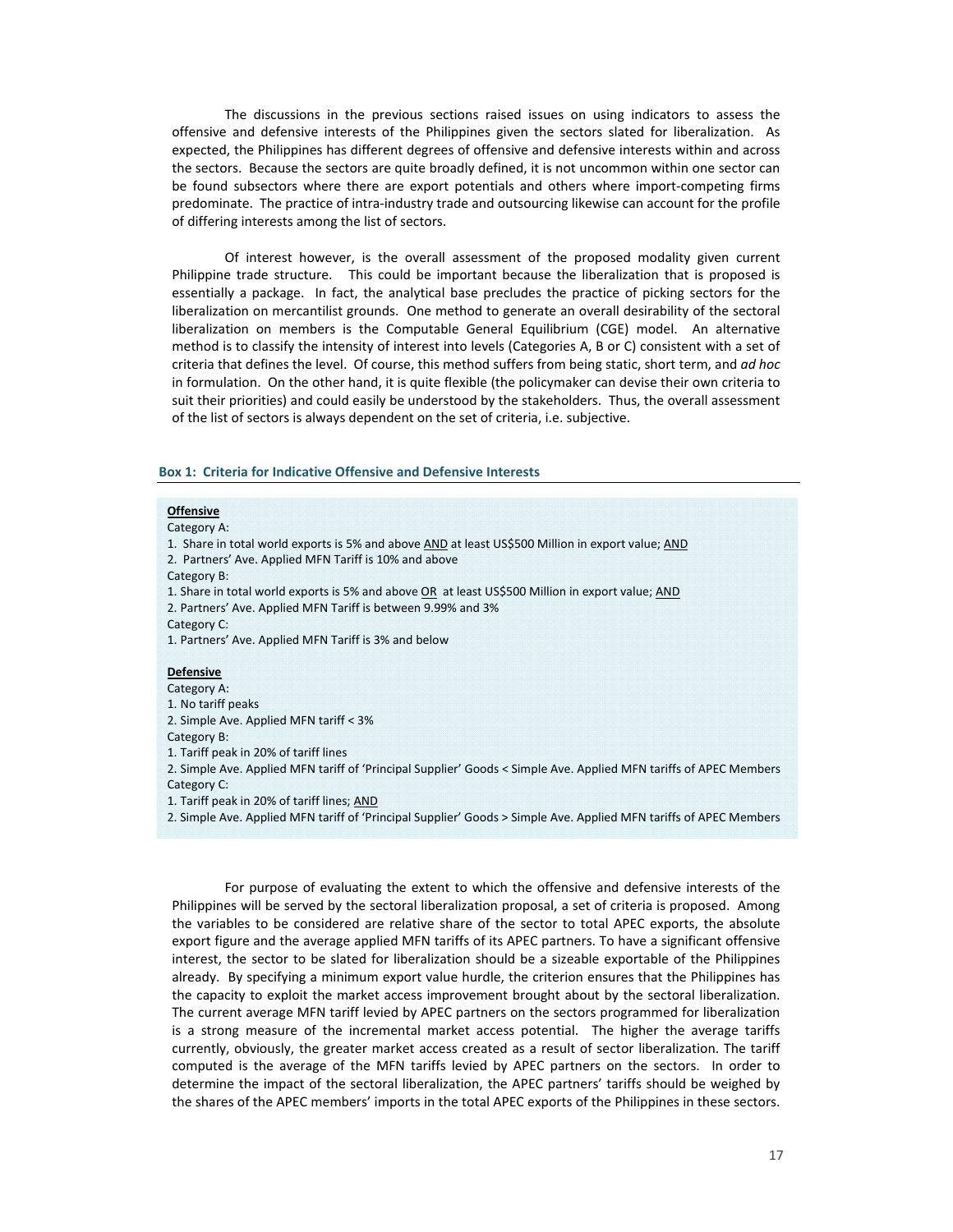One limitation of this indicator is that it does not take into account the existing RTAs that the Philippine has concluded with APEC members, indicating a possible overstatement of the offensive interest. As outlined in Box 1, the intensity of the offensive interest is governed not only by the magnitude of the potential export capability, nor only by the current average levels of tariffs on Philippine exports by its APEC partners, but also by the combination of variables. Thus, the offensive interest is deemed stronger if the variables identified in the criteria appear simultaneously,

On the other hand, indicators for the defensive interest include the presence of tariff peaks in at least 20% of the tariff lines under the identified sector. The tariff peak can be regarded as indicative of the sensitivity of the sector, particularly to international competition. In addition, one may also compare the average MFN tariff of the Philippines for the 'principal supplier' goods with the average MFN tariff of the APEC member economies for the sectors proposed for sectoral liberalization. If the APEC average MFN tariff of the sector in question exceeds that of the national average, then one can infer that the defensive interest in that sector is relatively pronounced. As the box shows, the intensity of the defensive interest is a function of the prevalence of tariff peaks and relative magnitudes of the MFN tariffs of the sector in the region against the national average. Under this scheme, defensive interest is considered strong when the criteria of the incidence of tariff peaks and the magnitude of average sectoral tariffs are simultaneously met. The position is said to be moderate or weak when the either one of the criteria are met, but not simultaneously.

Again, the criteria outlined in the box can be changed depending on the preference of the policymakers. Consequently, the definitions of strong, moderate or weak interest could vary depending on the criteria set. While this feature may render the process quite *ad hoc*, it nevertheless makes it quite flexible for purpose of policy research.

| <b>Sector</b>                           | <b>Offensive</b><br><b>Interest</b> | <b>Defensive</b><br><b>Interest</b> |
|-----------------------------------------|-------------------------------------|-------------------------------------|
| <b>TOTAL 'Principal Supplier' Goods</b> | B                                   | B                                   |
| <b>TOTAL Sectors</b>                    | B                                   | B                                   |
| Sectors:                                |                                     |                                     |
| <b>Electronics</b>                      | <sub>R</sub>                        | <sub>R</sub>                        |
| <b>Transport equipments</b>             | C                                   | r                                   |
| <b>Machineries</b>                      | C                                   | <sub>R</sub>                        |
| <b>Metal and metal products</b>         | C                                   | r                                   |
| Wood and wood products                  | $\mathsf{C}$                        | $\Gamma$                            |
| <b>Textile and garments</b>             | C                                   | B                                   |
| <b>Footwear and headgear</b>            | C                                   | $\mathsf{C}$                        |
| Agricultural goods and raw materials    | C                                   | R                                   |
| <b>Plastics and rubbers</b>             | $\mathsf{C}$                        | $\mathsf{C}$                        |
| <b>Chemicals</b>                        | r                                   | А                                   |
| <b>Miscellaneous manufactures</b>       |                                     | C                                   |

#### **Table 12: Indicative Offensive and Defensive Positions of the Philippines\***

\*Conditional to the criteria in Box 1.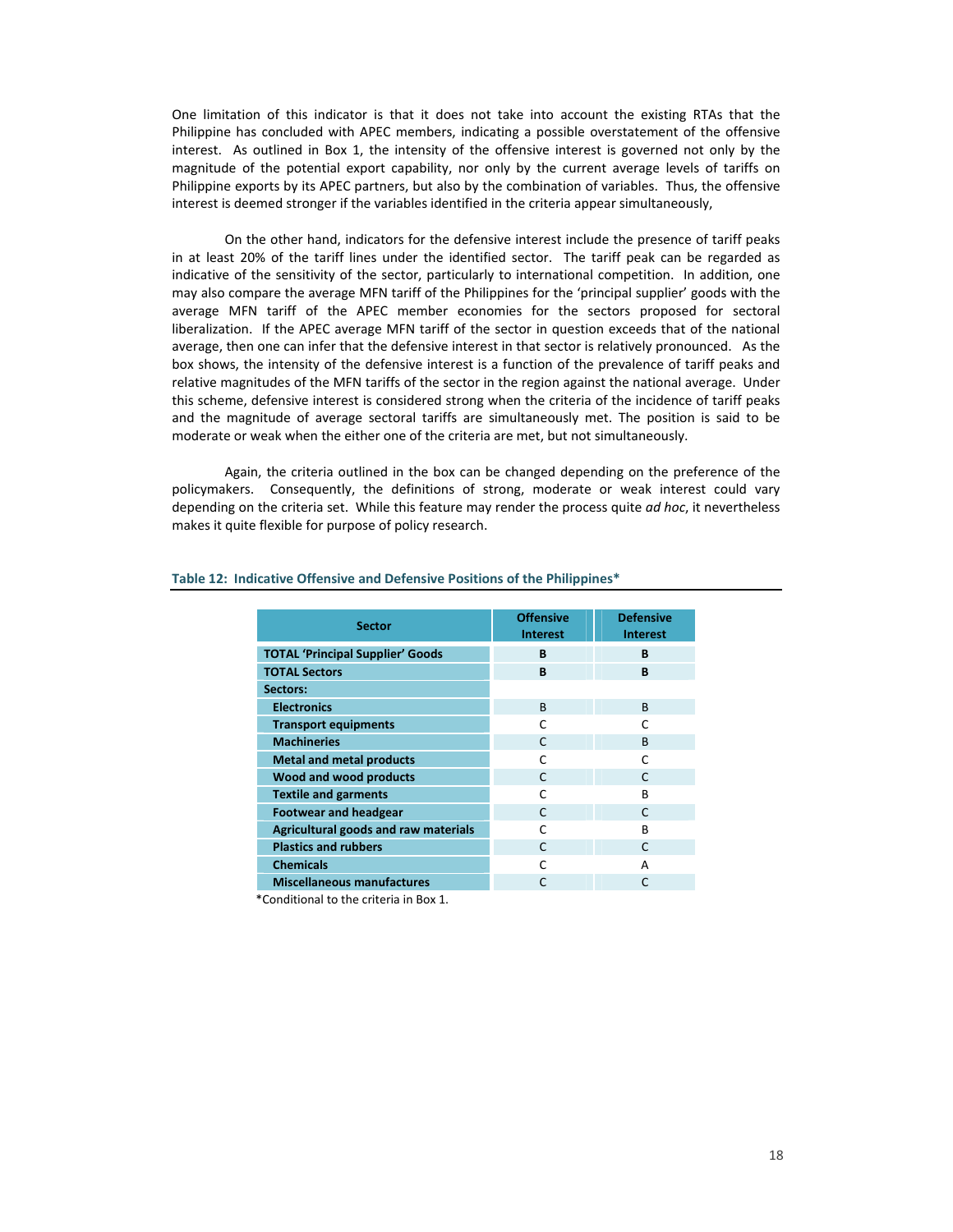#### **V. Final Remarks**

APEC, it is said, has been on the crossroads for a number of years already. After the initial enthusiasm of Bogor waned in the wake of the Asian financial crisis, APEC tried to revive the trade liberalization agenda. The current initiative, the FTAAP, has not been met by an overwhelming show of support by all members. While ambitious, a multitude of political sensitivities and the general RTA 'fatigue' factor prevent the FTAAP from advancing forward strongly. Yet, it is still one of the most concrete ideas on offer at the moment in the pillar of trade liberalization.

This paper puts forward an alternative to the FTAAP. The alternative is sectoral liberalization on an MFN basis, founded on the analytical basis of 'principal supplier' approach and a variant of the non‐preferential trading club. In a departure from the ill‐fated EVSL, the proposed initiative chooses the sectors to be liberalized on the basis of minimizing free riding of non‐APEC members. Candidates for sectoral liberalization are those sectors where APEC economies supply a significant portion of world exports. Using a cut-off rate of 70%, over 282 products are identified for sectoral liberalization. These products, in total, constitute close to half of all APEC exports and around 40% of APEC imports.

Of course, while the APEC, as a collective, stands to benefit from the proposed sectoral liberalization, its impact on the individual member differs from one economy to another. The case study on the Philippines showed that sectoral liberalization, whilst serving its offensive interests, have a negative impact on the defensive interests in some sectoral categories. The sectors identified account for around 75% of total Philippine exports (primarily because electronics is part of the list). While initial observation would indicate a very strong offensive interest, an examination of the current tariff facing the Philippines in electronics would reveal very low tariffs. On the other hand, the sectors include footwear, garments and other items where the Philippines may have sensitivities. In addition, the analysis of the offensive and defensive interests is augmented by considerations of whether the tradeable commodities specified in the identified sectors are indeed produced in the Philippines. Clearly because of the trade-offs, a balancing of the political economy of sectoral liberalization has to be struck. This paper provides a system of assessing the offensive and defensive interest of members in light of the liberalization methodology proposed, as an aid for decisionmaking.

Given a set of criteria that includes export shares, incidence of tariff peaks, etc., the Philippines has moderate offensive and defensive interests in the sectors identified for liberalization. Of course, this analysis did not take into consideration the increase in consumer welfare that liberalization makes possible.

Admittedly, the proposed sectoral initiative has a more modest claim to liberalization outcomes compared to the FTAAP. However, the outcomes may be more politically acceptable to members because of the manner in which the free rider problem is skirted. Thus, there could be greater scope for APEC members to harmonize their liberalization efforts by targetting the selected sectors. In addition, because of its MFN characteristic, it is more in keeping with the WTO principle, and could, in fact, be a catalyst in pushing forward the DDA. This is open regionalism.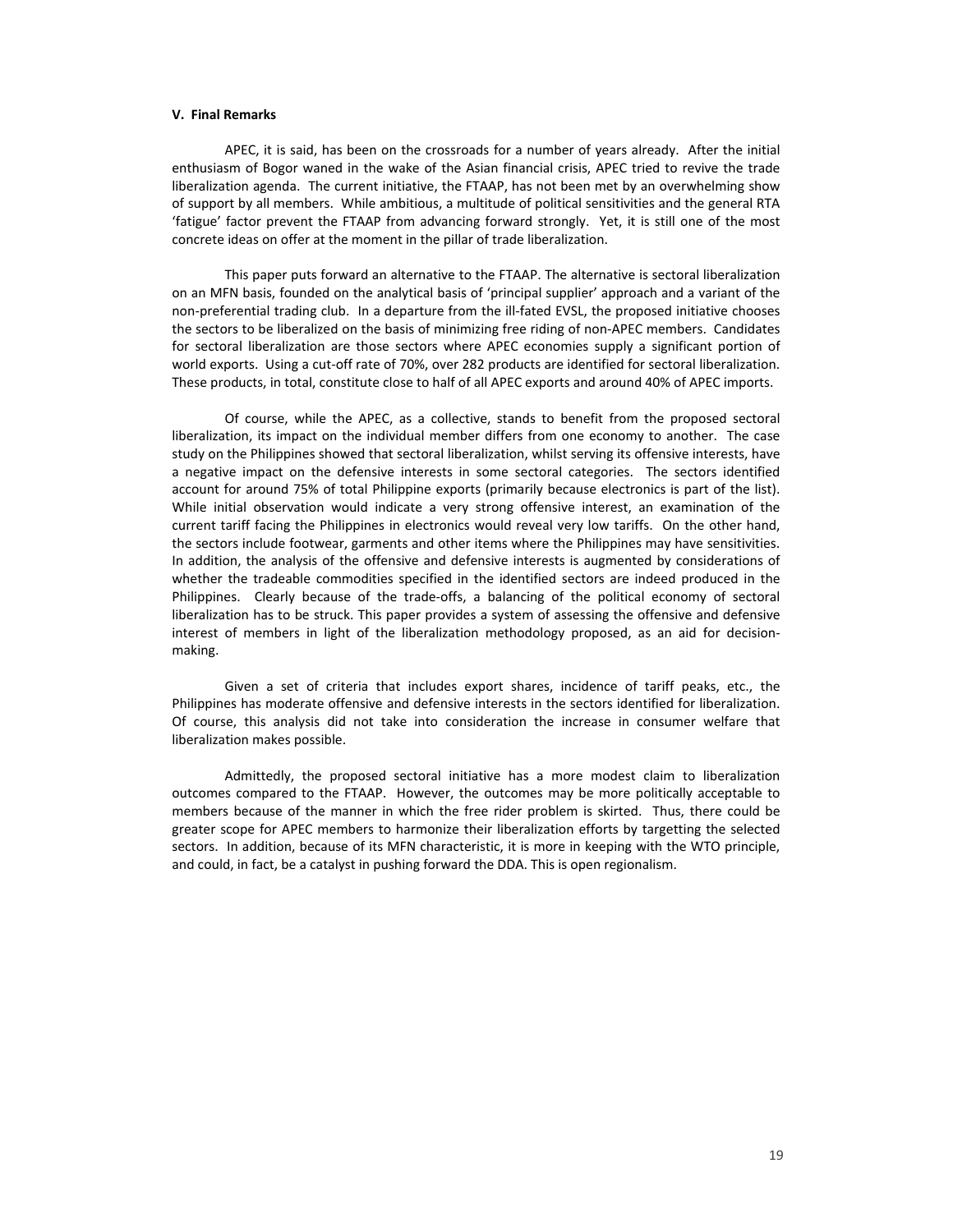#### **Reference:**

- Aggarwal, Vinod. (2007). "The Political Economy of a Free Trade Area of the Asia‐Pacific: A US Perspective". *An APEC Trade Agenda?: The Political Economy of a Free Trade Area of the Asia‐ Pacific*. In Charles Morrison and Eduardo Pedrosa, eds. A joint study by the ABAC and PECC. Singapore: Institute of Southeast Asian Studies.
- Asia‐Pacific Economic Cooperation. (1998). APEC SOM Chair's Report to the Ministers Responsible for Trade, Kuching, Sarawak, Malaysia, 22‐23 June 1998.
- Bergsten, C. Fred. (1997). "Open Regionalism". Working Paper 97-3. Washington, DC: Peterson Institute for International Economics.
- ‐‐‐‐‐‐‐‐. (2007). "Towards a Free Trade Area of the Pacific". *Policy Briefs in International Economics* PB07‐02. Washington, DC: Peterson Institute for International Economics.
- Bhagwati, Jagdish and Arvind Panagariya. (1996). "Preferential Trading Areas and Multilateralism: Strangers, Friends or Foes?" in Jagdish Bhagwati and Arvind Panagariya, eds., The Economics of Preferential Trade Agreements. Washington DC: AEI Press.

International Trade Center. *TradeMap*. Available at http://www.trademap.org

- Raimondos‐Moller, Pascalis and Alan Woodland. (2006) "Non‐preferential trading clubs," Journal of International Economics (68) pp 79‐91.
- US Census Bureau. "Foreign Trade Statistics". Available at http://www.census.gov
- Wonnacott, Paul. (1994). "Merchandise Trade in the APEC Region: Is There Scope for Liberalization on an MFN Basis?" The World Economy, Special Issue on Global Trade Policy, pp. 33‐51.
- World Trade Organization. (1998) APEC's Accelerated Tariff Liberalization (ATL) Initiative. Communiation from New Zealand. WT/GC/W/138/Add.1.
- --------. (2008) Draft Modalities for Non-agricultural Market Access, 3<sup>rd</sup> Rev. Negotiating Group on Market Access. 10 July 2008. TN/MA/W/103/Rev.2.

-------. WTO Integrated Database.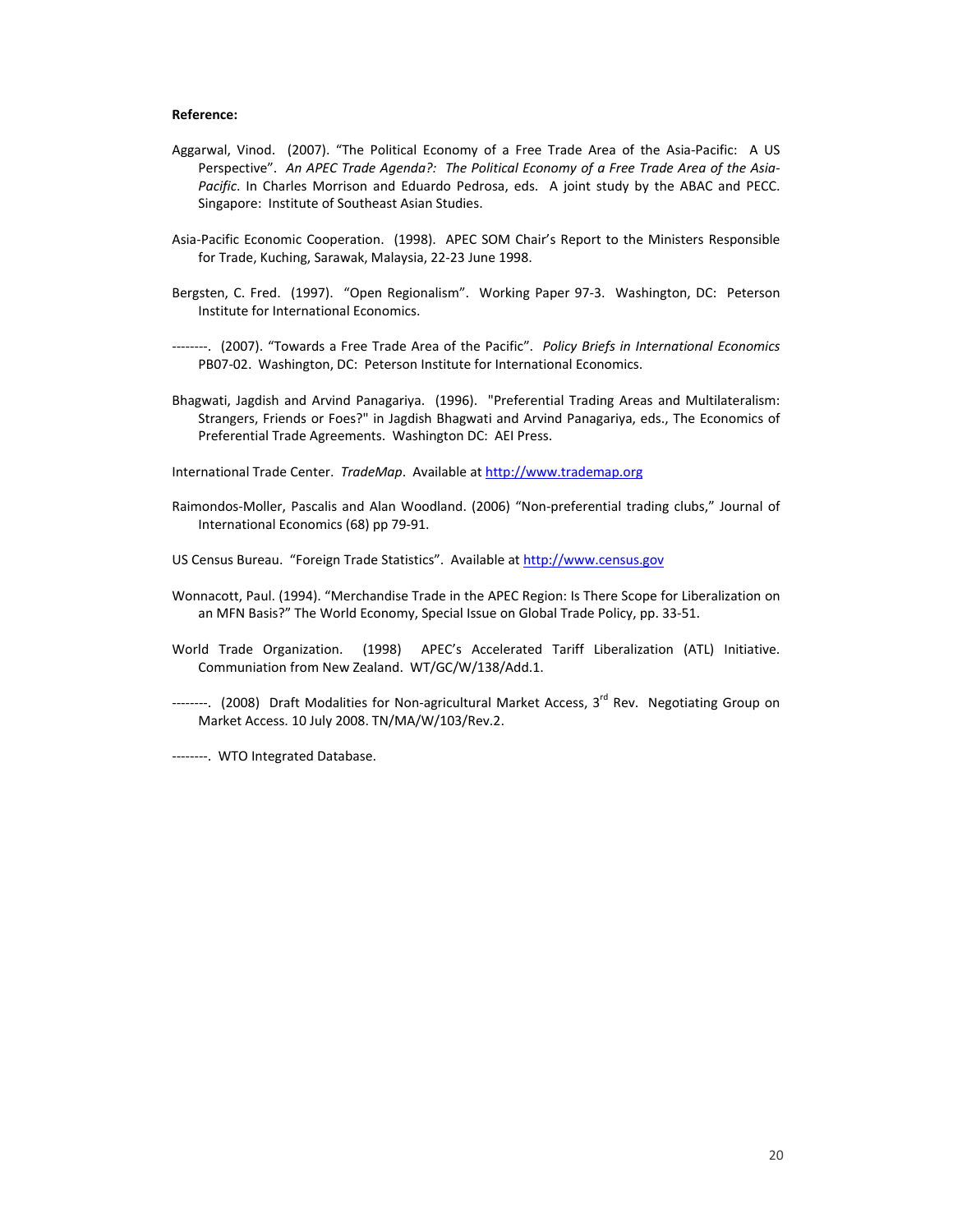#### **Annex A: Products for which APEC Provide the Principal Supply of World Exports (2005)**

|      |                |                                                                           |         | <b>Exports (US\$ Billion)</b> |                                     | <b>Share (In Percentage)</b> |                                               |                   |  |  |
|------|----------------|---------------------------------------------------------------------------|---------|-------------------------------|-------------------------------------|------------------------------|-----------------------------------------------|-------------------|--|--|
| Rank | <b>HS Code</b> | <b>Description</b>                                                        | APEC    | World                         | World<br><b>Less Intra-EU Trade</b> | <b>To World</b>              | <b>To World</b><br><b>Less Intra-EU Trade</b> | <b>Difference</b> |  |  |
| 51   | 901049         | Apparatus for drawing semiconductor circuits nes                          | 1,675   | 1,805                         | 1,794                               | 92.80                        | 93.36                                         | 0.56              |  |  |
| 52   | 853400         | <b>Printed circuits</b>                                                   | 25,963  | 30,150                        | 27,846                              | 86.11                        | 93.24                                         | 7.13              |  |  |
| 53   | 400121         | Natural rubber in smoked sheets                                           | 1,860   | 2,004                         | 2,001                               | 92.84                        | 92.94                                         | 0.10              |  |  |
| 54   | 847170         | Computer data storage units                                               | 41,091  | 56,180                        | 44,219                              | 73.14                        | 92.93                                         | 19.79             |  |  |
| 55   | 640299         | Footwear, outer soles/uppers of rubber or plastics, nes                   | 6,882   | 8,796                         | 7,411                               | 78.24                        | 92.86                                         | 14.62             |  |  |
| 56   | 950510         | Articles for Christmas festivities                                        | 1,849   | 2,327                         | 1,993                               | 79.47                        | 92.78                                         | 13.31             |  |  |
| 57   | 854190         | Parts of mounted piezo-electric crystals and semiconductor devices        | 3,406   | 3,787                         | 3,674                               | 89.95                        | 92.72                                         | 2.77              |  |  |
| 58   | 851829         | Loudspeakers, nes                                                         | 2,593   | 3,218                         | 2,798                               | 80.58                        | 92.67                                         | 12.09             |  |  |
| 59   | 852090         | Magnetic tape recorders and other sound recording apparatus, nes          | 1,878   | 3,346                         | 2,027                               | 56.12                        | 92.61                                         | 36.49             |  |  |
| 60   | 400122         | Technically specified natural rubber (TSNR)                               | 3,963   | 4,321                         | 4,284                               | 91.72                        | 92.51                                         | 0.79              |  |  |
| 61   | 900912         | Electrostatic photo-copying apparatus, indirect process type              | 3,331   | 5,614                         | 3,604                               | 59.33                        | 92.42                                         | 33.09             |  |  |
| 62   | 903141         | Optical instruments for checking semiconductor wafers                     | 1,569   | 1,722                         | 1,698                               | 91.09                        | 92.38                                         | 1.29              |  |  |
| 63   | 860900         | Cargo containers designd to be carrid by one o more modes of transport    | 6,333   | 7,289                         | 6,859                               | 86.87                        | 92.33                                         | 5.46              |  |  |
| 64   | 291736         | Terephthalic acid and its salts                                           | 5,902   | 7,480                         | 6,396                               | 78.90                        | 92.28                                         | 13.38             |  |  |
| 65   | 871200         | Bicycles and other cycles (including delivery tricycles), not motorised   | 3.211   | 4,857                         | 3,480                               | 66.11                        | 92.27                                         | 26.16             |  |  |
| 66   | 640411         | Sports footwear w outer soles of rubber o plastics&uppers of tex mat      | 1,687   | 2,851                         | 1,828                               | 59.16                        | 92.25                                         | 33.09             |  |  |
| 67   | 847160         | Computer input/outputs, with/without storage                              | 54,827  | 73,517                        | 59,457                              | 74.58                        | 92.21                                         | 17.63             |  |  |
| 68   | 950691         | Gymnasium or athletics articles and equipment                             | 2,934   | 3,898                         | 3,184                               | 75.28                        | 92.17                                         | 16.89             |  |  |
| 69   | 800110         | Tin not alloyed unwrought                                                 | 2,242   | 2,543                         | 2,437                               | 88.17                        | 92.01                                         | 3.84              |  |  |
| 70   | 852313         | Unrecorded magnetic tapes, of a width exceeding 6.5 mm                    | 1,989   | 2,945                         | 2,162                               | 67.54                        | 91.99                                         | 24.45             |  |  |
| 71   | 841510         | Air conditioning machines window or wall types, self-contained            | 6,075   | 7,245                         | 6,608                               | 83.86                        | 91.93                                         | 8.07              |  |  |
| 72   | 851721         | <b>Facsimiles machines</b>                                                | 1,685   | 2,350                         | 1,835                               | 71.70                        | 91.83                                         | 20.13             |  |  |
| 73   | 290321         | Vinyl chloride (chloroethylene)                                           | 1,602   | 1,916                         | 1,748                               | 83.61                        | 91.65                                         | 8.04              |  |  |
| 74   | 854091         | Parts of cathode-ray tubes                                                | 1,528   | 1,834                         | 1,668                               | 83.29                        | 91.58                                         | 8.29              |  |  |
| 75   | 852830         |                                                                           | 4,268   | 5,771                         | 4,663                               | 73.95                        | 91.53                                         | 17.58             |  |  |
| 76   |                | Video projectors                                                          |         |                               |                                     |                              |                                               |                   |  |  |
|      | 721030         | Flat rolled i/nas, electrolytically zinc coated >600mm                    | 2,350   | 4,041                         | 2,570                               | 58.16                        | 91.46                                         | 33.30             |  |  |
| 77   | 900190         | Prisms, mirrors andother optical elements of any material, unmounted, nes | 4,669   | 5,337                         | 5,108                               | 87.48                        | 91.41                                         | 3.93              |  |  |
| 78   | 854140         | Photosensitive semiconduct device, photovoltaic cells&light emit diodes   | 12,001  | 15,736                        | 13,139                              | 76.26                        | 91.33                                         | 15.07             |  |  |
| 79   | 400129         | Natural rubber in other forms nes                                         | 1,820   | 2,034                         | 1,992                               | 89.47                        | 91.33                                         | 1.86              |  |  |
| 80   | 600292         | Knitted or crocheted fabrics, of cotton, nes                              | 4,676   | 5,360                         | 5,121                               | 87.23                        | 91.30                                         | 4.07              |  |  |
| 81   | 903082         | Instruments for checking semiconductor wafers                             | 2,573   | 2,899                         | 2,829                               | 88.76                        | 90.96                                         | 2.20              |  |  |
| 82   | 441213         | Plywood, outer ply of tropical hardwood, ply <6mm                         | 1,635   | 2,152                         | 1,798                               | 75.98                        | 90.94                                         | 14.96             |  |  |
| 83   | 470321         | Chemical wood pulp,soda or sulphate,coniferous,semi-bl or bleached,nes    | 6,538   | 9,616                         | 7,209                               | 68.00                        | 90.69                                         | 22.69             |  |  |
| 84   | 440320         | Logs, poles, coniferous nes                                               | 3,892   | 5,515                         | 4,294                               | 70.56                        | 90.63                                         | 20.07             |  |  |
| 85   | 847180         | Units of automatic data processing equipment nes                          | 18,093  | 27,349                        | 20,009                              | 66.16                        | 90.42                                         | 24.26             |  |  |
| 86   | 851711         | Line telephone sets with cordless handsets                                | 4,010   | 5,369                         | 4,443                               | 74.69                        | 90.27                                         | 15.58             |  |  |
| 87   | 854110         | Diodes, other than photosensitive or light emitting diodes                | 5,496   | 6,808                         | 6,094                               | 80.73                        | 90.19                                         | 9.46              |  |  |
| 88   | 852821         | Color video monitors                                                      | 3,732   | 5,470                         | 4,140                               | 68.23                        | 90.16                                         | 21.93             |  |  |
| 89   | 854129         | Transistors, other than photosensitive transistors, nes                   | 11,432  | 13,614                        | 12,688                              | 83.97                        | 90.10                                         | 6.13              |  |  |
| 90   | 540752         | Woven fabrics,>/=85% of textured polyester filaments, dyed, nes           | 3,930   | 4,696                         | 4,366                               | 83.69                        | 90.02                                         | 6.33              |  |  |
| 91   | 510111         | Greasy shorn wool, not carded or combed                                   | 1,551   | 1,853                         | 1,724                               | 83.70                        | 89.96                                         | 6.26              |  |  |
| 92   | 390740         | Polycarbonates                                                            | 5,249   | 6,748                         | 5,840                               | 77.79                        | 89.89                                         | 12.10             |  |  |
| 93   | 847330         | Parts&accessories of automatic data processg machines&units thereof       | 139,201 | 184,665                       | 154,876                             | 75.38                        | 89.88                                         | 14.50             |  |  |
| 94   | 840790         | Engines, spark-ignition type nes                                          | 1,701   | 2,123                         | 1,895                               | 80.14                        | 89.79                                         | 9.65              |  |  |
| 95   | 900990         | Parts and accessories for photo-copying apparatus                         | 4,673   | 7,383                         | 5,209                               | 63.29                        | 89.71                                         | 26.42             |  |  |
| 96   | 940179         | Seats with metal frames, nes, other than those of heading No 94.02        | 1,572   | 2,262                         | 1,757                               | 69.49                        | 89.45                                         | 19.96             |  |  |
| 97   | 852990         | Parts suitable f use solely/princ w the app of headings 85.25 to 85.28    | 65,018  | 80,750                        | 72,684                              | 80.52                        | 89.45                                         | 8.93              |  |  |
| 98   | 854213         | Metal oxide semiconductors                                                | 132,426 | 167,716                       | 148,166                             | 78.96                        | 89.38                                         | 10.42             |  |  |
| 99   | 850450         | Inductors, electric                                                       | 3,706   | 4,854                         | 4,153                               | 76.35                        | 89.24                                         | 12.89             |  |  |
| 100  | 851840         | Audio-frequency electric amplifiers                                       | 1,534   | 2,058                         | 1,720                               | 74.52                        | 89.17                                         | 14.65             |  |  |
| 101  | 550320         | Staple fibres of polyesters, not carded or combed                         | 2,386   | 3,002                         | 2,677                               | 79.45                        | 89.10                                         | 9.65              |  |  |
| 102  | 903089         | Instruments&apparatus for measurg or checkg electrical quantities nes     | 2.210   | 2.736                         | 2,486                               | 80.79                        | 88.91                                         | 8.12              |  |  |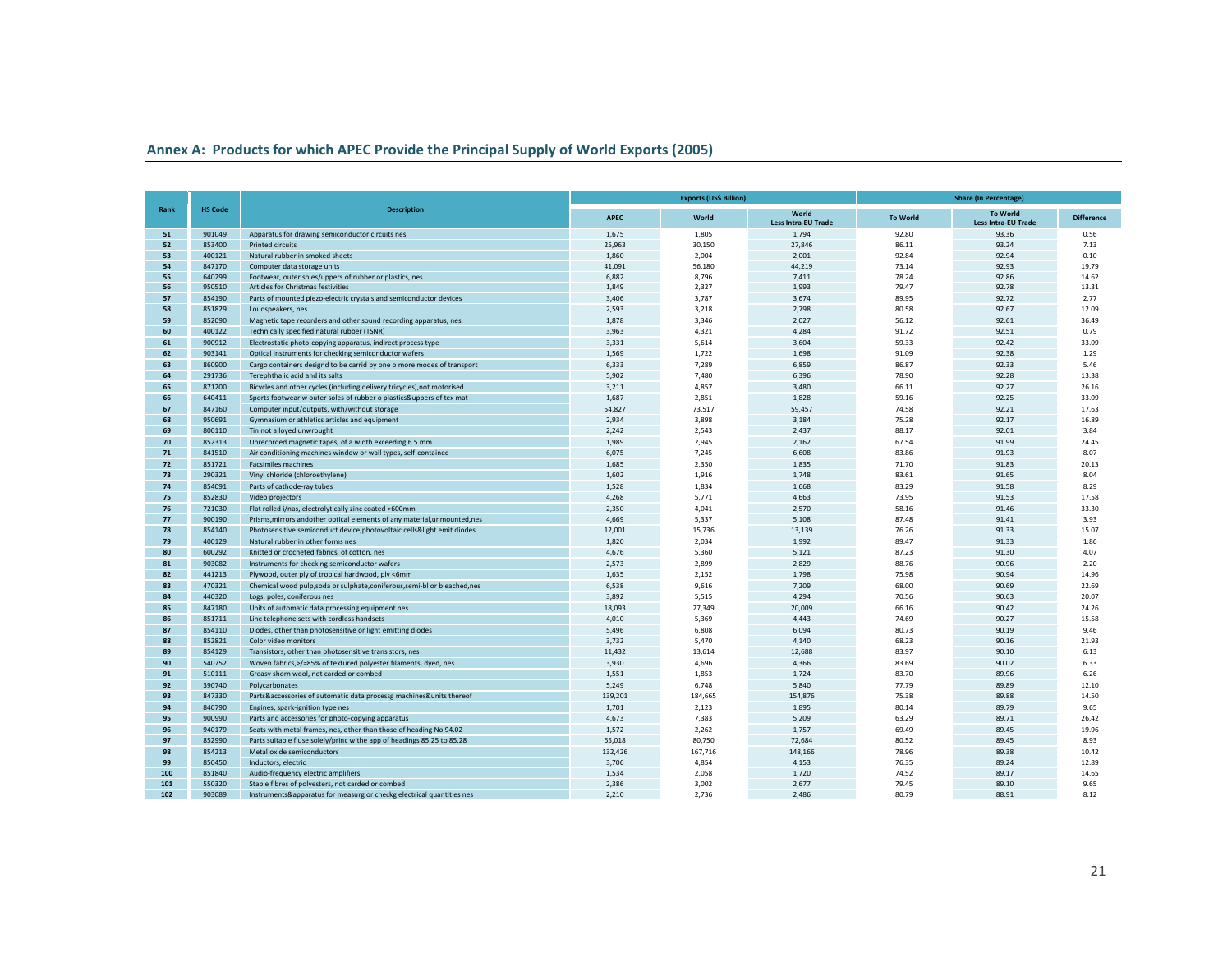|            |                  |                                                                                        |                | <b>Exports (US\$ Billion)</b> |                                     | <b>Share (In Percentage)</b> |                                               |                   |  |  |
|------------|------------------|----------------------------------------------------------------------------------------|----------------|-------------------------------|-------------------------------------|------------------------------|-----------------------------------------------|-------------------|--|--|
| Rank       | <b>HS Code</b>   | <b>Description</b>                                                                     | APEC           | World                         | World<br><b>Less Intra-EU Trade</b> | <b>To World</b>              | <b>To World</b><br><b>Less Intra-EU Trade</b> | <b>Difference</b> |  |  |
| 103        | 151110           | Palm oil, crude                                                                        | 2.295          | 2.644                         | 2.586                               | 86.82                        | 88.77                                         | 1.95              |  |  |
| 104        | 292610           | Acrylonitrile                                                                          | 1,708          | 2,405                         | 1,927                               | 71.03                        | 88.66                                         | 17.63             |  |  |
| 105        | 620293           | Womens/girls anoraks andsimilar article of man-made fibres, not knitted                | 2,116          | 3,142                         | 2,387                               | 67.36                        | 88.64                                         | 21.28             |  |  |
| 106        | 540761           | Woven fabric >85% non-textured polyester filaments                                     | 2,587          | 3,267                         | 2,919                               | 79.16                        | 88.62                                         | 9.46              |  |  |
| 107        | 850910           | Domestic vacuum cleaners                                                               | 3,220          | 4,599                         | 3,636                               | 70.01                        | 88.55                                         | 18.54             |  |  |
| 108<br>109 | 851719           | Telephone sets, nes                                                                    | 3,082          | 4,578                         | 3,493                               | 67.33                        | 88.22                                         | 20.89             |  |  |
| 110        | 620193<br>871419 | Mens/boys anoraks and similar articles, of man-made fibres, not knitted                | 2,569          | 3,720                         | 2,913                               | 69.06                        | 88.20                                         | 19.14             |  |  |
| 111        | 854430           | Motorcycle parts nes<br>Ignition wirg sets&oth wirg sets usd in vehicles, aircraft etc | 2,949<br>9,990 | 4,538<br>18,101               | 3,346<br>11,352                     | 64.99<br>55.19               | 88.14<br>88.00                                | 23.15<br>32.81    |  |  |
| 112        | 940490           | Articles of bedding/furnishing, nes, stuffed or internally fitted                      | 3,075          | 4,619                         | 3,498                               | 66.58                        | 87.92                                         | 21.34             |  |  |
| 113        | 854160           | Mounted piezo-electric crystals                                                        | 3,162          | 3,961                         | 3,598                               | 79.82                        | 87.86                                         | 8.04              |  |  |
| 114        | 290243           | P-xylene                                                                               | 5,457          | 6,636                         | 6,212                               | 82.24                        | 87.84                                         | 5.60              |  |  |
| 115        | 871150           | Motorcycles with reciprocatg piston engine displacg more than 800 cc                   | 3,068          | 4,844                         | 3,497                               | 63.34                        | 87.74                                         | 24.40             |  |  |
| 116        | 392099           | Film and sheet etc, non-cellular etc, of plastics nes                                  | 1,971          | 2,774                         | 2,250                               | 71.06                        | 87.59                                         | 16.53             |  |  |
| 117        | 600293           | Knitted or crocheted fabrics, of manmade fibres, nes                                   | 2,507          | 3,406                         | 2,866                               | 73.62                        | 87.49                                         | 13.87             |  |  |
| 118        | 850140           | AC motors, single-phase, nes                                                           | 2,575          | 3,809                         | 2,945                               | 67.61                        | 87.44                                         | 19.83             |  |  |
| 119        | 480100           | Newsprint, in rolls or sheets                                                          | 6,123          | 9,444                         | 7,024                               | 64.83                        | 87.17                                         | 22.34             |  |  |
| 120        | 260300           | Copper ores and concentrates                                                           | 14,594         | 17,087                        | 16,797                              | 85.41                        | 86.89                                         | 1.48              |  |  |
| 121        |                  |                                                                                        |                |                               |                                     |                              |                                               | 18.87             |  |  |
| 122        | 871499           | Bicycle parts nes                                                                      | 1,879          | 2,766                         | 2,165                               | 67.94                        | 86.81                                         |                   |  |  |
|            | 370790           | Chemical preps f photographic uses, put up in measurd portions, nes                    | 3,460          | 5,806                         | 3,998                               | 59.60                        | 86.54                                         | 26.94             |  |  |
| 123        | 901910           | Mechano-therapy appl; massage app; psychologicl aptitude-testg apparatus               | 1,626          | 2,274                         | 1,883                               | 71.52                        | 86.36                                         | 14.84             |  |  |
| 124        | 854389           | Electrical machines and apparatus nes                                                  | 12,502         | 16,922                        | 14,480                              | 73.88                        | 86.34                                         | 12.46             |  |  |
| 125        | 731816           | Nuts, iron or steel, nes                                                               | 1,683          | 2,676                         | 1,953                               | 62.88                        | 86.18                                         | 23.30             |  |  |
| 126        | 441011           | Waferboard, including oriented strand board of wood                                    | 1,666          | 2,176                         | 1,933                               | 76.55                        | 86.17                                         | 9.62              |  |  |
| 127        | 420292           | Containers, with outer surface of sheeting of plas or tex materials, nes               | 2,898          | 4,468                         | 3,366                               | 64.86                        | 86.09                                         | 21.23             |  |  |
| 128        | 640419           | Footwear o/t sports, w outer soles of rubber/plastics&uppers of tex mat                | 2,109          | 3,340                         | 2,464                               | 63.16                        | 85.61                                         | 22.45             |  |  |
| 129        | 590320           | Textile fabrics impregnated,ctd,cov,or laminated with polyurethane,nes                 | 2,198          | 3,478                         | 2,571                               | 63.19                        | 85.49                                         | 22.30             |  |  |
| 130        | 850610           | Manganese dioxide primary cells and batteries                                          | 1,919          | 3,578                         | 2,248                               | 53.65                        | 85.37                                         | 31.72             |  |  |
| 131        | 851822           | Multiple loudspeakers, mounted in the same enclosure                                   | 1,841          | 2,734                         | 2,157                               | 67.33                        | 85.32                                         | 17.99             |  |  |
| 132        | 854890           | Electrical parts of mach                                                               | 3,164          | 4,890                         | 3,712                               | 64.70                        | 85.22                                         | 20.52             |  |  |
| 133        | 903090           | Parts andaccess for inst andapp for meas or checkg electrical quantities               | 3,019          | 3,953                         | 3,560                               | 76.38                        | 84.81                                         | 8.43              |  |  |
| 134        | 841590           | Parts of air conditioning machines                                                     | 4,674          | 7,715                         | 5,519                               | 60.58                        | 84.69                                         | 24.11             |  |  |
| 135        | 290250           | Styrene                                                                                | 5,789          | 8,782                         | 6,841                               | 65.92                        | 84.63                                         | 18.71             |  |  |
| 136        | 410121           | Bovine hides, whole, fresh or wet-salted                                               | 1,682          | 2,889                         | 1,990                               | 58.23                        | 84.53                                         | 26.30             |  |  |
| 137        | 852812           | Colour television receivers                                                            | 27,321         | 45,768                        | 32,358                              | 59.69                        | 84.43                                         | 24.74             |  |  |
| 138        | 420222           | Handbags w outer surface of sheetg of plastics o of textile materials                  | 3,067          | 4,347                         | 3,644                               | 70.55                        | 84.18                                         | 13.63             |  |  |
| 139        | 847141           | Non-portable digital edp machines w processor andi/o                                   | 5,772          | 9,944                         | 6,870                               | 58.05                        | 84.02                                         | 25.97             |  |  |
| 140        | 270112           | Bituminous coal, whether or not pulverised but not agglomerated                        | 33,199         | 41,018                        | 39,526                              | 80.94                        | 83.99                                         | 3.05              |  |  |
| 141        | 650590           | Hats&other headgear, knitted or made up from lace, or other textile mat                | 1,791          | 2,581                         | 2,133                               | 69.37                        | 83.96                                         | 14.59             |  |  |
| 142        | 270111           | Anthracite, whether or not pulverised but not agglomerated                             | 1,637          | 2,198                         | 1,957                               | 74.48                        | 83.64                                         | 9.16              |  |  |
| 143        | 160232           | Fowl (gallus domesticus) meat, prepared/preserved                                      | 1,551          | 2,914                         | 1,857                               | 53.25                        | 83.55                                         | 30.30             |  |  |
| 144        | 854451           | Electr conductors, for a voltage >80V but < V connectrs w fittd>                       | 4,233          | 6,449                         | 5,067                               | 65.63                        | 83.53                                         | 17.90             |  |  |
| 145        | 847350           | Parts and accessories for more than one office machine                                 | 2,220          | 2,908                         | 2,663                               | 76.36                        | 83.36                                         | 7.00              |  |  |
| 146        | 870829           | Parts and accessories of bodies nes for motor vehicles                                 | 22,065         | 41,989                        | 26,488                              | 52.55                        | 83.30                                         | 30.75             |  |  |
| 147        | 611090           | Pullovers, cardigans&similar articles of oth textile materials, knittd                 | 1,887          | 2,596                         | 2,266                               | 72.67                        | 83.25                                         | 10.58             |  |  |
| 148        | 391590           | Plastics waste and scrap nes                                                           | 1,590          | 2,117                         | 1,910                               | 75.10                        | 83.24                                         | 8.14              |  |  |
| 149        | 850110           | Electric motors of an output not exceeding 37.5 W                                      | 5,654          | 8,674                         | 6,795                               | 65.19                        | 83.20                                         | 18.01             |  |  |
| 150        | 830230           | Mountings, fittings & similar articles of base metal f motor vehicles, nes             | 1,599          | 3,122                         | 1,925                               | 51.23                        | 83.08                                         | 31.85             |  |  |
| 151        | 940190           | Parts of seats other than those of heading No 94.02                                    | 8.278          | 16,974                        | 9,988                               | 48.77                        | 82.88                                         | 34.11             |  |  |
| 152        | 720270           | Ferro-molybdenum                                                                       | 1,789          | 4,327                         | 2,164                               | 41.35                        | 82.69                                         | 41.34             |  |  |
| 153        | 381800           | Chemical compds, chem elem in the form of disc, wafer etc, dopd f electrn              | 5,389          | 7,118                         | 6,535                               | 75.71                        | 82.46                                         | 6.75              |  |  |
| 154        | 854011           | Cathode-ray television picture tubes, inc video monitor tubes, colour                  | 4.230          | 5.987                         | 5,140                               | 70.66                        | 82.29                                         | 11.63             |  |  |
| 155        | 400219           | Styren-butadien rubber(SBR)/carboxyltd styren-butadien rubbr(XSBR) nes                 | 2.091          | 3,255                         | 2.554                               | 64.22                        | 81.86                                         | 17.64             |  |  |
| 156        | 845811           | Horizontal lathes numerically controlled for removing metal                            | 2.302          | 3.704                         | 2.819                               | 62.15                        | 81.66                                         | 19.51             |  |  |
| 157        | 292250           | Amino-alcohol-phenol,amino-acid-phenol&oth amino-compds w oxygen func                  | 2,311          | 3,465                         | 2,832                               | 66.69                        | 81.60                                         | 14.91             |  |  |
| 158        | 880320           | Aircraft under-carriages and parts thereof                                             | 1,886          | 2,559                         | 2,314                               | 73.69                        | 81.50                                         | 7.81              |  |  |
| 159        | 392310           | Boxes, cases, crates andsimilar articles of plastic                                    | 3,732          | 6,889                         | 4,580                               | 54.17                        | 81.49                                         | 27.32             |  |  |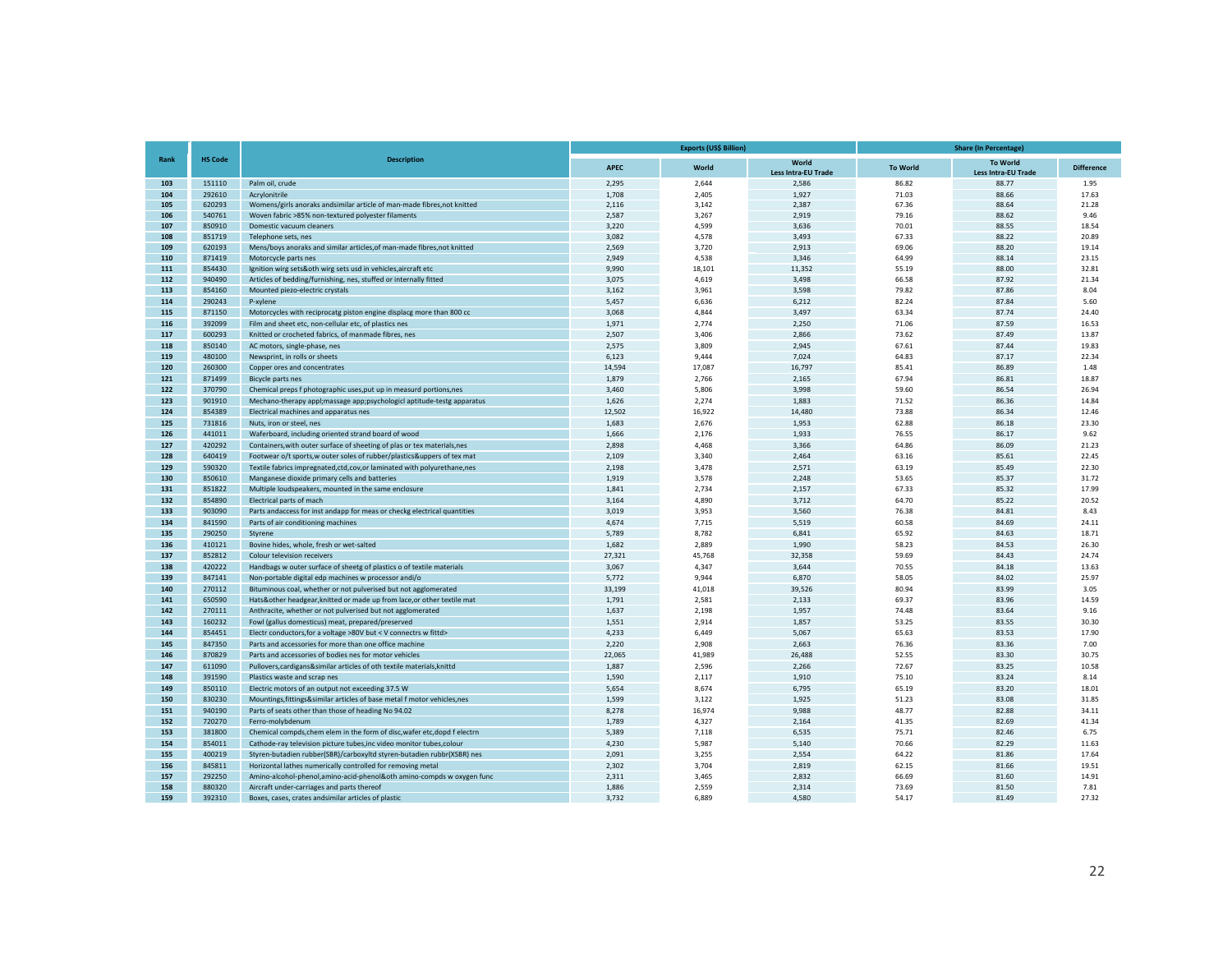|            |                  |                                                                                                                  |                | <b>Exports (US\$ Billion)</b> |                                     | <b>Share (In Percentage)</b> |                                               |                   |  |  |
|------------|------------------|------------------------------------------------------------------------------------------------------------------|----------------|-------------------------------|-------------------------------------|------------------------------|-----------------------------------------------|-------------------|--|--|
| Rank       | <b>HS Code</b>   | <b>Description</b>                                                                                               | <b>APEC</b>    | World                         | World<br><b>Less Intra-EU Trade</b> | <b>To World</b>              | <b>To World</b><br><b>Less Intra-EU Trade</b> | <b>Difference</b> |  |  |
| 160        | 853641           | Electrical relays for a voltage not exceeding 60 volts                                                           | 1,818          | 3,011                         | 2,235                               | 60.36                        | 81.31                                         | 20.95             |  |  |
| 161        | 847149           | Digital data processing systems, nes                                                                             | 6,260          | 9,435                         | 7,706                               | 66.35                        | 81.24                                         | 14.89             |  |  |
| 162        | 850431           | Transformers electric power handling capacity not exceeding 1 KVA, nes                                           | 2,436          | 3,787                         | 3,001                               | 64.33                        | 81.17                                         | 16.84             |  |  |
| 163        | 850440           | Static converters, nes                                                                                           | 14,305         | 21,978                        | 17,626                              | 65.09                        | 81.16                                         | 16.07             |  |  |
| 164        | 871120           | Motorcycles with reciprocatg piston engine displacg > 50 cc to 250 cc                                            | 3,353          | 5,051                         | 4,132                               | 66.39                        | 81.14                                         | 14.75             |  |  |
| 165<br>166 | 840991           | Parts for spark-ignition type engines nes                                                                        | 11,632         | 21,785                        | 14,371                              | 53.39                        | 80.94                                         | 27.55             |  |  |
| 167        | 430310<br>391000 | Articles of apparel and clothing accessories of furskin                                                          | 2,423<br>1,958 | 3,216<br>3,179                | 2,997<br>2,428                      | 75.35                        | 80.86                                         | 5.51<br>19.04     |  |  |
| 168        | 390319           | Silicones in primary forms                                                                                       | 3,388          | 5,780                         | 4,202                               | 61.61<br>58.62               | 80.65<br>80.65                                | 22.03             |  |  |
| 169        | 441214           | Polystyrene nes<br>Plywood, outer ply of non-conifer wood nes, ply <6mm                                          | 1,830          | 3,039                         | 2,269                               | 60.20                        | 80.63                                         | 20.43             |  |  |
| 170        | 600230           | Knittd/crochetd tex fab, width > 30 cm, >/=5% of elastomeric/rubber, nes                                         | 2,697          | 3,972                         | 3,350                               | 67.90                        | 80.51                                         | 12.61             |  |  |
| 171        | 852691           | Radio navigational aid apparatus                                                                                 | 3,081          | 5,857                         | 3,829                               | 52.61                        | 80.46                                         | 27.85             |  |  |
| 172        | 820730           | Tools for pressing, stamping or punching                                                                         | 2,196          | 3.888                         | 2.731                               | 56.47                        | 80.39                                         | 23.92             |  |  |
| 173        | 442190           | Wood articles nes                                                                                                | 2,090          | 3,924                         | 2,605                               | 53.27                        | 80.25                                         | 26.98             |  |  |
| 174        | 540233           | Textured yarn nes, of polyester filaments, not put up for retail sale                                            | 1,547          | 2,423                         | 1,927                               | 63.84                        | 80.24                                         | 16.40             |  |  |
| 175        | 390190           | Polymers of ethylene nes, in primary forms                                                                       | 3,322          | 5,695                         | 4,142                               | 58.33                        | 80.19                                         | 21.86             |  |  |
| 176        | 854390           | Parts of electrical machines andapparatus havg individual functions, nes                                         | 4,342          | 6,304                         | 5,416                               | 68.88                        | 80.18                                         | 11.30             |  |  |
| 177        | 390760           | Polyethylene terephthalate                                                                                       | 4,551          | 8,053                         | 5,678                               | 56.51                        | 80.14                                         | 23.63             |  |  |
| 178        | 740311           | Copper cathodes and sections of cathodes unwrought                                                               | 17,411         | 23,998                        | 21,741                              | 72.55                        | 80.08                                         | 7.53              |  |  |
| 179        | 611120           | Babies garments and clothing accessories of cotton, knitted                                                      | 2,292          | 3,489                         | 2,867                               | 65.71                        | 79.95                                         | 14.24             |  |  |
| 180        | 854150           | Semiconductor devices, nes                                                                                       | 3,330          | 4,685                         | 4,180                               | 71.08                        | 79.67                                         | 8.59              |  |  |
| 181        | 854411           | Insulated (including enamelled or anodised) winding wire of copper                                               | 1,879          | 3,602                         | 2,360                               | 52.16                        | 79.61                                         | 27.45             |  |  |
| 182        | 950699           | Articles&equip for sports&outdoor games nes&swimmg&paddlg pools                                                  | 2,048          | 3,354                         | 2,575                               | 61.06                        | 79.54                                         | 18.48             |  |  |
| 183        | 842952           | Shovels and excavators with a 360 revolving superstructure                                                       | 8,551          | 14,803                        | 10,750                              | 57.76                        | 79.54                                         | 21.78             |  |  |
| 184        | 903290           | Parts&access for automatic regulatg or controllg instruments&app,nes                                             | 2,924          | 4,810                         | 3,679                               | 60.78                        | 79.46                                         | 18.68             |  |  |
| 185        | 840734           | Engines, spark-ignition reciprocating displacing more than 1000 cc                                               | 12,521         | 24,917                        | 15,758                              | 50.25                        | 79.46                                         | 29.21             |  |  |
| 186        | 851290           | Parts of electrical lighting, signalling and defrosting equipment                                                | 1.545          | 3.268                         | 1,947                               | 47.26                        | 79.35                                         | 32.09             |  |  |
| 187        | 270400           | Coke&semi-coke of coal, lignite o peat, agglomeratd o not, retort carbon                                         | 3,520          | 6,248                         | 4,438                               | 56.34                        | 79.31                                         | 22.97             |  |  |
| 188        | 392321           | Sacks and bags (including cones) of polymers of ethylene                                                         | 3,382          | 5,857                         | 4,265                               | 57.74                        | 79.29                                         | 21.55             |  |  |
| 189        | 850131           | DC motors, DC generators, of an output not exceeding 750 W                                                       | 2,120          | 3,690                         | 2,679                               | 57.45                        | 79.13                                         | 21.68             |  |  |
| 190        | 740200           | Copper unrefined, copper anodes for electrolytic refining                                                        | 1,884          | 3,338                         | 2,386                               | 56.43                        | 78.96                                         | 22.53             |  |  |
| 191        | 853221           | Electrical capacitors, fixed, tantalum, nes                                                                      | 1,625          | 2,288                         | 2,063                               | 71.00                        | 78.77                                         | 7.77              |  |  |
| 192        | 160520           | Shrimps and prawns, prepared or preserved                                                                        | 2,152          | 3,308                         | 2,733                               | 65.04                        | 78.73                                         | 13.69             |  |  |
| 193        | 392062           | Film and sheet etc, non-cellular etc, of polyethylene terephthalates                                             | 1,929          | 3,413                         | 2,451                               | 56.52                        | 78.70                                         | 22.18             |  |  |
| 194        | 851220           | Lighting or visual signalling equipment nes                                                                      | 2,525          | 6,243                         | 3,212                               | 40.45                        | 78.62                                         | 38.17             |  |  |
| 195        | 870321           | Automobiles w reciprocatg piston engine displacg not more than 1000 cc                                           | 3,513          | 7,710                         | 4,474                               | 45.56                        | 78.51                                         | 32.95             |  |  |
| 196        | 720918           | Cold rolled iron/steel, coils >600mm x <0.5mm                                                                    | 2,546          | 3,554                         | 3,243                               | 71.64                        | 78.51                                         | 6.87              |  |  |
| 197        | 940320           | Furniture, metal, nes                                                                                            | 3,708          | 6,854                         | 4,741                               | 54.10                        | 78.21                                         | 24.11             |  |  |
| 198        | 870333           | Automobiles with diesel engine displacing more than 2500 cc                                                      | 6,831          | 20,972                        | 8,735                               | 32.57                        | 78.21                                         | 45.64             |  |  |
| 199        | 880390           | Parts of balloons, dirigibles, and spacecraft nes                                                                | 2,360          | 3,854                         | 3,026                               | 61.24                        | 77.98                                         | 16.74             |  |  |
| 200        | 853669           | Electrical plugs and sockets, for a voltage not exceeding 1,000 volts                                            | 4.130          | 6,795                         | 5,309                               | 60.78                        | 77.80                                         | 17.02             |  |  |
| 201        | 731815           | Bolts o screws nes, with o without their nuts o washers, iron o steel                                            | 4,978          | 9,183                         | 6,398                               | 54.20                        | 77.79                                         | 23.59             |  |  |
| 202        | 845710           | Machining centres, for working metal                                                                             | 3,339          | 5,439                         | 4,297                               | 61.40                        | 77.71                                         | 16.31             |  |  |
| 203        | 852491           | Recorded media (except sound/image) nes                                                                          | 1,828          | 2,934                         | 2,355                               | 62.31                        | 77.62                                         | 15.31             |  |  |
| 204<br>205 | 870840           | Tansmissions for motor vehicles                                                                                  | 14,068         | 25,179                        | 18,149                              | 55.87                        | 77.51                                         | 21.64<br>0.08     |  |  |
| 206        | 750110<br>841582 | Nickel mattes                                                                                                    | 1,856          | 2,399                         | 2,396                               | 77.36                        | 77.44<br>77.44                                | 22.06             |  |  |
| 207        | 850490           | Air cond mach nes, inc a refrigerating unit<br>Parts of electrical transformers, static converters and inductors | 1,607<br>4,576 | 2,902<br>7,070                | 2,075<br>5,916                      | 55.38<br>64.72               | 77.35                                         | 12.63             |  |  |
| 208        | 843143           | Parts of boring or sinking machinery, whether or not self-propelled                                              | 9,041          | 12,177                        | 11,694                              | 74.25                        | 77.32                                         | 3.07              |  |  |
| 209        | 890120           | Tankers                                                                                                          | 13,386         | 18,251                        | 17,345                              | 73.34                        | 77.17                                         | 3.83              |  |  |
| 210        | 901812           | Ultrasonic scanning apparatus                                                                                    | 1,748          | 2,773                         | 2,265                               | 63.04                        | 77.17                                         | 14.13             |  |  |
| 211        | 851750           | Apparatus for carrier-current/digital line systems                                                               | 12,681         | 20,412                        | 16,440                              | 62.12                        | 77.14                                         | 15.02             |  |  |
| 212        | 853690           | Electrical app for switchg/protec elec circuits, not exced 1,000 V, nes                                          | 14,496         | 24,104                        | 18,831                              | 60.14                        | 76.98                                         | 16.84             |  |  |
| 213        | 230120           | Flour, meal&pellet of fish, crust, mol/oth aqua invert, unfit human cons                                         | 1,824          | 2,657                         | 2,371                               | 68.68                        | 76.96                                         | 8.28              |  |  |
| 214        | 391990           | Self-adhesive plates, sheets, film etc, of plastic nes                                                           | 3.344          | 6,419                         | 4,358                               | 52.10                        | 76.74                                         | 24.64             |  |  |
| 215        | 870839           | Brake system parts nes for motor vehicles                                                                        | 6,914          | 14,809                        | 9,034                               | 46.69                        | 76.54                                         | 29.85             |  |  |
| 216        | 848071           | Moulds, injection or compression types, for rubber or plastics                                                   | 4,240          | 7,265                         | 5,541                               | 58.37                        | 76.52                                         | 18.15             |  |  |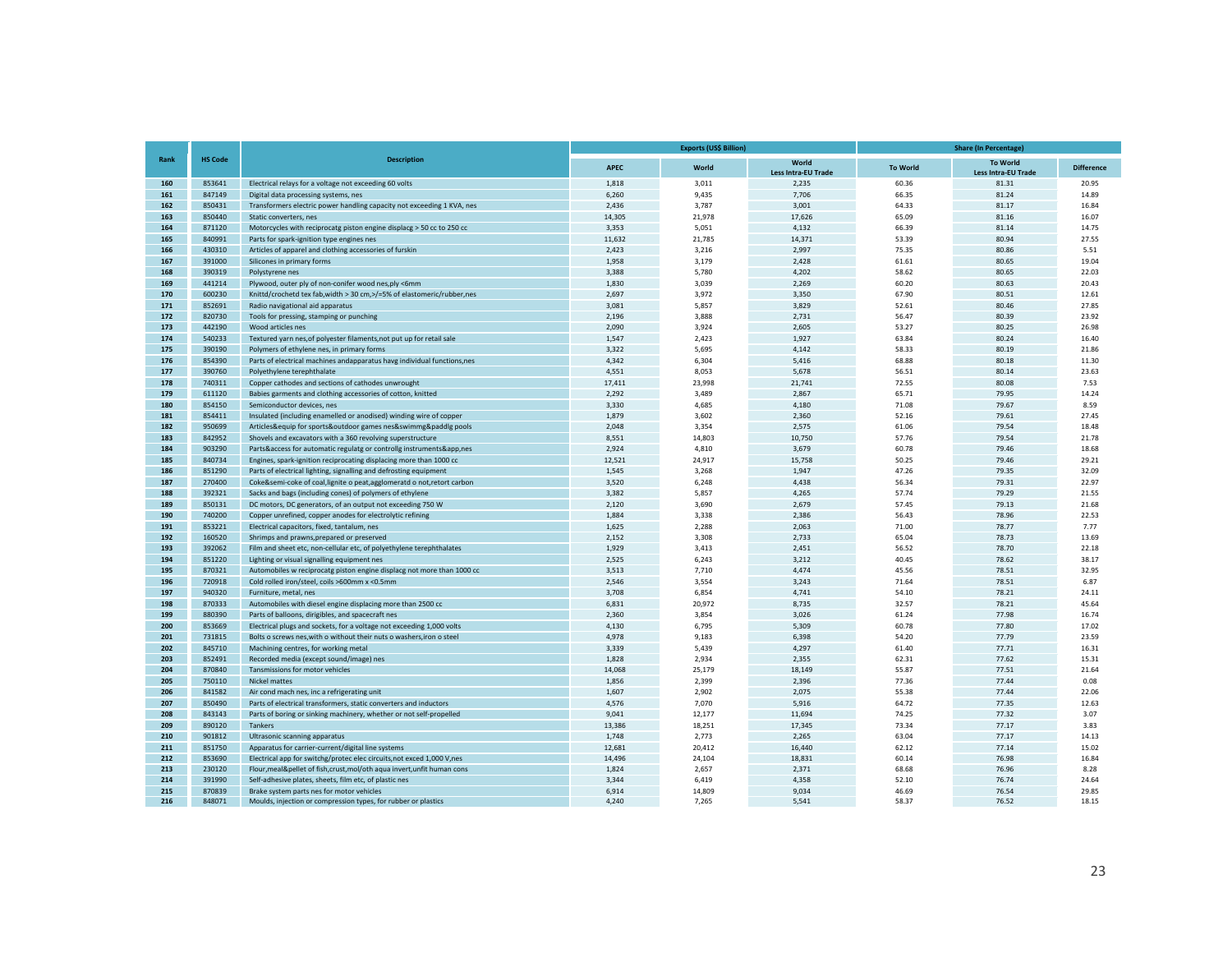|             |                  |                                                                              |                | <b>Exports (US\$ Billion)</b> |                                     | <b>Share (In Percentage)</b> |                                               |                   |  |  |
|-------------|------------------|------------------------------------------------------------------------------|----------------|-------------------------------|-------------------------------------|------------------------------|-----------------------------------------------|-------------------|--|--|
| <b>Rank</b> | <b>HS Code</b>   | <b>Description</b>                                                           | <b>APEC</b>    | World                         | World<br><b>Less Intra-EU Trade</b> | <b>To World</b>              | <b>To World</b><br><b>Less Intra-EU Trade</b> | <b>Difference</b> |  |  |
| 217         | 940540           | Electric lamps and lighting fittings, nes                                    | 2,964          | 5,518                         | 3,880                               | 53.72                        | 76.40                                         | 22.68             |  |  |
| 218         | 310420           | Potassium chloride, in packages weighing more than 10 kg                     | 3,486          | 4,711                         | 4,572                               | 74.00                        | 76.25                                         | 2.25              |  |  |
| 219         | 841861           | Compression type refrigeratg/freez equip whose condensrs are heat exch       | 2,017          | 3,933                         | 2,650                               | 51.29                        | 76.10                                         | 24.81             |  |  |
| 220         | 847190           | Automatic data processing equipment nes                                      | 4,041          | 6,583                         | 5,317                               | 61.39                        | 76.01                                         | 14.62             |  |  |
| 221<br>222  | 390730           | Epoxide resins                                                               | 2,532          | 4,597                         | 3,343                               | 55.07                        | 75.73                                         | 20.66             |  |  |
| 223         | 848210<br>841430 | Bearings, ball<br>Compressors of a kind used in refrigerating equipment      | 4,331<br>5,231 | 8,892<br>9,411                | 5,722<br>6,927                      | 48.70<br>55.58               | 75.68<br>75.51                                | 26.98<br>19.93    |  |  |
| 224         | 880330           | Aircraft parts nes                                                           | 20,534         | 36,708                        | 27,200                              | 55.94                        | 75.49                                         | 19.55             |  |  |
| 225         | 810890           | Titanium and articles thereof, nes                                           | 1,550          | 2,653                         | 2,056                               | 58.42                        | 75.40                                         | 16.98             |  |  |
| 226         | 711210           | Waste&scrap of gold, incl met clad w gold exc sweepgs contg/o prec met       | 1,878          | 2,616                         | 2,495                               | 71.80                        | 75.30                                         | 3.50              |  |  |
| 227         | 847150           | Digital processing units not sold as complete systems                        | 12,378         | 31,316                        | 16,449                              | 39.53                        | 75.25                                         | 35.72             |  |  |
| 228         | 260800           | Zinc ores and concentrates                                                   | 2.211          | 3,573                         | 2,942                               | 61.88                        | 75.16                                         | 13.28             |  |  |
| 229         | 480411           | Paper, Kraftliner, in rolls, unbleached, uncoated                            | 1,615          | 3,203                         | 2,152                               | 50.40                        | 75.04                                         | 24.64             |  |  |
| 230         | 870870           | Wheels including parts and accessories for motor vehicles                    | 5,078          | 11,314                        | 6,772                               | 44.88                        | 74.99                                         | 30.11             |  |  |
| 231         | 7108             | Gold (incl. gold plated w/ platinum) unwrought/semi-manufactured or powdered | 22,584         | 31,732                        | 30,223                              | 71.17                        | 74.73                                         | 3.56              |  |  |
| 232         | 293090           | Organo-sulphur compounds, nes                                                | 2,797          | 5,023                         | 3,754                               | 55.68                        | 74.50                                         | 18.82             |  |  |
| 233         | 850880           | Tools, nes, hand-held, with selfcontained electric motor                     | 2.324          | 4,518                         | 3.123                               | 51.45                        | 74.42                                         | 22.97             |  |  |
| 224         | 880330           | Aircraft parts nes                                                           | 20,534         | 36,708                        | 27,200                              | 55.94                        | 75.49                                         | 19.55             |  |  |
| 225         | 810890           | Titanium and articles thereof, nes                                           | 1,550          | 2,653                         | 2,056                               | 58.42                        | 75.40                                         | 16.98             |  |  |
| 226         | 711210           | Waste&scrap of gold, incl met clad w gold exc sweepgs contg/o prec met       | 1,878          | 2,616                         | 2,495                               | 71.80                        | 75.30                                         | 3.50              |  |  |
| 227         | 847150           | Digital processing units not sold as complete systems                        | 12,378         | 31,316                        | 16,449                              | 39.53                        | 75.25                                         | 35.72             |  |  |
| 228         | 260800           | Zinc ores and concentrates                                                   | 2.211          | 3,573                         | 2,942                               | 61.88                        | 75.16                                         | 13.28             |  |  |
| 229         | 480411           | Paper, Kraftliner, in rolls, unbleached, uncoated                            | 1,615          | 3,203                         | 2,152                               | 50.40                        | 75.04                                         | 24.64             |  |  |
| 230         | 870870           | Wheels including parts and accessories for motor vehicles                    | 5,078          | 11,314                        | 6,772                               | 44.88                        | 74.99                                         | 30.11             |  |  |
| 231         | 7108             | Gold (incl. gold plated w/ platinum) unwrought/semi-manufactured or powdered | 22,584         | 31,732                        | 30,223                              | 71.17                        | 74.73                                         | 3.56              |  |  |
| 232         | 293090           | Organo-sulphur compounds, nes                                                | 2,797          | 5,023                         | 3,754                               | 55.68                        | 74.50                                         | 18.82             |  |  |
| 233         | 850880           | Tools, nes, hand-held, with selfcontained electric motor                     | 2,324          | 4,518                         | 3,123                               | 51.45                        | 74.42                                         | 22.97             |  |  |
| 234         | 854449           | Electric conductors, for a voltage not exceeding 80 V, nes                   | 2,138          | 4,025                         | 2,876                               | 53.13                        | 74.35                                         | 21.22             |  |  |
| 235         | 841810           | Combined refrigerator-freezers, fitted with separate external doors          | 3,347          | 6,005                         | 4,516                               | 55.74                        | 74.11                                         | 18.37             |  |  |
| 236         | 440710           | Lumber, coniferous (softwood) 6 mm and thicker                               | 12,029         | 22,614                        | 16,244                              | 53.19                        | 74.06                                         | 20.87             |  |  |
| 237         | 392410           | Tableware and kitchenware of plastics                                        | 2,188          | 4,231                         | 2,956                               | 51.72                        | 74.02                                         | 22.30             |  |  |
| 238         | 720917           | Cold rolled iron/steel, coils >600mm x 0.5-1mm                               | 4,316          | 7,747                         | 5,841                               | 55.71                        | 73.90                                         | 18.19             |  |  |
| 239         | 401120           | Pneumatic tires new of rubber for buses or lorries                           | 7,178          | 13.744                        | 9,723                               | 52.22                        | 73.82                                         | 21.60             |  |  |
| 240         | 853190           | Parts of electric sound or visual signalling apparatus                       | 1,573          | 2,787                         | 2,143                               | 56.45                        | 73.42                                         | 16.97             |  |  |
| 241         | 441890           | Builder's joinery and carpentery of wood nes                                 | 2,047          | 4,210                         | 2,791                               | 48.63                        | 73.36                                         | 24.73             |  |  |
| 242         | 611030           | Pullovers, cardigans and similar articles of man-made fibres, knitted        | 7,701          | 13,293                        | 10,527                              | 57.94                        | 73.16                                         | 15.22             |  |  |
| 243         | 392690           | Articles of plastics or of other materials of Nos 39.01 to 39.14 nes         | 13,671         | 29,644                        | 18,708                              | 46.12                        | 73.08                                         | 26.96             |  |  |
| 244         | 8525             | Transmission apparatus for radio-telephony/-telegraphy/-broadcasting or TV   | 104,045        | 186,238                       | 142,721                             | 55.87                        | 72.90                                         | 17.03             |  |  |
| 245         | 901819           | Electro-diagnostic apparatus, nes                                            | 3,858          | 6,068                         | 5,294                               | 63.59                        | 72.88                                         | 9.29              |  |  |
| 246         | 441219           | Plywood nes, at least 1 outer ply of coniferous wood (ply's <6 mm)           | 1,774          | 2,973                         | 2,435                               | 59.67                        | 72.86                                         | 13.19             |  |  |
| 247         | 640399           | Footwear, outer soles of rubber/plastics uppers of leather, nes              | 10,858         | 21,847                        | 14,907                              | 49.70                        | 72.84                                         | 23.14             |  |  |
| 248         | 852910           | Aerials&aerial reflectors of all kinds;parts suitable f use therewith        | 4,202          | 7,523                         | 5,772                               | 55.86                        | 72.80                                         | 16.94             |  |  |
| 249         | 284410           | Natural uranium&its compounds; mixtures cntg natural uranium/its compds      | 1,962          | 2,731                         | 2,700                               | 71.82                        | 72.66                                         | 0.84              |  |  |
| 250         | 890190           | Cargo vessels nes&oth vessels for the transport of both persons&goods        | 18,248         | 26,828                        | 25,143                              | 68.02                        | 72.58                                         | 4.56              |  |  |
| 251         | 902780           | Instruments and apparatus for physical or chemical analysis, nes             | 3,431          | 5,807                         | 4,734                               | 59.09                        | 72.49                                         | 13.40             |  |  |
| 252         | 381121           | Lubricatg oil additives cntg pet oils/oils obtaind from bitu minerals        | 2,005          | 3,927                         | 2,768                               | 51.06                        | 72.44                                         | 21.38             |  |  |
| 253         | 721070           | Flat rolled prod, i/nas, painted, varnished or plast coated, >/=600mm wide   | 1,843          | 4,594                         | 2,547                               | 40.13                        | 72.37                                         | 32.24             |  |  |
| 254         | 440799           | Lumber, non-coniferous nes                                                   | 2,363          | 3,699                         | 3,266                               | 63.87                        | 72.35                                         | 8.48              |  |  |
| 255         | 740811           | Wire of refind copper of which the max cross sectional dimension > 6mm       | 4,298          | 8,977                         | 5,943                               | 47.87                        | 72.32                                         | 24.45             |  |  |
| 256         | 100590           | Maize (corn) nes                                                             | 6,035          | 10,124                        | 8,359                               | 59.62                        | 72.20                                         | 12.58             |  |  |
| 257         | 847989           | Machines andmechanical appliances nes having individual functions            | 20,841         | 33,939                        | 28,879                              | 61.41                        | 72.17                                         | 10.76             |  |  |
| 258         | 8704             | Motor vehicles for the transport of goods.                                   | 40,479         | 82,000                        | 56,105                              | 49.37                        | 72.15                                         | 22.78             |  |  |
| 259         | 870324           | Automobiles with reciprocating piston engine displacing > 3000 cc            | 78,339         | 118,245                       | 108,610                             | 66.25                        | 72.13                                         | 5.88              |  |  |
| 260         | 721913           | Flat rolld prod, stainless steel, hr in coil, w>/=600mm, 3<>                 | 2,374          | 4,035                         | 3,299                               | 58.85                        | 71.98                                         | 13.13             |  |  |
| 261         | 853650           | Electrical switches for a voltage not exceeding 1,000 volts, nes             | 5,859          | 12,433                        | 8,141                               | 47.12                        | 71.97                                         | 24.85             |  |  |
| 262         | 851790           | Parts of electrical apparatus for line telephone or line telegraphy          | 15,839         | 26,351                        | 22,015                              | 60.11                        | 71.94                                         | 11.83             |  |  |
| 263         | 401110           | Pneumatic tire new of rubber f motor car incl station wagons&racg cars       | 9,274          | 21,665                        | 12,901                              | 42.81                        | 71.89                                         | 29.08             |  |  |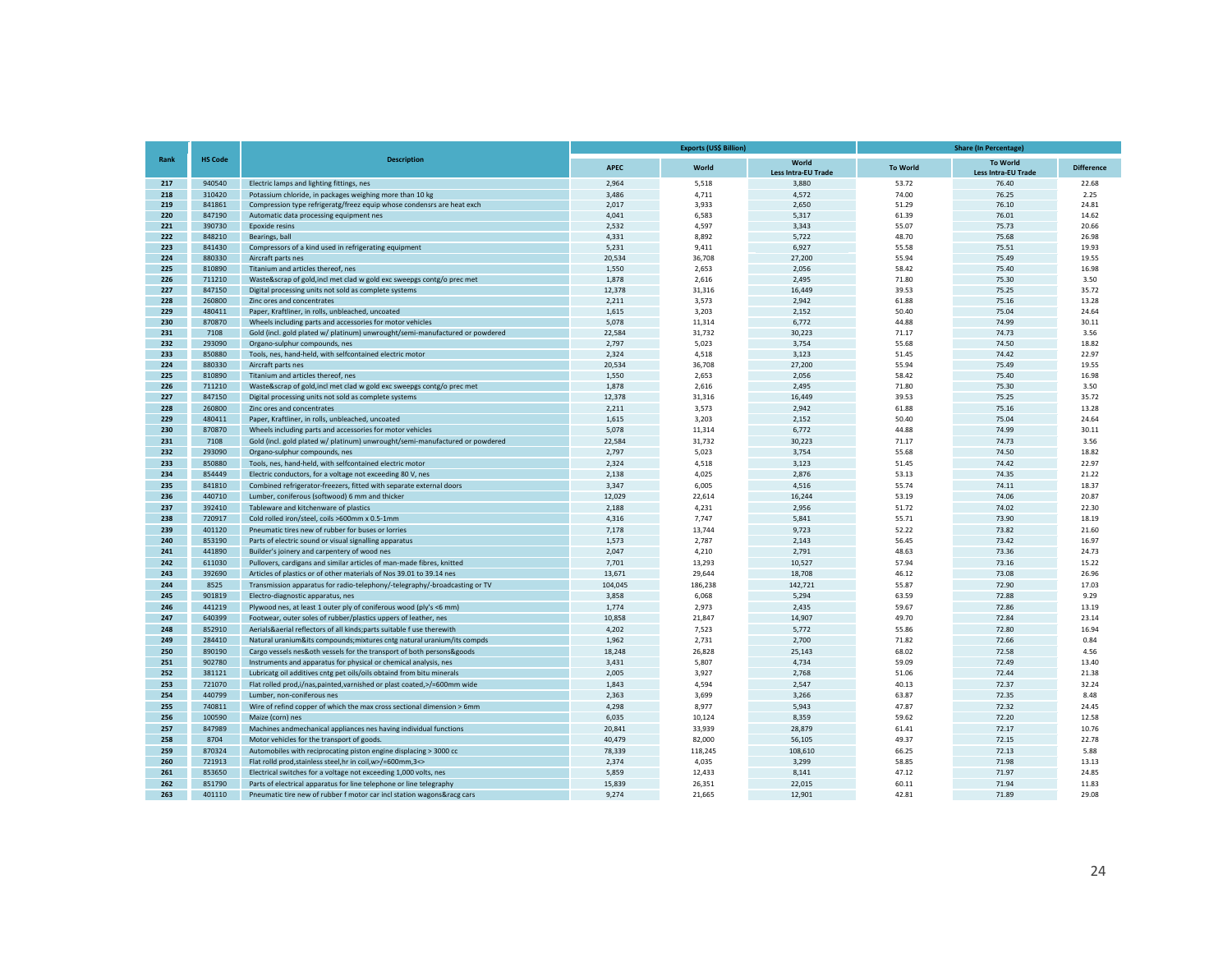|      |                |                                                                           |             | <b>Exports (US\$ Billion)</b> |                                     | <b>Share (In Percentage)</b> |                                               |                   |  |  |
|------|----------------|---------------------------------------------------------------------------|-------------|-------------------------------|-------------------------------------|------------------------------|-----------------------------------------------|-------------------|--|--|
| Rank | <b>HS Code</b> | <b>Description</b>                                                        | <b>APEC</b> | World                         | World<br><b>Less Intra-EU Trade</b> | <b>To World</b>              | <b>To World</b><br><b>Less Intra-EU Trade</b> | <b>Difference</b> |  |  |
| 264  | 292910         | Isocyanates                                                               | 2.045       | 3,924                         | 2,846                               | 52.11                        | 71.85                                         | 19.74             |  |  |
| 265  | 391910         | Self-adhesive plates, sheets, film etc, of plastic in rolls <20 cm wide   | 1,646       | 3.641                         | 2,293                               | 45.22                        | 71.78                                         | 26.56             |  |  |
| 266  | 853710         | Boards, panels, includg numerical control panels, for a voltage < V>      | 10,123      | 18,876                        | 14,111                              | 53.63                        | 71.74                                         | 18.11             |  |  |
| 267  | 392490         | Household and toilet articles nes, of plastics                            | 2.156       | 3,885                         | 3,014                               | 55.50                        | 71.55                                         | 16.05             |  |  |
| 268  | 870899         | Motor vehicle parts nes                                                   | 41,582      | 88,153                        | 58,131                              | 47.17                        | 71.53                                         | 24.36             |  |  |
| 269  | 732393         | Table, kitchen or other household art&parts thereof, stainless steel, nes | 1,922       | 3,271                         | 2,688                               | 58.74                        | 71.48                                         | 12.74             |  |  |
| 270  | 230910         | Dog or cat food put up for retail sale                                    | 1,680       | 5,645                         | 2,353                               | 29.77                        | 71.43                                         | 41.66             |  |  |
| 271  | 720421         | Waste and scrap, stainless steel                                          | 2,057       | 5,502                         | 2,881                               | 37.39                        | 71.42                                         | 34.03             |  |  |
| 272  | 854212         | Cards incorporating electronic integrated circuits                        | 3.143       | 5.733                         | 4.409                               | 54.83                        | 71.30                                         | 16.47             |  |  |
| 273  | 100190         | Wheat nes and meslin                                                      | 9,247       | 16,166                        | 13,021                              | 57.20                        | 71.01                                         | 13.81             |  |  |
| 274  | 711719         | Imitation jewellery nes of base metal whether o not platd w prec metal    | 1,690       | 3,088                         | 2,382                               | 54.75                        | 70.97                                         | 16.22             |  |  |
| 275  | 721934         | Flat rolled prod, stainless steel, cr,w>/=600mm,0.5mm<                    | 1.879       | 4.475                         | 2.647                               | 41.98                        | 70.97                                         | 28.99             |  |  |
| 276  | 711311         | Articles of jewellery&pts therof of silver w/n platd/clad w/o prec met    | 1,705       | 2,803                         | 2,414                               | 60.83                        | 70.63                                         | 9.80              |  |  |
| 277  | 903289         | Automatic regulating or controlling instruments and apparatus, nes        | 5,865       | 11,922                        | 8,304                               | 49.20                        | 70.63                                         | 21.43             |  |  |
| 278  | 621210         | Brassieres and parts thereof, of textile materials                        | 3.409       | 6,234                         | 4,832                               | 54.69                        | 70.56                                         | 15.87             |  |  |
| 279  | 691110         | Tableware and kitchenware of porcelain or china                           | 1,790       | 3,193                         | 2,542                               | 56.05                        | 70.41                                         | 14.36             |  |  |
| 280  | 392329         | Sacks and bags (including cones) of plastics nes                          | 1.592       | 3,159                         | 2.265                               | 50.41                        | 70.32                                         | 19.91             |  |  |
| 281  | 940350         | Bedroom furniture, wooden, nes                                            | 3,083       | 6,472                         | 4,385                               | 47.64                        | 70.31                                         | 22.67             |  |  |
| 282  | 850410         | Ballasts for discharge lamps or tubes                                     | 1,577       | 3,028                         | 2,247                               | 52.09                        | 70.20                                         | 18.11             |  |  |

Source: ITC TradeMap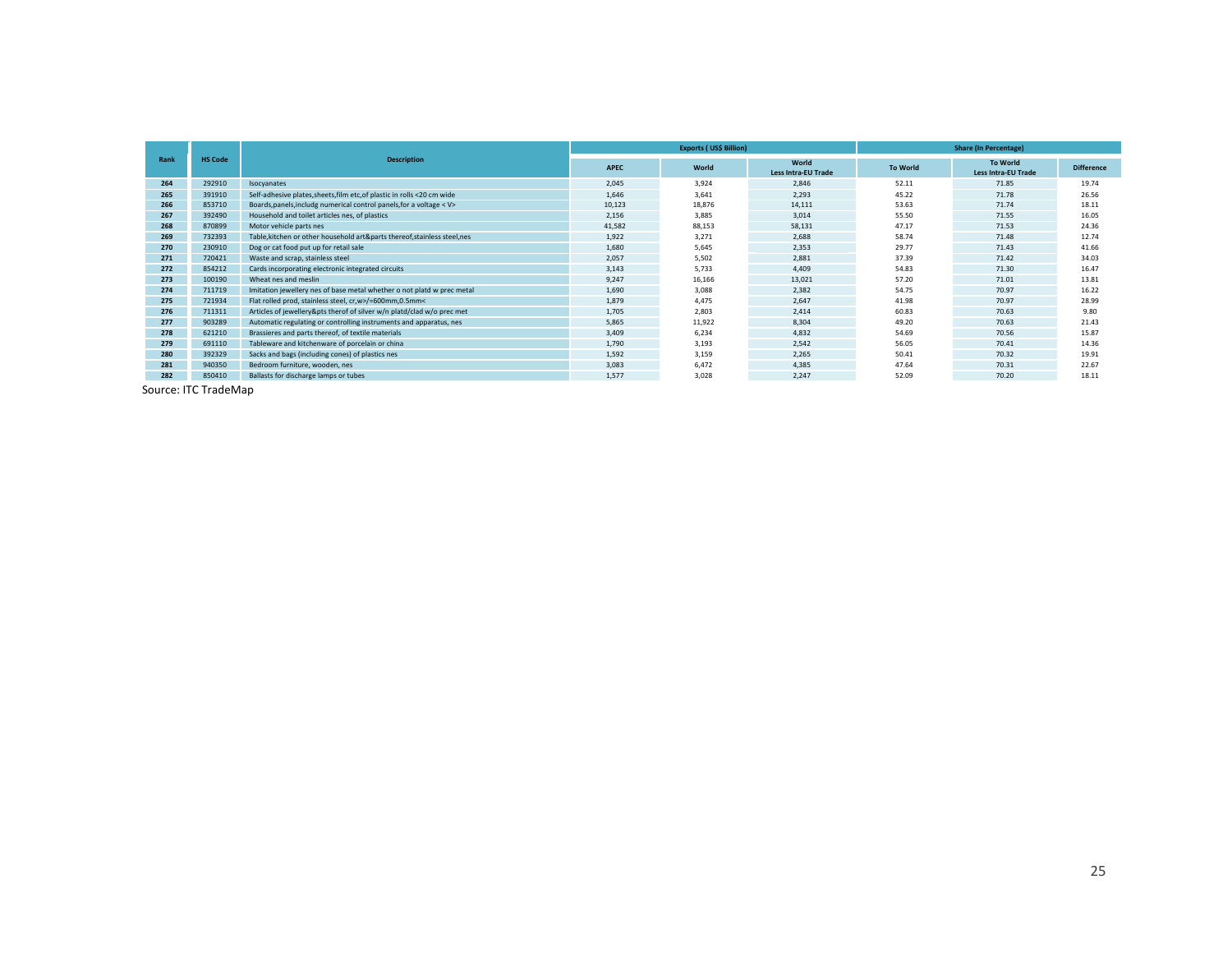|                    |           |               |         |       |         |              |           |          |                                    |                                            |                       | <b>APEC Member</b>                                                     |       |                                                                                                         |          |                |           |                                 |                 |                                |         |       |
|--------------------|-----------|---------------|---------|-------|---------|--------------|-----------|----------|------------------------------------|--------------------------------------------|-----------------------|------------------------------------------------------------------------|-------|---------------------------------------------------------------------------------------------------------|----------|----------------|-----------|---------------------------------|-----------------|--------------------------------|---------|-------|
| Percent<br>Cut-Off | Australia | <b>Brunei</b> | Canada  | Chile | China   | Hong<br>Kong | Indonesia | Japan    | Malaysia                           | <b>Mexico</b>                              | <b>New</b><br>Zealand | Papua<br><b>New</b><br>Guinea                                          | Peru  | <b>Philippines</b>                                                                                      | Russia   | South<br>Korea | Singapore | <b>Chinese</b><br><b>Taipei</b> | <b>Thailand</b> | <b>United</b><br><b>States</b> | Vietnam | APEC  |
|                    |           |               |         |       |         |              |           |          |                                    |                                            |                       |                                                                        |       | Panel A: Market Potential - Imports by APEC Partners of 'Principal Supplier' Goods, 2005 (US\$ Billion) |          |                |           |                                 |                 |                                |         |       |
| 70%                | 1,905     | 1,940         | 1,834   | 1,934 | 1,617   | 1.768        | 1,931     | 1.776    | 1.880                              | 1,848                                      | 1,934                 | 1,940                                                                  | 1,938 | 1.915                                                                                                   | 1,922    | 1,849          | 1,840     | 1,861                           | 1,899           | 1,350                          | 1,933   |       |
| 75%                | 1.434     | 1,455         | 1,837   | 1,451 | 1,618   | 1.309        | 1,450     | 1,318    | 1,402                              | 1,388                                      | 1,452                 | 1.455                                                                  | 1.454 | 1.432                                                                                                   | 1,445    | 1,379          | 1,368     | 1,390                           | 1.426           | 1,093                          | 1.450   |       |
| 80%                | 1.234     | 1.249         | 1,203   | 1.246 | 988     | 1.112        | 1,246     | 1,128    | 1,201                              | 1,195                                      | 1.246                 | 1.249                                                                  | 1.248 | 1.227                                                                                                   | 1,242    | 1.181          | 1,172     | 1,189                           | 1.224           | 958                            | 1.245   |       |
| 85%                | 1,011     | 1,023         | 995     | 1,020 | 791     | 899          | 1,021     | 930      | 978                                | 982                                        | 1,021                 | 1,023                                                                  | 1,022 | 1,001                                                                                                   | 1,018    | 968            | 951       | 974                             | 1,002           | 805                            | 1,020   |       |
| 90%                | 572       | 579           | 564     | 577   | 454     | 516          | 578       | 530      | 546                                | 558                                        | 578                   | 579                                                                    | 579   | 563                                                                                                     | 576      | 555            | 541       | 550                             | 565             | 446                            | 578     |       |
|                    |           |               |         |       |         |              |           |          |                                    |                                            |                       | Panel B: Share of Products in APEC Members' Exports, 2005 (Percentage) |       |                                                                                                         |          |                |           |                                 |                 |                                |         |       |
| 70%                | 33.36     | 0.54          | 33.27   | 61.11 | 53.46   | 60.10        | 37.89     | 50.12    | 57.76                              | 42.49                                      | 13.25                 | 43.23                                                                  | 58.48 | 75.41                                                                                                   | 8.31     | 58.05          | 57.95     | 59.73                           | 50.11           | 36.15                          | 31.62   | 45.63 |
| 75%                | 23.99     | 0.44          | 14.56   | 56.45 | 43.83   | 51.20        | 32.96     | 34.50    | 51.06                              | 28.51                                      | 6.69                  | 21.80                                                                  | 39.07 | 71.05                                                                                                   | 5.31     | 39.97          | 50.97     | 53.12                           | 40.53           | 25.89                          | 21.47   | 34.60 |
| 80%                | 21.90     | 0.38          | 10.25   | 51.83 | 39.90   | 47.45        | 29.63     | 26.18    | 48.65                              | 23.16                                      | 5.33                  | 21.59                                                                  | 26.98 | 64.49                                                                                                   | 4.11     | 33.75          | 46.23     | 48.58                           | 34.88           | 18.99                          | 19.80   | 29.42 |
| 85%                | 4.54      | 0.07          | 5.76    | 25.67 | 34.40   | 42.99        | 22.20     | 21.63    | 44.35                              | 11.85                                      | 4.54                  | 21.54                                                                  | 16.60 | 62.99                                                                                                   | 1.56     | 29.78          | 42.59     | 43.61                           | 29.30           | 14.25                          | 15.70   | 24.05 |
| 90%                | 0.86      | 0.05          | 2.32    | 9.59  | 23.69   | 21.58        | 13.98     | 10.59    | 29.07                              | 5.43                                       | 2.99                  | 1.29                                                                   | 8.23  | 50.54                                                                                                   | 1.10     | 13.84          | 27.02     | 28.95                           | 21.71           | 6.67                           | 9.59    | 13.97 |
| 70%                | 30.44     | 23.03         | 33.90   | 23.85 | 48.99   | 57.42        | 16.72     | 32.00    | 53.24                              | <b>Panel C: Share of Products</b><br>41.91 | 26.09                 | in APEC Members' Imports, 2005 (Percentage)<br>14.99                   | 22.02 | 54.66                                                                                                   | 18.52    | 35.20          | 50.27     | 43.80                           | 34.89           | 34.12                          | 23.76   | 38.45 |
| 75%                | 17.85     | 17.01         | 21.66   | 13.75 | 43.59   | 48.64        | 8.98      | 26.55    | 46.40                              | 30.28                                      | 14.81                 | 7.77                                                                   | 13.24 | 49.41                                                                                                   | 10.12    | 29.32          | 43.55     | 36.12                           | 25.24           | 20.90                          | 16.67   | 28.83 |
| 80%                | 13.03     | 8.55          | 14.63   | 10.78 | 39.53   | 45.52        | 6.04      | 23.44    | 42.15                              | 24.35                                      | 10.80                 | 4.15                                                                   | 9.85  | 46.72                                                                                                   | 7.44     | 26.22          | 38.51     | 33.29                           | 21.41           | 16.80                          | 12.72   | 24.74 |
| 85%                | 9.97      | 6.30          | 8.68    | 8.15  | 35.05   | 41.14        | 3.91      | 18.04    | 38.87                              | 18.39                                      | 8.11                  | 3.30                                                                   | 5.98  | 45.35                                                                                                   | 4.92     | 21.01          | 35.96     | 26.67                           | 17.69           | 12.55                          | 9.22    | 20.26 |
| 90%                | 6.33      | 4.20          | 4.78    | 6.17  | 19.01   | 20.93        | 1.60      | 9.44     | 29.04                              | 9.56                                       | 5.16                  | 1.33                                                                   | 3.60  | 34.63                                                                                                   | 3.29     | 9.34           | 19.26     | 16.13                           | 11.82           | 7.69                           | 4.27    | 11.47 |
|                    |           |               |         |       |         |              |           | Panel D: | <b>Discrepancy in APEC Members</b> |                                            |                       |                                                                        |       | ' Share of Exports and Share of Imports, 2005 (Percentage)                                              |          |                |           |                                 |                 |                                |         |       |
| 70%                | 2.92      | $-22.49$      | $-0.63$ | 37.26 | 4.47    | 2.68         | 21.17     | 18.12    | 4.52                               | 0.58                                       | $-12.84$              | 28.24                                                                  | 36.46 | 20.75                                                                                                   | $-10.21$ | 22.85          | 7.68      | 15.93                           | 15.22           | 2.03                           | 7.86    | 7.18  |
| 75%                | 6.14      | $-16.57$      | $-7.1$  | 42.7  | 0.24    | 2.56         | 23.98     | 7.95     | 4.66                               | $-1.77$                                    | $-8.12$               | 14.03                                                                  | 25.83 | 21.64                                                                                                   | $-4.81$  | 10.65          | 7.42      | 17                              | 15.29           | 4.99                           | 4.8     | 5.77  |
| 80%                | 8.87      | $-8.17$       | $-4.38$ | 41.05 | 0.37    | 1.93         | 23.59     | 2.74     | 6.5                                | $-1.19$                                    | $-5.47$               | 17.44                                                                  | 17.13 | 17.77                                                                                                   | $-3.33$  | 7.53           | 7.72      | 15.29                           | 13.47           | 2.19                           | 7.08    | 4.68  |
| 85%                | $-5.43$   | $-6.23$       | $-2.92$ | 17.52 | $-0.65$ | 1.85         | 18.29     | 3.59     | 5.48                               | $-6.54$                                    | $-3.57$               | 18.24                                                                  | 10.62 | 17.64                                                                                                   | $-3.36$  | 8.77           | 6.63      | 16.94                           | 11.61           | 1.7                            | 6.48    | 3.79  |
| 90%                | $-5.47$   | $-4.15$       | $-2.46$ | 3.42  | 4.68    | 0.65         | 12.38     | 1.15     | 0.03                               | $-4.13$                                    | $-2.17$               | $-0.04$                                                                | 4.63  | 15.91                                                                                                   | $-2.19$  | 4.5            | 7.76      | 12.82                           | 9.89            | $-1.02$                        | 5.32    | 2.50  |

Source: Authors' calculations using ITC TradeMap data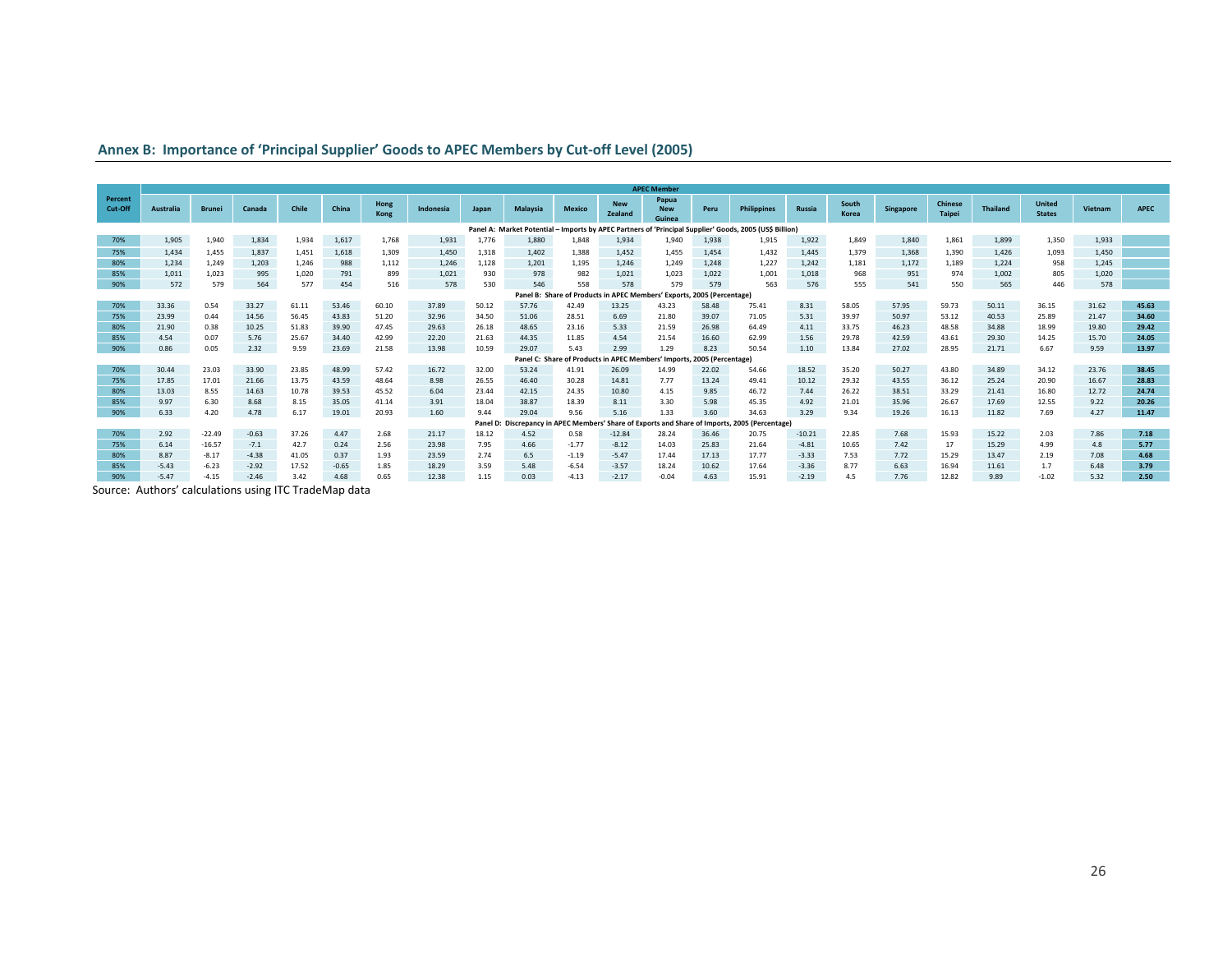|                                                                     | <b>APEC Member</b> |                    |                 |                  |                 |                    |               |                 |                                    |                    |                       |                                                                                                         |                  |                    |                |                 |                  |                                 |                 |                                |                 |              |
|---------------------------------------------------------------------|--------------------|--------------------|-----------------|------------------|-----------------|--------------------|---------------|-----------------|------------------------------------|--------------------|-----------------------|---------------------------------------------------------------------------------------------------------|------------------|--------------------|----------------|-----------------|------------------|---------------------------------|-----------------|--------------------------------|-----------------|--------------|
| <b>Sector</b>                                                       | Australia          | <b>Brunei</b>      | Canada          | Chile            | China           | Hong<br>Kong       | Indonesia     | Japan           | Malaysia                           | <b>Mexico</b>      | <b>New</b><br>Zealand | Papua<br><b>New Guinea</b>                                                                              | Peru             | <b>Philippines</b> | Russia         | South<br>Korea  | <b>Singapore</b> | <b>Chinese</b><br><b>Taipei</b> | <b>Thailand</b> | <b>United</b><br><b>States</b> | Vietnam         | <b>APEC</b>  |
|                                                                     |                    |                    |                 |                  |                 |                    |               |                 |                                    |                    |                       | Panel A: Market Potential - Imports by APEC Partners of 'Principal Supplier' Goods, 2005 (US\$ Billion) |                  |                    |                |                 |                  |                                 |                 |                                |                 |              |
| <b>Electronics</b>                                                  | 778                | 787                | 765             | 786              | 631             | 689                | 785           | 735             | 749                                | 750                | 786                   | 787                                                                                                     | 787              | 770                | 781            | 725             | 745              | 748                             | 768             | 612                            | 786             |              |
| <b>Transportation Equipments</b>                                    | 241                | 249                | 214             | 247              | 239             | 248                | 247           | 240             | 246                                | 234                | 247                   | 249                                                                                                     | 249              | 248                | 246            | 244             | 245              | 246                             | 245             | 108                            | 248             |              |
| <b>Machineries</b>                                                  | 447                | 456                | 431             | 455              | 367             | 418                | 455           | 417             | 444                                | 437                | 455                   | 457                                                                                                     | 456              | 452                | 453            | 431             | 437              | 439                             | 448             | 321                            | 455             |              |
| <b>Metals and Metal Products</b>                                    | 57                 | 57                 | 54              | 57               | 40              | 55                 | 57            | 54              | 56                                 | 54                 | 57                    | 57                                                                                                      | 57               | 57                 | 57             | 56              | 53               | 53                              | 55              | 45                             | 57              |              |
| <b>Wood and Wood Products</b>                                       | 41                 | 41                 | 40              | 41               | 37              | 41                 | 41            | 34              | 41                                 | 40                 | 41                    | 41                                                                                                      | 41               | 41                 | 41             | 41              | 40               | 40                              | 41              | 20                             | 41              |              |
| <b>Textile and Garments</b>                                         | 31                 | 31                 | 30              | 31               | 27              | 25                 | 31            | 28              | 31                                 | 30                 | 31                    | 31                                                                                                      | 31               | 31                 | 31             | 31              | 31               | 31                              | 31              | 20                             | 30              |              |
| <b>Footwear and Others</b>                                          | 24                 | 25                 | 24              | 25               | 25              | 20                 | 25            | 22              | 25                                 | 25                 | 25                    | 25                                                                                                      | 25               | 25                 | 25             | 25              | 25               | 25                              | 25              | 11                             | 25              |              |
| <b>Agricultureand Raw Materials</b>                                 | 71                 | 72<br>87           | 69              | 70               | 62              | 71                 | 71            | 43              | 71                                 | 69                 | 72                    | 72<br>87                                                                                                | 71               | 71<br>87           | 71             | 72              | 61               | 67                              | 71              | 67                             | 71              |              |
| <b>Rubbers and Plastics</b>                                         | 85                 |                    | 82              | 87               | 71              | 80                 | 87            | 81              | 85                                 | 79                 | 87<br>40              |                                                                                                         | 87               | 40                 | 86             | 85              | 84               | 85                              | 85              | 63                             | 87              |              |
| <b>Chemicals</b>                                                    | 40                 | 40<br>58           | 39              | 40<br>58         | 25<br>57        | 39<br>51           | 39<br>58      | 38<br>52        | 39<br>58                           | 38<br>56           | 58                    | 40<br>58                                                                                                | 40<br>58         | 58                 | 40<br>57       | 39<br>57        | 37<br>57         | 35<br>57                        | 39<br>58        | 34<br>24                       | 40              |              |
| <b>Miscellaneous Manufactures</b><br><b>TOTAL Sectors</b>           | 56<br>1,871        | 1,905              | 53<br>1,801     | 1,898            | 1,583           | 1,737              | 1,895         | 1,744           | 1,845                              | 1,812              | 1,898                 | 1,905                                                                                                   | L,902            | 1,880              | 1,887          | 1,805           | 1,815            | 1,827                           | 1,866           | 1,325                          | 58<br>1,897     |              |
|                                                                     |                    |                    |                 |                  |                 |                    |               |                 |                                    |                    |                       | Panel B: Share of Products in Members' Exports, 2005 (Percentage)                                       |                  |                    |                |                 |                  |                                 |                 |                                |                 |              |
| <b>Electronics</b>                                                  | 1.20               | 0.03               | 3.59            | 0.09             | 19.45           | 31.91              | 6.39          | 16.88           | 30.41                              | 20.48              | 2.04                  | 0.03                                                                                                    | 0.26             | 48.07              | 0.28           | 34.69           | 26.16            | 30.89                           | 16.57           | 11.19                          | 4.90            | 17.17        |
| <b>Transportation Equipments</b>                                    | 2.39               | 0.01               | 15.43           | 0.56             | 2.80            | 0.36               | 1.33          | 13.58           | 0.57                               | 8.41               | 0.86                  | 0.61                                                                                                    | 0.01             | 4.55               | 0.52           | 1.42            | 10.41            | 2.82                            | 6.37            | 7.58                           | 0.81            | 6.39         |
| <b>Machineries</b>                                                  | 1.63               | 0.03               | 3.00            | 0.21             | 17.72           | 14.75              | 3.61          | 13.16           | 17.49                              | 8.59               | 1.20                  | 0.04                                                                                                    | 0.09             | 19.44              | 0.24           | 16.63           | 12.49            | 15.00                           | 13.89           | 9.54                           | 1.91            | 11.30        |
| <b>Metals and Metal Products</b>                                    | 1.21               | 0.00               | 1.20            | 29.58            | 0.71            | 0.76               | 3.19          | 1.51            | 0.44                               | 0.55               | 0.24                  | 0.00                                                                                                    | 13.30            | 0.95               | 1.66           | 0.41            | 2.12             | 2.72                            | 0.86            | 0.59                           | 0.24            | 1.35         |
| <b>Wood and Wood Products</b>                                       | 0.18               | 0.00               | 3.18            | 4.60             | 0.31            | 0.08               | 1.90          | 0.03            | 1.09                               | 0.06               | 5.29                  | 0.40                                                                                                    | 0.18             | 0.41               | 2.33           | 0.03            | 0.12             | 0.07                            | 0.26            | 0.71                           | 0.13            | 0.72         |
| <b>Textile and Garments</b>                                         | 1.35               | 0.43               | 0.12            | 0.05             | 2.36            | 2.55               | 1.18          | 0.26            | 0.27                               | 0.28               | 0.77                  | 0.00                                                                                                    | 0.24             | 0.64               | 0.01           | 0.15            | 1.62             | 1.80                            | 1.04            | 0.25                           | 2.61            | 0.94         |
| <b>Footwear and Others</b>                                          | 0.01               | 0.01               | 0.03            | 0.01             | 2.15            | 1.82               | 1.35          | 0.00            | 0.07                               | 0.05               | 0.10                  | 0.00                                                                                                    | 0.05             | 0.08               | 0.00           | 0.04            | 0.05             | 0.07                            | 0.70            | 0.04                           | 12.31           | 0.62         |
| <b>Agriculture and Raw Materials</b>                                | 20.66              | 0.00               | 1.97            | 24.63            | 1.45            | 0.02               | 12.76         | 0.11            | 3.08                               | 0.41               | 0.46                  | 21.35                                                                                                   | 25.92            | 0.09               | 2.24           | 0.06            | 0.04             | 0.01                            | 1.82            | 2.00                           | 3.30            | 2.11         |
| <b>Rubbers and Plastics</b>                                         | 0.22               | 0.01               | 1.56            | 0.41             | 1.91            | 2.42               | 4.80          | 1.93            | 2.98                               | 1.37               | 1.07                  | 0.19                                                                                                    | 0.34             | 0.60               | 0.26           | 1.16            | 2.82             | 3.80                            | 6.59            | 1.88                           | 1.49            | 2.01         |
| Chemicals                                                           | 0.02               | 0.00               | 1.29            | 0.01             | 0.10            | 0.13               | 0.65          | 1.83            | 0.70                               | 0.14               | 0.01                  | 0.00                                                                                                    | 0.00             | 0.00               | 0.75           | 2.87            | 1.84             | 1.38                            | 0.61            | 0.93                           | 0.00            | 0.94         |
| <b>Miscellaneous Manufactures</b>                                   | 1.31               | 0.14               | 1.34            | 0.40             | 0.12            | 2.28               | 0.08          | 0.94            | 0.15                               | 0.64               | 1.20                  | 0.07                                                                                                    | 0.26             | 0.29               | 0.16           | 0.19            | 0.27             | 0.24                            | 0.16            | 3.75                           | 0.14            | 1.24         |
| <b>TOTAL Sectors</b>                                                | 30.18              | 0.67               | 32.72           | 60.55            | 49.07           | 57.06              | 37.24         | 50.24           | 57.24                              | 40.98              | 13.22                 | 22.70                                                                                                   | 40.64            | 75.12              | 8.44           | 57.64           | 57.93            | 58.79                           | 48.88           | 38.47                          | 27.85           | 44.79        |
|                                                                     |                    |                    |                 |                  |                 |                    |               |                 |                                    |                    |                       | Panel C: Share of Products in Members' Imports, 2005 (Percentage)                                       |                  |                    |                |                 |                  |                                 |                 |                                |                 |              |
| <b>Electronics</b>                                                  | 7.97               | 4.04               | 7.10            | 5.85             | 23.74           | 32.91              | 3.40          | 10.19           | 33.50                              | 17.08              | 6.10                  | 1.77                                                                                                    | 6.33             | 36.72              | 6.76           | 31.44           | 16.18            | 21.94                           | 16.53           | 10.10                          | 5.15            | 15.60        |
| <b>Transportation Equipments</b><br><b>Machineries</b>              | 7.05               | 4.65<br>8.64       | 11.21<br>8.02   | 5.00             | 1.44<br>13.50   | 0.47<br>12.88      | 3.96          | 1.65<br>7.65    | 2.40<br>10.75                      | 6.63<br>8.86       | 7.84<br>6.18          | 6.13<br>4.48                                                                                            | 2.72<br>4.19     | 1.67<br>10.40      | 3.45           | 2.60<br>12.79   | 1.67             | 1.43<br>9.71                    | 3.02<br>7.27    | 8.15<br>7.83                   | 3.23<br>5.02    | 4.93<br>9.05 |
| <b>Metals and Metal Products</b>                                    | 7.99<br>0.41       | 0.39               | 1.01            | 4.04<br>0.35     | 2.58            | 0.79               | 3.01<br>1.11  | 0.68            | 1.57                               | 1.38               | 0.52                  | 0.23                                                                                                    | 0.49             | 0.46               | 3.89<br>0.36   | 0.57            | 7.50<br>1.47     | 2.16                            | 2.12            | 0.71                           | 2.02            | 1.14         |
| <b>Wood and Wood Products</b>                                       | 0.57               | 0.13               | 0.40            | 0.30             | 0.65            | 0.17               | 0.42          | 1.44            | 0.23                               | 0.59               | 0.31                  | 0.05                                                                                                    | 0.58             | 0.43               | 0.06           | 0.12            | 0.59             | 0.52                            | 0.56            | 1.23                           | 0.55            | 0.82         |
| <b>Textile and Garment:</b>                                         | 0.36               | 1.93               | 0.32            | 0.65             | 0.68            | 1.99               | 0.24          | 0.63            | 0.08                               | 0.71               | 0.50                  | 0.03                                                                                                    | 0.72             | 0.71               | 0.25           | 0.18            | 0.18             | 0.12                            | 0.29            | 0.63                           | 3.35            | 0.62         |
| <b>Footwear and Others</b>                                          | 0.50               | 0.23               | 0.33            | 0.84             | 0.03            | 1.51               | 0.03          | 0.54            | 0.04                               | 0.16               | 0.53                  | 0.17                                                                                                    | 0.47             | 0.05               | 0.28           | 0.08            | 0.18             | 0.17                            | 0.04            | 0.79                           | 0.02            | 0.49         |
| <b>Agriculture and Raw Materials</b>                                | 0.24               | 0.45               | 0.84            | 4.14             | 1.41            | 0.26               | 1.67          | 5.60            | 0.60                               | 1.18               | 0.61                  | 0.54                                                                                                    | 2.96             | 2.28               | 0.94           | 0.11            | 3.99             | 2.72                            | 0.64            | 0.29                           | 1.05            | 1.42         |
| <b>Rubbers and Plastics</b>                                         | 1.74               | 1.73               | 1.85            | 1.63             | 2.46            | 2.54               | 0.93          | 1.30            | 1.81                               | 3.60               | 1.69                  | 1.22                                                                                                    | 2.54             | 1.11               | 1.62           | 0.95            | 1.14             | 1.38                            | 1.80            | 1.43                           | 1.90            | 1.73         |
| <b>Chemicals</b>                                                    | 0.28               | 0.10               | 0.36            | 0.31             | 2.21            | 0.31               | 1.76          | 0.34            | 0.85                               | 0.87               | 0.46                  | 0.16                                                                                                    | 0.52             | 0.44               | 0.32           | 0.67            | 1.33             | 2.60                            | 0.70            | 0.34                           | 0.82            | 0.79         |
| <b>Miscellaneous Manufactures</b>                                   | 1.17               | 0.59               | 1.54            | 0.52             | 0.13            | 2.22               | 0.11          | 1.09            | 0.18                               | 0.62               | 0.99                  | 0.13                                                                                                    | 0.35             | 0.14               | 0.40           | 0.22            | 0.29             | 0.25                            | 0.15            | 1.96                           | 0.14            | 1.14         |
| <b>TOTAL Sectors</b>                                                | 28.29              | 22.88              | 32.97           | 23.61            | 48.82           | 56.06              | 16.67         | 31.10           | 52.03                              | 41.68              | 25.73                 | 14.90                                                                                                   | 21.87            | 54.41              | 18.34          | 49.73           | 34.52            | 42.99                           | 33.12           | 33.45                          | 23.25           | 37.73        |
|                                                                     |                    |                    |                 |                  |                 |                    |               | Panel D         | <b>Discrepancy in APEC Members</b> |                    |                       | Share of Exports and Share of Imports, 2005 (Percentage)                                                |                  |                    |                |                 |                  |                                 |                 |                                |                 |              |
| <b>Electronics</b>                                                  | $-6.77$            | $-4.01$            | $-3.51$         | $-5.76$          | $-4.29$         | $-1$               | 2.99          | 6.69            | $-3.09$                            | 3.4                | $-4.06$               | $-1.74$                                                                                                 | $-6.07$          | 11.35              | $-6.48$        | 3.25            | 9.98             | 8.95                            | 0.04            | 1.09                           | $-0.25$         | 1.57         |
| <b>Transportation Equipments</b>                                    | $-4.66$            | $-4.64$            | 4.22            | $-4.44$          | 1.36            | $-0.11$            | $-2.63$       | 11.93           | $-1.83$                            | 1.78               | $-6.98$               | $-5.52$                                                                                                 | $-2.71$          | 2.88               | $-2.93$        | $-1.18$         | 8.74             | 1.39                            | 3.35            | $-0.57$                        | $-2.42$         | 1.46         |
| <b>Machineries</b>                                                  | $-6.36$            | $-8.61$            | $-5.02$         | $-3.83$          | 4.22            | 1.87               | 0.6           | 5.51            | 6.74                               | $-0.27$            | $-4.98$               | $-4.44$                                                                                                 | $-4.1$           | 9.04               | $-3.65$        | 3.84            | 4.99             | 5.29                            | 6.62            | 1.71                           | $-3.11$         | 2.25         |
| <b>Metals and Metal Products</b>                                    | 0.8                | $-0.39$            | 0.19            | 29.23            | $-1.87$         | $-0.03$            | 2.08          | 0.83            | $-1.13$                            | $-0.83$            | $-0.28$               | $-0.23$                                                                                                 | 12.81            | 0.49               | 1.3            | $-0.16$         | 0.65             | 0.56                            | $-1.26$         | $-0.12$                        | $-1.78$         | 0.21         |
| <b>Wood and Wood Products</b>                                       | $-0.39$            | $-0.13$            | 2.78            | 4.3              | $-0.34$         | $-0.09$            | 1.48          | $-1.41$         | 0.86                               | $-0.53$            | 4.98                  | 0.35                                                                                                    | $-0.4$           | $-0.02$            | 2.27           | $-0.09$         | $-0.47$          | $-0.45$                         | $-0.3$          | $-0.52$                        | $-0.42$         | $-0.10$      |
| <b>Textile and Garments</b>                                         | 0.99               | $-1.5$             | $-0.2$          | $-0.6$           | 1.68            | 0.56               | 0.94          | $-0.37$         | 0.19                               | $-0.43$            | 0.27                  | $-0.03$                                                                                                 | $-0.48$          | $-0.07$            | $-0.24$        | $-0.03$         | 1.44             | 1.68                            | 0.75            | $-0.38$                        | $-0.74$         | 0.32         |
| <b>Footwear and Others</b>                                          | $-0.49$            | $-0.22$<br>$-0.45$ | $-0.3$          | $-0.83$          | 2.12            | 0.31               | 1.32<br>11.09 | $-0.54$         | 0.03                               | $-0.11$<br>$-0.77$ | $-0.43$               | $-0.17$<br>20.81                                                                                        | $-0.42$<br>22.96 | 0.03               | $-0.28$        | $-0.04$         | $-0.13$          | $-0.1$                          | 0.66            | $-0.75$<br>1.71                | 12.29           | 0.13<br>0.69 |
| <b>Agriculture and Raw Materials</b><br><b>Rubbers and Plastics</b> | 20.42<br>$-1.52$   | $-1.72$            | 1.13<br>$-0.29$ | 20.49<br>$-1.22$ | 0.04<br>$-0.55$ | $-0.24$<br>$-0.12$ | 3.87          | $-5.49$<br>0.63 | 2.48<br>1.17                       | $-2.23$            | $-0.15$<br>$-0.62$    | $-1.03$                                                                                                 | $-2.2$           | $-2.19$<br>$-0.51$ | 1.3<br>$-1.36$ | $-0.05$<br>0.21 | $-3.95$<br>1.68  | $-2.71$<br>2.42                 | 1.18<br>4.79    | 0.45                           | 2.25<br>$-0.41$ | 0.28         |
| <b>Chemicals</b>                                                    | $-0.26$            | $-0.1$             | 0.93            | $-0.3$           | $-2.11$         | $-0.18$            | $-1.11$       | 1.49            | $-0.15$                            | $-0.73$            | $-0.45$               | $-0.16$                                                                                                 | $-0.52$          | $-0.44$            | 0.43           | 2.2             | 0.51             | $-1.22$                         | $-0.09$         | 0.59                           | $-0.82$         | 0.15         |
| <b>Miscellaneous Manufactures</b>                                   | 0.14               | $-0.45$            | $-0.2$          | $-0.12$          | $-0.01$         | 0.06               | $-0.03$       | $-0.15$         | $-0.03$                            | 0.02               | 0.21                  | $-0.06$                                                                                                 | $-0.09$          | 0.15               | $-0.24$        | $-0.03$         | $-0.02$          | $-0.01$                         | 0.01            | 1.79                           | $\Omega$        | 0.10         |
| <b>TOTAL Sectors</b>                                                | 1.89               | $-22.21$           | $-0.25$         | 36.94            | 0.25            | 1.00               | 20.57         | 1914            | 5.21                               | $-0.70$            | $-12.51$              | 7.80                                                                                                    | 1877             | 20.71              | $-9.9$         | 7.91            | 23.41            | 15.8                            | 15.76           | 5.02                           | 4.60            | 7.06         |

#### **Annex C: Importance of 'Principal Supplier' Goods to APEC Members by Sector (2005)**

Source: Authors' calculations using ITC TradeMap data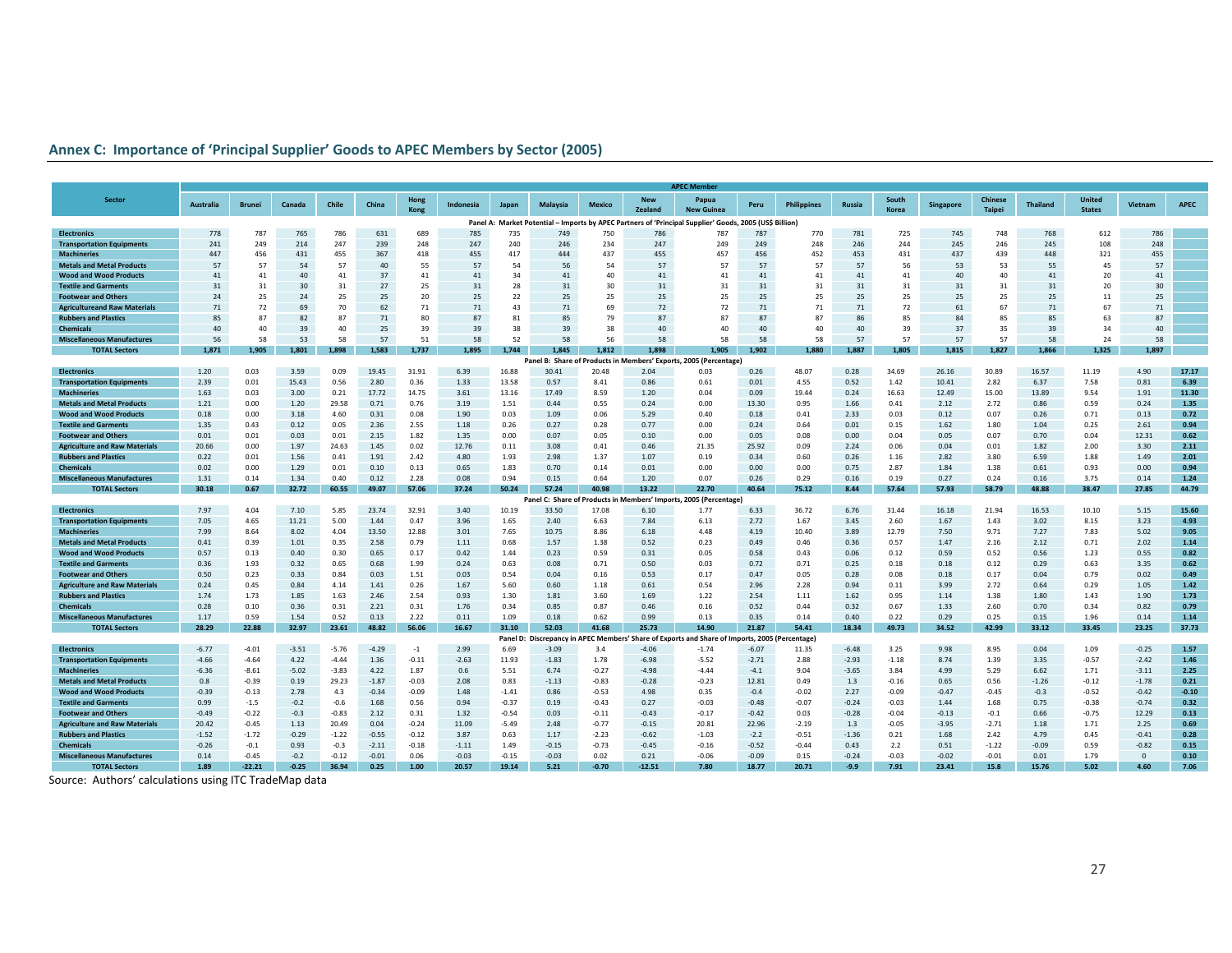Annex D: Comparative Analysis of 'Principal Supplier' Goods and the Products in the 1998 APEC EVSL Sectors and 2008 WTO NAMA Sectoral Proposal

|                                         | 'Principal Supplier' Goods    |                                                                      |                               | <b>In 1998 APEC</b><br><b>EVSL</b> | <b>In 2008 WTO</b><br><b>NAMA Sectoral Proposal</b> |                                  |
|-----------------------------------------|-------------------------------|----------------------------------------------------------------------|-------------------------------|------------------------------------|-----------------------------------------------------|----------------------------------|
| <b>Sector</b>                           | No. of<br><b>Tariff Lines</b> | <b>Share to Total</b><br>'Principal Supplier'<br><b>Goods</b><br>(%) | No. of<br><b>Tariff Lines</b> | Share to<br><b>Sector</b><br>(%)   | No. of<br><b>Tariff Lines</b>                       | Share to<br><b>Sector</b><br>(%) |
| <b>TOTAL 'Principal Supplier' Goods</b> | 282                           | 100.00                                                               | 123                           | 45.04                              | 189                                                 | 67.02                            |
| <b>TOTAL Sectors</b>                    | 272                           | 96.45                                                                | 127                           | 43.62                              | 186                                                 | 65.96                            |
| <b>Electronics</b>                      | 77                            | 27.30                                                                | 24                            | 8.51                               | 75                                                  | 26.60                            |
| <b>Transport equipments</b>             | 21                            | 7.45                                                                 | 9                             | 3.19                               | 10                                                  | 3.55                             |
| <b>Machineries</b>                      | 49                            | 17.38                                                                | 32                            | 11.35                              | 45                                                  | 15.96                            |
| <b>Metal and metal products</b>         | 20                            | 7.09                                                                 | 5                             | 1.77                               | $\mathbf{1}$                                        | 0.35                             |
| Wood and wood products                  | 12                            | 4.26                                                                 | 12                            | 4.26                               | 12                                                  | 4.26                             |
| <b>Textile and garments</b>             | 15                            | 5.32                                                                 | $\Omega$                      | 0.00                               | $\Omega$                                            | 0.00                             |
| <b>Footwear and headgear</b>            | $\overline{7}$                | 2.48                                                                 | $\Omega$                      | 0.00                               | $\Omega$                                            | 0.00                             |
| Agricultural goods and raw materials    | 18                            | 6.38                                                                 | 10                            | 3.55                               | $\Omega$                                            | 0.00                             |
| <b>Plastics and rubbers</b>             | 26                            | 9.22                                                                 | 8                             | 2.84                               | 20                                                  | 7.09                             |
| <b>Chemicals</b>                        | 13                            | 4.61                                                                 | 13                            | 4.61                               | 13                                                  | 4.61                             |
| <b>Miscellaneous manufactures</b>       | 14                            | 4.96                                                                 | 10                            | 3.55                               | 10                                                  | 3.55                             |

Source: Authors' calculations based on APEC (1998) and WTO (2006)